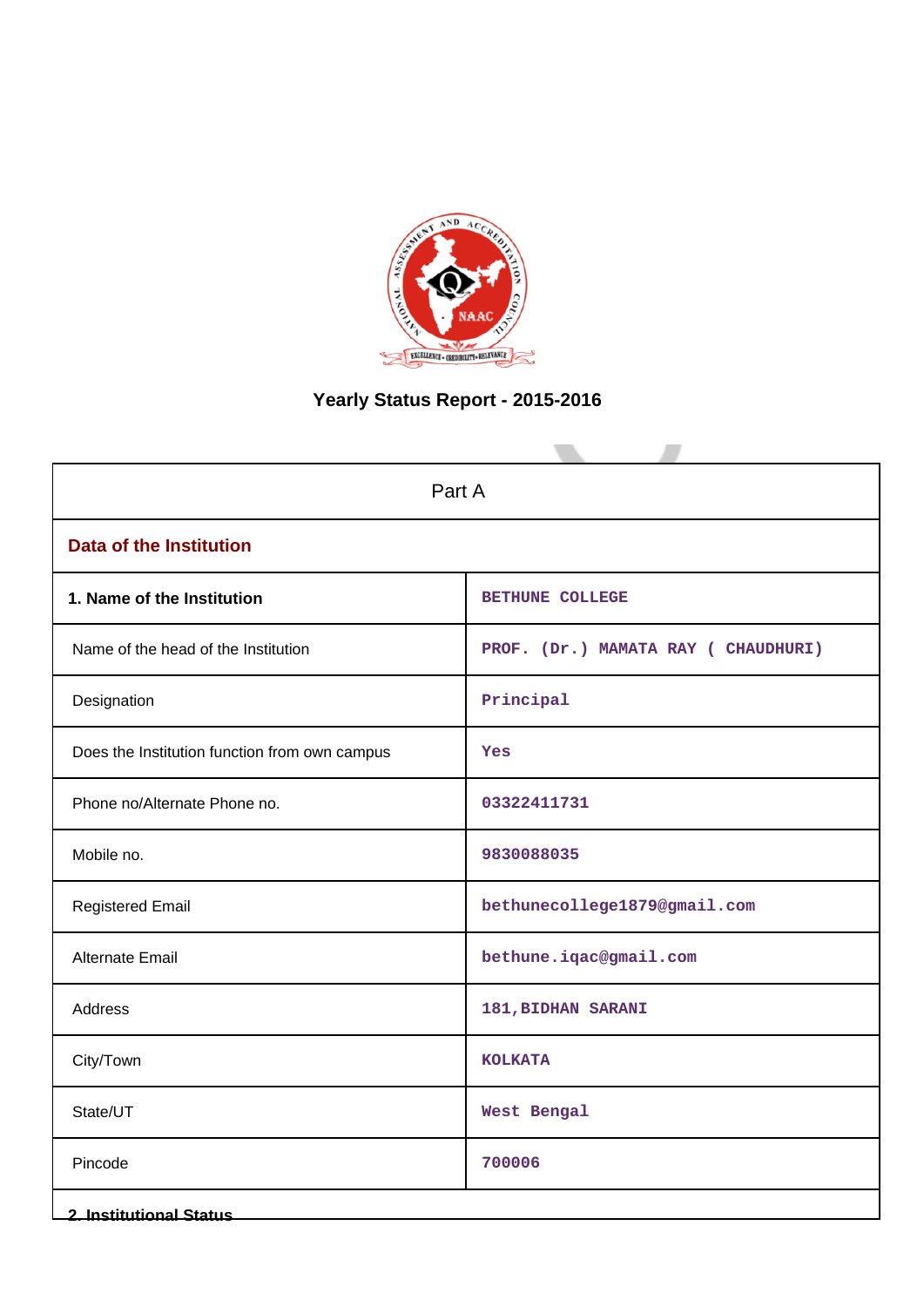| Affiliated / Constituent                                                 | Affiliated                                                                                 |
|--------------------------------------------------------------------------|--------------------------------------------------------------------------------------------|
| Type of Institution                                                      | Women                                                                                      |
| Location                                                                 | Urban                                                                                      |
| <b>Financial Status</b>                                                  | state                                                                                      |
| Name of the IQAC co-ordinator/Director                                   | Dr. Kamal Kanti Som                                                                        |
| Phone no/Alternate Phone no.                                             | 03322411731                                                                                |
| Mobile no.                                                               | 9433814748                                                                                 |
| <b>Registered Email</b>                                                  | bethune.iqac@gmail.com                                                                     |
| Alternate Email                                                          | kamalkantisom@yahoo.co.in                                                                  |
| 3. Website Address                                                       |                                                                                            |
| Web-link of the AQAR: (Previous Academic Year)                           | http://www.bethunecollege.ac.in/IOAC/AO<br>AR/AQAR-2014-15-BethuneCollege.pdf              |
| 4. Whether Academic Calendar prepared during<br>the year                 | Yes                                                                                        |
| if yes, whether it is uploaded in the institutional website:<br>Weblink: | http://www.bethunecollege.ac.in/Bethune<br>College/BethuneCollege-<br>AcademicCalendar.htm |
| <b>5. Accrediation Details</b>                                           |                                                                                            |

| Cycle | Grade | <b>CGPA</b> | Year of      | Validity                 |                   |
|-------|-------|-------------|--------------|--------------------------|-------------------|
|       |       |             | Accrediation | Period From              | Period To         |
|       | A     | 85.48       | 2006         | $01 - May - 2006$        | $31 - May - 2011$ |
|       | А     | 3.08        | 2015         | $01 - \text{Mar} - 2015$ | $31 - Mar - 2020$ |

# **6. Date of Establishment of IQAC 29-Nov-2006**

# **7. Internal Quality Assurance System**

| Quality initiatives by IQAC during the year for promoting quality culture |                 |                                       |  |
|---------------------------------------------------------------------------|-----------------|---------------------------------------|--|
| Item / Title of the quality initiative by<br>IQAC                         | Date & Duration | Number of participants/ beneficiaries |  |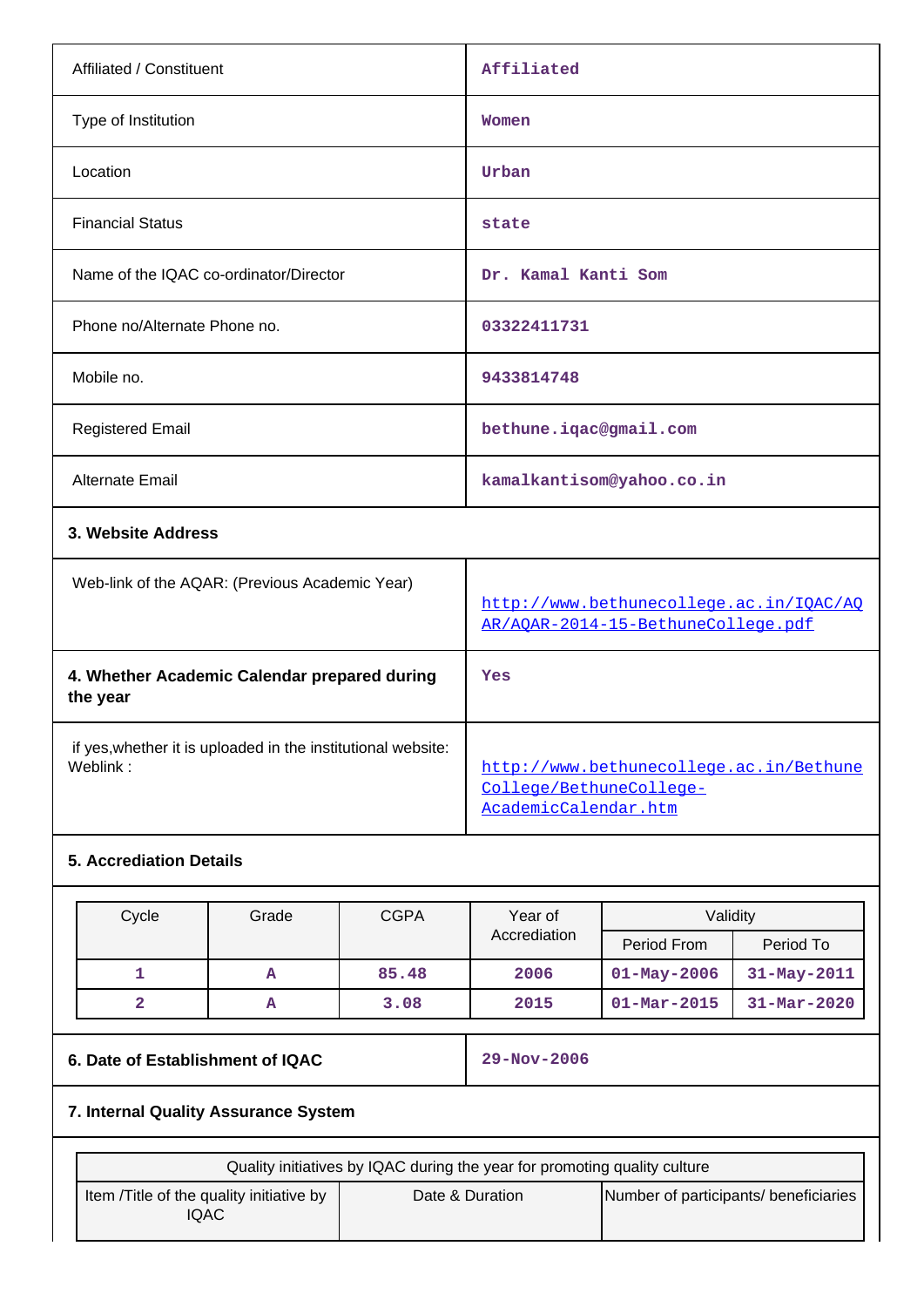| Result Consideration<br>Meetings and Result<br>Publication thereafter (UG-<br>III)                                                     | $21 - Jan - 2016$<br>1        | 18  |
|----------------------------------------------------------------------------------------------------------------------------------------|-------------------------------|-----|
| Result Consideration<br>Meetings and Result<br>Publication thereafter<br>$(UG-TI)$                                                     | $01 - \text{Mar} - 2016$<br>1 | 82  |
| Result Consideration<br>Meetings and Result<br>Publication thereafter<br>$(UG-T)$                                                      | $22 - \text{Mar} - 2016$<br>1 | 78  |
| Orientation Programme for<br>Freshers at the beginning<br>of Academic Year                                                             | $14 - Jul - 2015$<br>1        | 410 |
| Feedback from<br>Stakeholders                                                                                                          | $08 - Jan - 2016$<br>4        | 584 |
| Academic Audit Conducted<br>for the session 2015-16                                                                                    | $25 - Ju1 - 2018$<br>7        | 24  |
| Audit of sub- committees<br>like Students' Aid,<br>Sports, Prize, N.S.S,<br>Bethune Day, Fest etc.<br>for the session 2015-16<br>held. | $21 - Nov - 2016$<br>9        | 17  |
| Submission of<br>Institutional data to<br><b>AISHE</b>                                                                                 | 10-Feb-2016<br>3              | 5   |
|                                                                                                                                        | View File                     |     |

# **8. Provide the list of funds by Central/ State Government- UGC/CSIR/DST/DBT/ICMR/TEQIP/World Bank/CPE of UGC etc.**

| Institution/Departmen<br>t/Faculty                                             | Scheme                                              | <b>Funding Agency</b> | Year of award with<br>duration | Amount   |  |
|--------------------------------------------------------------------------------|-----------------------------------------------------|-----------------------|--------------------------------|----------|--|
| Bethune College                                                                | Development<br>Grant                                | <b>RUSA</b>           | 2015<br>365                    | 5000000  |  |
| Bethune College                                                                | Development<br>Grants/ Non<br>Development<br>Grants | State<br>Government   | 2015<br>365                    | 74107920 |  |
| Srirupa<br>Dr.<br>Banerjee<br>(Chemistry)                                      | Major Research<br>project                           | DST (SERB)            | 2015<br>1095                   | 548160   |  |
| Saswati<br>Dr.<br>Laha (Botany)                                                | Minor Projects                                      | <b>UGC</b>            | 2014<br>730                    | 82000    |  |
| No Files Uploaded !!!                                                          |                                                     |                       |                                |          |  |
| 9. Whether composition of IQAC as per latest<br>Yes<br><b>NAAC guidelines:</b> |                                                     |                       |                                |          |  |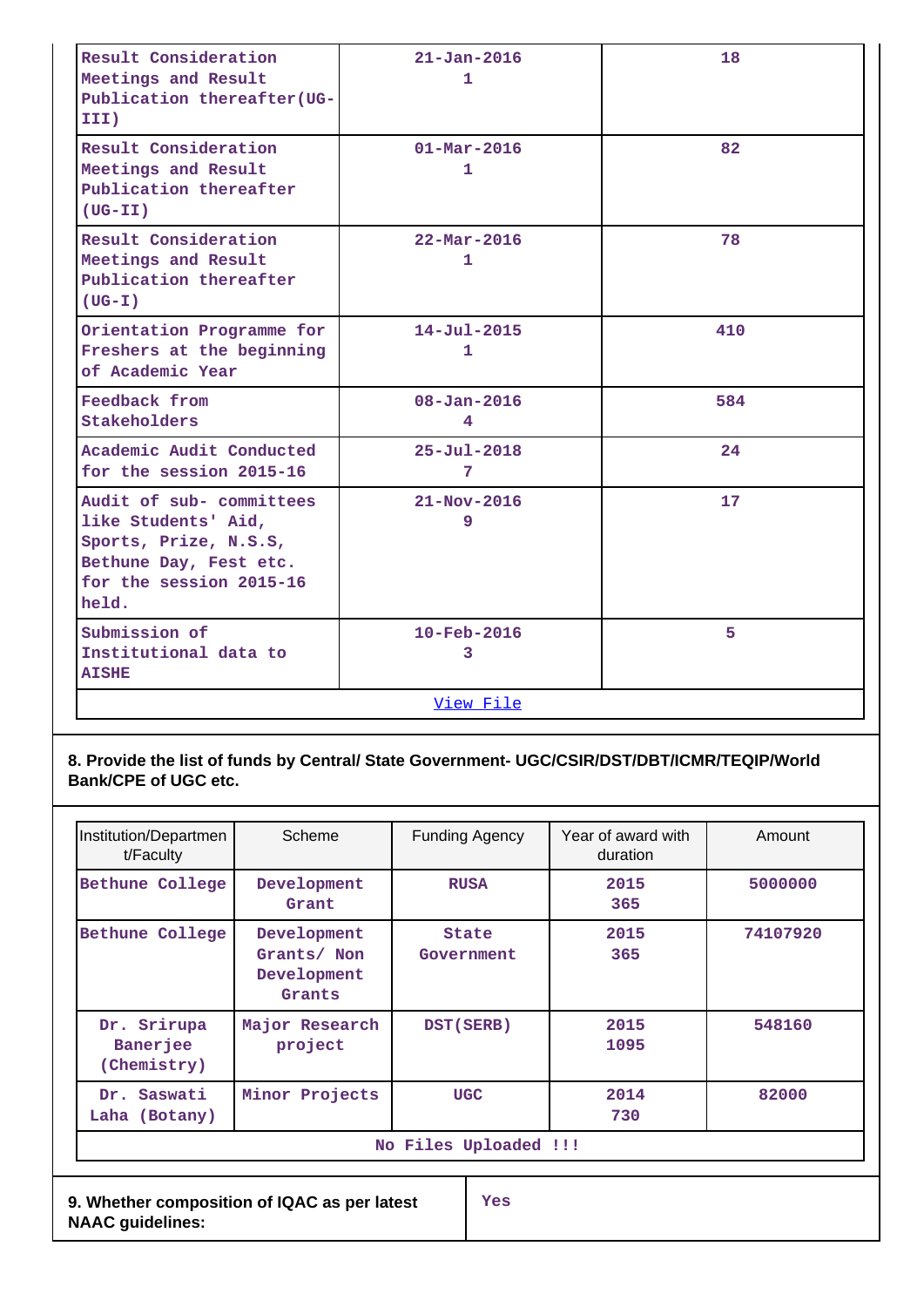| Upload latest notification of formation of IQAC                                                                                                                                                                                                                                                                    | View File                                                                                                                                                                                                                                                                                                                 |  |  |  |
|--------------------------------------------------------------------------------------------------------------------------------------------------------------------------------------------------------------------------------------------------------------------------------------------------------------------|---------------------------------------------------------------------------------------------------------------------------------------------------------------------------------------------------------------------------------------------------------------------------------------------------------------------------|--|--|--|
| 10. Number of IQAC meetings held during the<br>year :                                                                                                                                                                                                                                                              | $\mathbf 0$                                                                                                                                                                                                                                                                                                               |  |  |  |
| The minutes of IQAC meeting and compliances to the<br>decisions have been uploaded on the institutional<br>website                                                                                                                                                                                                 | <b>No</b>                                                                                                                                                                                                                                                                                                                 |  |  |  |
| Upload the minutes of meeting and action taken report                                                                                                                                                                                                                                                              | No Files Uploaded !!!                                                                                                                                                                                                                                                                                                     |  |  |  |
| 11. Whether IQAC received funding from any of<br>the funding agency to support its activities<br>during the year?                                                                                                                                                                                                  | Yes                                                                                                                                                                                                                                                                                                                       |  |  |  |
| If yes, mention the amount                                                                                                                                                                                                                                                                                         | 300000                                                                                                                                                                                                                                                                                                                    |  |  |  |
| Year                                                                                                                                                                                                                                                                                                               | 2014                                                                                                                                                                                                                                                                                                                      |  |  |  |
| 12. Significant contributions made by IQAC during the current year(maximum five bullets)                                                                                                                                                                                                                           |                                                                                                                                                                                                                                                                                                                           |  |  |  |
| B.Sc. (Hons.) in Statistics Post Graduate course in Applied Psychology.                                                                                                                                                                                                                                            | Implementation of NAAC Peer team recommendations like opening of new courses : UG                                                                                                                                                                                                                                         |  |  |  |
| Supervision of CAS of faculty members                                                                                                                                                                                                                                                                              |                                                                                                                                                                                                                                                                                                                           |  |  |  |
| The IQAC takes key role in preparation and implementation of academic calendar<br>and prospectus of the College.                                                                                                                                                                                                   |                                                                                                                                                                                                                                                                                                                           |  |  |  |
| Students' feedback, analysis and action taken for quality enhancement                                                                                                                                                                                                                                              |                                                                                                                                                                                                                                                                                                                           |  |  |  |
| The IQAC arranges for uploading of the All India Survey of Higher Education<br>(AISHE) data to the MHRD portal.                                                                                                                                                                                                    |                                                                                                                                                                                                                                                                                                                           |  |  |  |
| No Files Uploaded !!!                                                                                                                                                                                                                                                                                              |                                                                                                                                                                                                                                                                                                                           |  |  |  |
| 13. Plan of action chalked out by the IQAC in the beginning of the academic year towards Quality<br>Enhancement and outcome achieved by the end of the academic year                                                                                                                                               |                                                                                                                                                                                                                                                                                                                           |  |  |  |
| Plan of Action                                                                                                                                                                                                                                                                                                     | Achivements/Outcomes                                                                                                                                                                                                                                                                                                      |  |  |  |
| The IQAC proposed to introduce two new<br>academic programmes in the upcoming<br>session: (i) Post Graduate Course in<br>Applied Psychology, and (ii) B.Sc.<br>Honours in Statistics. Accordingly,<br>proposals were sent to the University<br>of Calcutta and the Education<br>Directorate, Govt. of West Bengal. | After getting necessary approval from<br>University of Calcutta and Higher<br>Education Department of Govt. of West<br>Bengal two new academic programmes: (i)<br>Post Graduate Course in Applied<br>Psychology and (ii) B.Sc. Honours in<br>Statistics were introduced in the<br>academic session 201516 to fulfill long |  |  |  |

Τ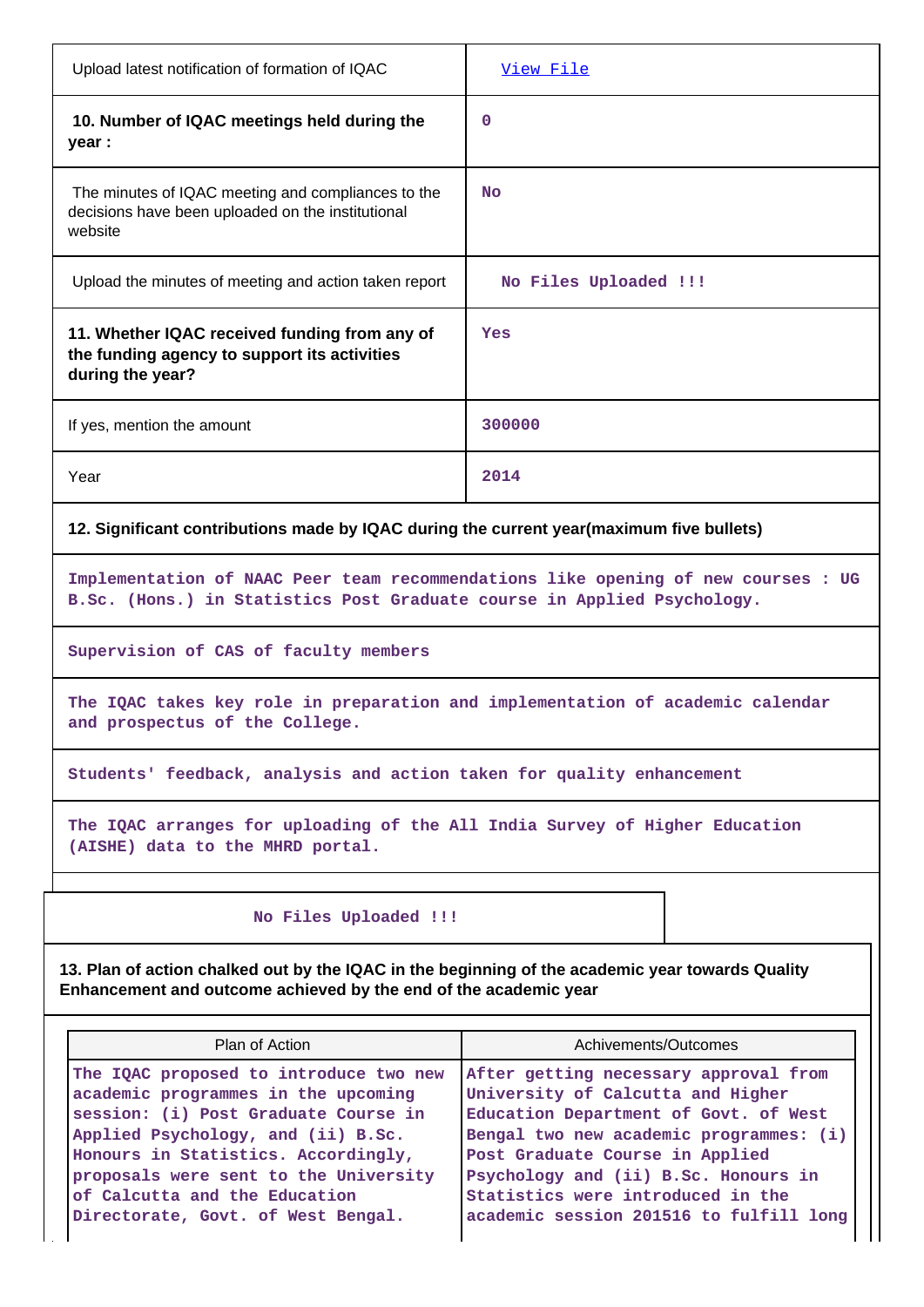|                                                                                                                      |                                                                                                                                                                                                                                                                                | standing demands of the students.                                                                                                                                                                                                                                                            |  |
|----------------------------------------------------------------------------------------------------------------------|--------------------------------------------------------------------------------------------------------------------------------------------------------------------------------------------------------------------------------------------------------------------------------|----------------------------------------------------------------------------------------------------------------------------------------------------------------------------------------------------------------------------------------------------------------------------------------------|--|
|                                                                                                                      | The IOAC srcutinised and recommended<br>the applications of teachers and for<br>promotion through CAS. The CAS<br>committee arranged for screening in<br>front of external experts and the<br>proposals were sent to Higher Education<br>Department for implementation of CAS. | Ten teachers were promoted to the next<br>stage through Career Advancement Scheme<br>CAS subsequently. The promotion of 15<br>other teachers is in process.                                                                                                                                  |  |
|                                                                                                                      | To form the Project Monitoring Unit<br>(PMU) for planning and implementation<br>of RUSA scheme                                                                                                                                                                                 | The PMU was formed. Detailed Project<br>Report was prepared and submitted to<br>MHRD. First installment of RUSA grant<br>amounting Rs. 50 lakh has been<br>received. The amount was fully utilized<br>for infrastructure development and<br>purchase of books, equipments,<br>computers etc. |  |
|                                                                                                                      | TOAC considered to make reforms in the<br>Examination and evaluation system of PG<br>departments                                                                                                                                                                               | From the session 2015-16, the PG<br>Departments of the college have<br>introduced the Semester System of<br>evaluation                                                                                                                                                                       |  |
|                                                                                                                      | IQAC analyses Students'Feedback of<br>previous session and takes action for<br>improvement and Quality enhancement.<br>For example : There was longstanding<br>demand of Students for Open Access<br>System in Library                                                         | Meeting the demands of Students both<br>Science and Arts Library went into Open<br>Access System for Teachers and students<br>as well                                                                                                                                                        |  |
|                                                                                                                      | IOAC took initiatives to ensure the<br>timely publication of College Journal                                                                                                                                                                                                   | The 2nd Volume of Peer Reviewed multi<br>disciplinary Academic Journal: Heritage<br>bearing ISSN No. 2349-9583 was<br>published in this Session.                                                                                                                                             |  |
|                                                                                                                      |                                                                                                                                                                                                                                                                                | View File                                                                                                                                                                                                                                                                                    |  |
|                                                                                                                      | 14. Whether AQAR was placed before statutory<br>body?                                                                                                                                                                                                                          | Yes                                                                                                                                                                                                                                                                                          |  |
|                                                                                                                      | Name of Statutory Body                                                                                                                                                                                                                                                         | <b>Meeting Date</b>                                                                                                                                                                                                                                                                          |  |
|                                                                                                                      | <b>IQAC</b>                                                                                                                                                                                                                                                                    | $24 - Jul - 2020$                                                                                                                                                                                                                                                                            |  |
| 15. Whether NAAC/or any other accredited<br>body(s) visited IQAC or interacted with it to<br>assess the functioning? |                                                                                                                                                                                                                                                                                | Yes                                                                                                                                                                                                                                                                                          |  |
| Date of Visit                                                                                                        |                                                                                                                                                                                                                                                                                | $01 - Dec - 2014$                                                                                                                                                                                                                                                                            |  |
| 16. Whether institutional data submitted to<br>AISHE:                                                                |                                                                                                                                                                                                                                                                                | Yes                                                                                                                                                                                                                                                                                          |  |
|                                                                                                                      | Year of Submission                                                                                                                                                                                                                                                             | 2016                                                                                                                                                                                                                                                                                         |  |
|                                                                                                                      | Date of Submission                                                                                                                                                                                                                                                             | $10 - \text{Feb} - 2016$                                                                                                                                                                                                                                                                     |  |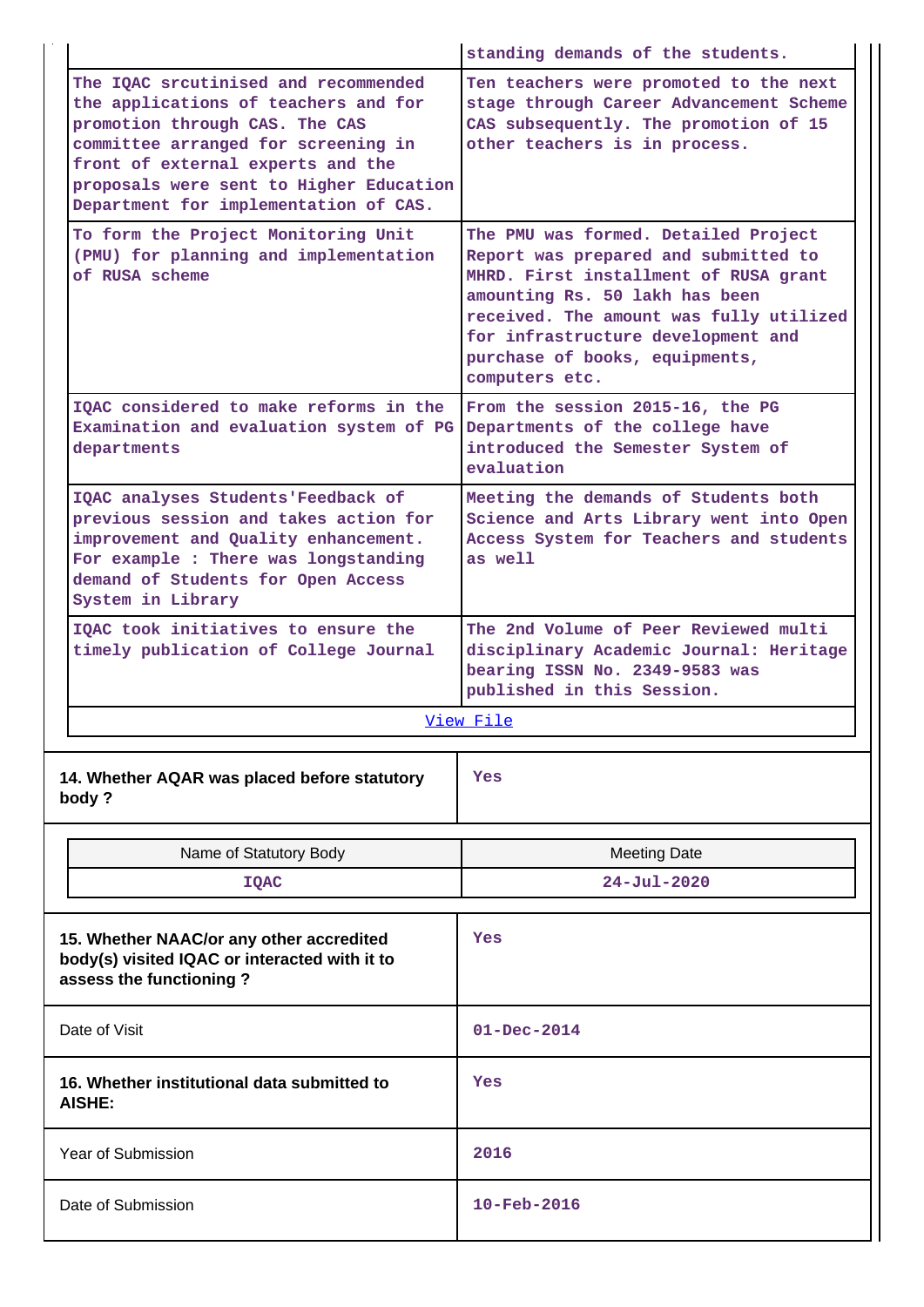| 17. Does the Institution have Management<br><b>Information System?</b>                              | Yes                                                                                                                                                                                                                                                                                                                                                                                                                                                                                                                                                                                                                                                                                                                                                                                                                                                                                                                                                                                                                                                                                                                                                                                                                                                                                                                                                                                                                                                                                                                                                                                                                                                                                                                                                                                                                                                                                                                                                                                                                                                                                                                  |
|-----------------------------------------------------------------------------------------------------|----------------------------------------------------------------------------------------------------------------------------------------------------------------------------------------------------------------------------------------------------------------------------------------------------------------------------------------------------------------------------------------------------------------------------------------------------------------------------------------------------------------------------------------------------------------------------------------------------------------------------------------------------------------------------------------------------------------------------------------------------------------------------------------------------------------------------------------------------------------------------------------------------------------------------------------------------------------------------------------------------------------------------------------------------------------------------------------------------------------------------------------------------------------------------------------------------------------------------------------------------------------------------------------------------------------------------------------------------------------------------------------------------------------------------------------------------------------------------------------------------------------------------------------------------------------------------------------------------------------------------------------------------------------------------------------------------------------------------------------------------------------------------------------------------------------------------------------------------------------------------------------------------------------------------------------------------------------------------------------------------------------------------------------------------------------------------------------------------------------------|
| If yes, give a brief descripiton and a list of modules<br>currently operational (maximum 500 words) | Administration . Financial affairs are<br>maintained by ebilling and epradan<br>system. . All dealings of student<br>section (including the whole admission<br>procedure, university registration, and<br>form fill up) are computerized. .<br>Students database are digitally<br>maintained by student counselling cell.<br>• Faculty database are also<br>computerized. • The IQAC arranges for<br>uploading of the All India Survey of<br>Higher Education (AISHE) data to the<br>MHRD portal. . There is a Central<br>Computer Centre with 20 computers<br>having internet connectivity . College<br>Office and each Department has internet<br>facility. . All teaching, nonteaching<br>staff of the college can avail internet<br>facility during collegehour. . Teachers<br>and students can also avail internet<br>facility from science library. Finance<br>and Accounts ebilling, epradan and HRMS<br>module of IFMS is being used for<br>dealing of financial matters and salary<br>of staff. Student Admission and Support<br>. All dealings of student section<br>(including the admission procedure,<br>university registration, and form fill<br>up) are computerized. . Students<br>database are maintained by student<br>counselling/activity cell. Library .<br>Book search, issue and return systems<br>are fully computerized with the help of<br>OPAC and LEASE 4.0. . Recent upgrading<br>to LIBSYS7.0 was done . INFLIBNETNLIST<br>program is used for Electronic Resource<br>Package of ejournals. . Inhouse/ remote<br>access to epublication is available. .<br>Adequate number of computers with<br>Internet Service . All the departments<br>of the College are connected through<br>LAN with Library software .<br>Institutional Repository is maintained<br>using Dspace software. Examination .<br>Examination related activities, such as<br>university registration form fillup<br>etc. are computerized. . Software<br>related to examination is operational.<br>Tabulation and framing of mark sheets<br>are done digitally. Examination results<br>are also preserved digitally. |
|                                                                                                     |                                                                                                                                                                                                                                                                                                                                                                                                                                                                                                                                                                                                                                                                                                                                                                                                                                                                                                                                                                                                                                                                                                                                                                                                                                                                                                                                                                                                                                                                                                                                                                                                                                                                                                                                                                                                                                                                                                                                                                                                                                                                                                                      |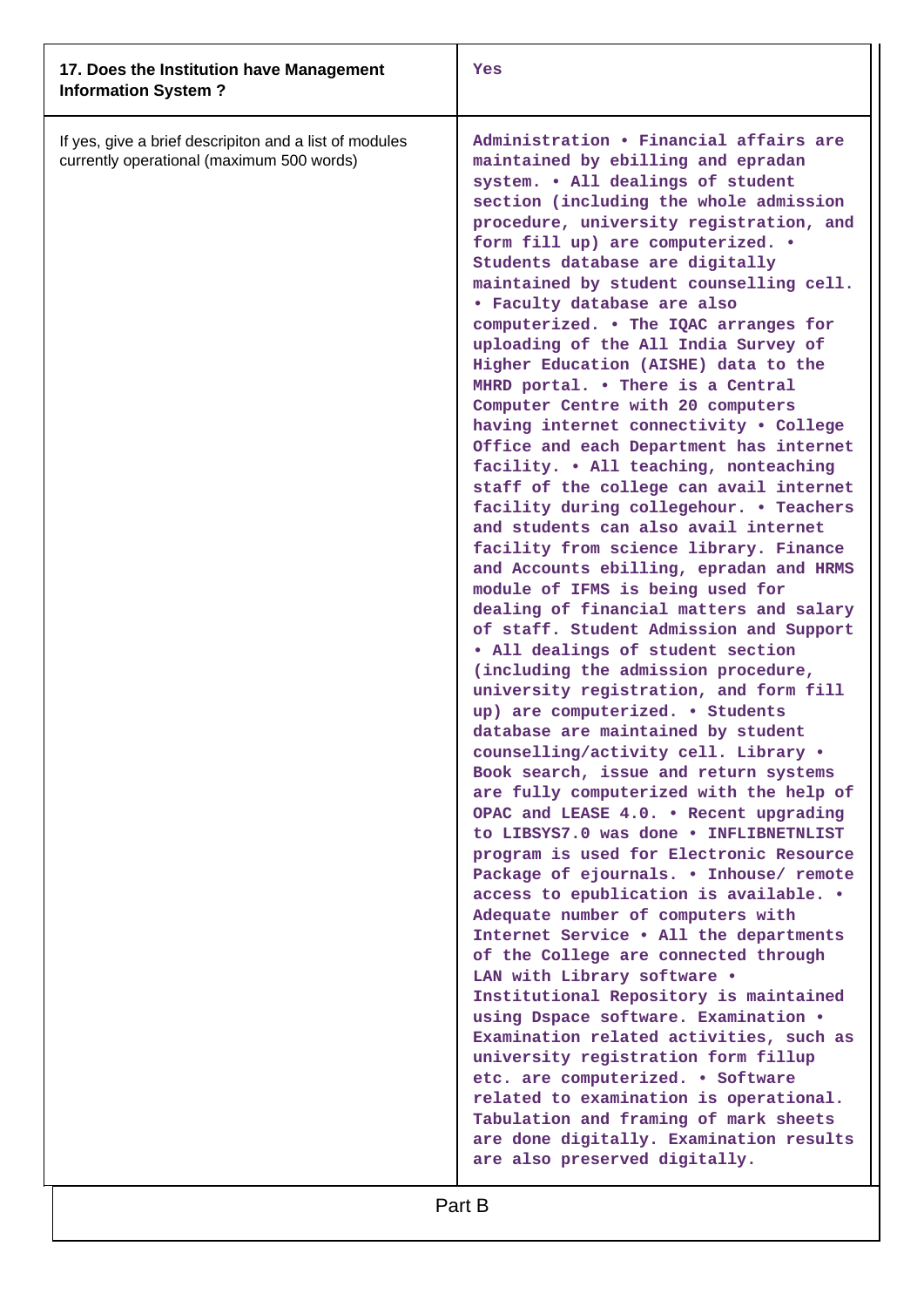# **CRITERION I – CURRICULAR ASPECTS**

## **1.1 – Curriculum Planning and Implementation**

 1.1.1 – Institution has the mechanism for well planned curriculum delivery and documentation. Explain in 500 words

 **The college in its sincere endeavour to ensure effective curriculum delivery has undertaken the following steps:- Syllabus distribution is done at the beginning of each academic session at the departmental level and given to students in advance. Academic modules are submitted by teachers at the beginning of each session. Regular classes (theory and practical), Tutorials and Remedials are conducted for the benefit of students. Student Mentoring is followed to enhance student's overall understanding of the syllabus. Invited lectures, Memorial Lectures, Seminars and Conferences, Students' Seminars, Academic Tours and Excursions are conducted to enrich the academic quality of the College.. Part time teachers, guest teachers and fellows are recruited by the college to ensure successful completion of the syllabus both at the UG and PG level. Every department has a well- stocked seminar library to cater to the needs of the students. Use of audio-visual aids, PowerPoint presentations, screening of films for effective curriculum delivery are followed by teachers for the benefit of students. Round the year evaluation of students' performance through assignments, mid-term examination and test examination are conducted by all departments. Academic audit is conducted by IQAC to maintain standards of curriculum delivery. All the above -mentioned points are well documented at the departmental level**

|             | 1.1.2 – Certificate/ Diploma Courses introduced during the academic year |                          |                 |                                                 |                      |
|-------------|--------------------------------------------------------------------------|--------------------------|-----------------|-------------------------------------------------|----------------------|
| Certificate | Diploma Courses                                                          | Dates of<br>Introduction | <b>Duration</b> | Focus on employ<br>ability/entreprene<br>urship | Skill<br>Development |
| NA          | NA                                                                       | 30/06/2016               |                 | NA                                              | <b>NA</b>            |

#### **1.2 – Academic Flexibility**

1.2.1 – New programmes/courses introduced during the academic year

| Programme/Course                                                                                                                                                         | Programme Specialization                                                                                           | Dates of Introduction                           |  |  |
|--------------------------------------------------------------------------------------------------------------------------------------------------------------------------|--------------------------------------------------------------------------------------------------------------------|-------------------------------------------------|--|--|
| <b>MA</b>                                                                                                                                                                | M.A. in Applied<br>Psychology (autonomous)<br>affiliated to the<br>University of Calcutta<br>(code APSY)           | 09/09/2015                                      |  |  |
| <b>MSC</b>                                                                                                                                                               | M.Sc. in Applied<br>Psychology (autonomous)<br>affiliated to the<br>University of Calcutta<br>(code APSY)          | 09/09/2015                                      |  |  |
| <b>BSC</b>                                                                                                                                                               | B.Sc. (Honours) in<br>Statistics affiliated to<br>the University of<br>Calcutta (code STSA)                        | 14/07/2015                                      |  |  |
| View File                                                                                                                                                                |                                                                                                                    |                                                 |  |  |
| 1.2.2 - Programmes in which Choice Based Credit System (CBCS)/Elective course system implemented at the<br>affiliated Colleges (if applicable) during the academic year. |                                                                                                                    |                                                 |  |  |
| <b>N</b> Let $\mathbf{r}$ be a let $\mathbf{r}$ be a let $\mathbf{r}$ be a let $\mathbf{r}$ be a let $\mathbf{r}$ be a let $\mathbf{r}$                                  | $\mathbf{D}$ and $\mathbf{D}$ are $\mathbf{D}$ and $\mathbf{D}$ are $\mathbf{D}$ and $\mathbf{D}$ and $\mathbf{D}$ | Protect of the set of a control of the set of a |  |  |

| Name of programmes adopting<br>CBCS | Programme Specialization | Date of implementation of<br><b>CBCS/Elective Course System</b> |
|-------------------------------------|--------------------------|-----------------------------------------------------------------|
|                                     |                          |                                                                 |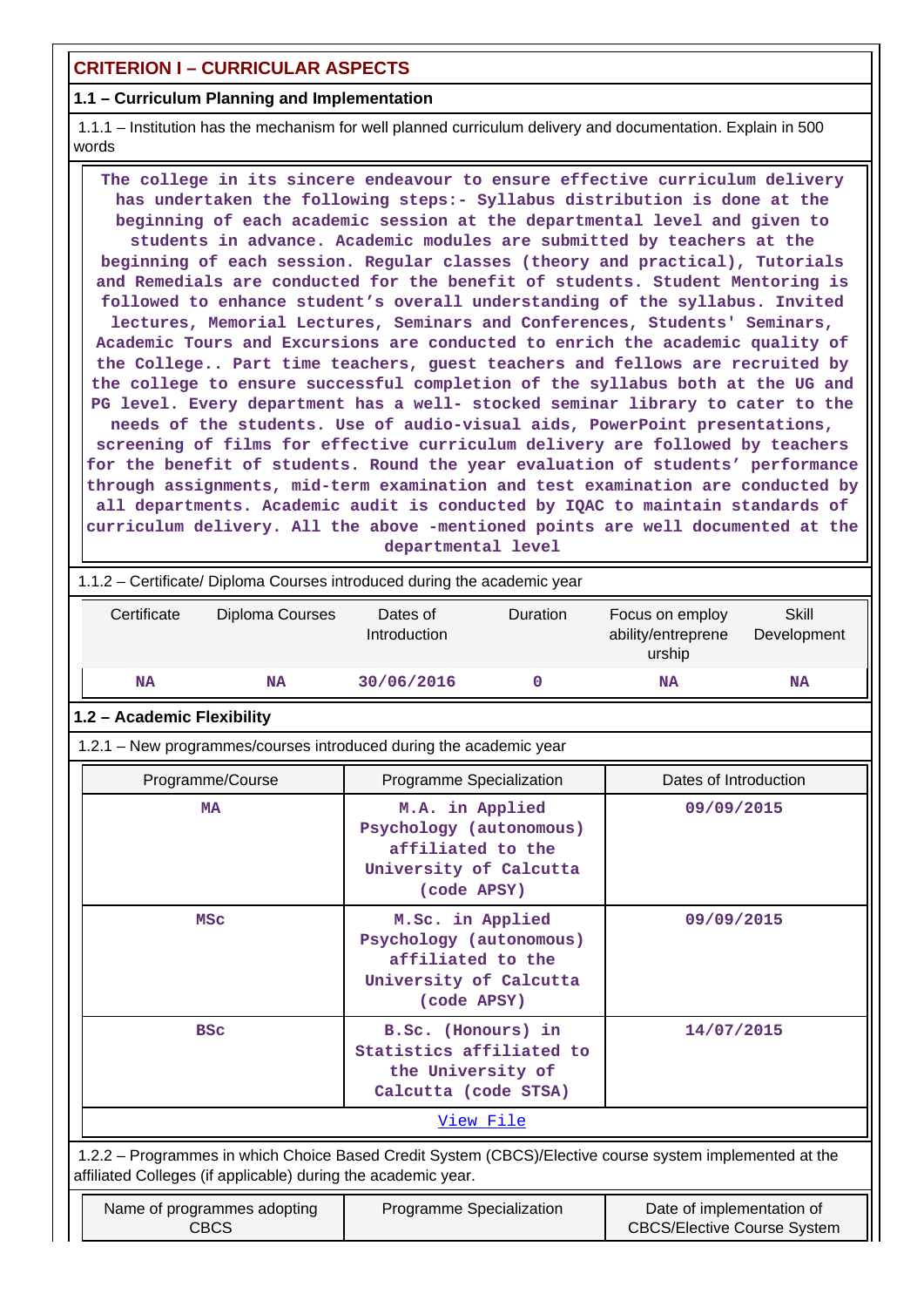| <b>BA</b>                                                                                                                | <b>NA</b>                                                                                                                                                                                                | 30/06/2016                                                   |  |  |  |  |  |  |  |
|--------------------------------------------------------------------------------------------------------------------------|----------------------------------------------------------------------------------------------------------------------------------------------------------------------------------------------------------|--------------------------------------------------------------|--|--|--|--|--|--|--|
| <b>BSC</b>                                                                                                               | <b>NA</b>                                                                                                                                                                                                | 30/06/2016                                                   |  |  |  |  |  |  |  |
| <b>MA</b>                                                                                                                | <b>NA</b>                                                                                                                                                                                                | 30/06/2016                                                   |  |  |  |  |  |  |  |
| <b>MSC</b>                                                                                                               | <b>NA</b>                                                                                                                                                                                                | 30/06/2016                                                   |  |  |  |  |  |  |  |
| 1.2.3 - Students enrolled in Certificate/ Diploma Courses introduced during the year                                     |                                                                                                                                                                                                          |                                                              |  |  |  |  |  |  |  |
|                                                                                                                          | Certificate                                                                                                                                                                                              | Diploma Course                                               |  |  |  |  |  |  |  |
| <b>Number of Students</b>                                                                                                | 0                                                                                                                                                                                                        | 0                                                            |  |  |  |  |  |  |  |
| 1.3 - Curriculum Enrichment                                                                                              |                                                                                                                                                                                                          |                                                              |  |  |  |  |  |  |  |
|                                                                                                                          | 1.3.1 - Value-added courses imparting transferable and life skills offered during the year                                                                                                               |                                                              |  |  |  |  |  |  |  |
| <b>Value Added Courses</b><br>Date of Introduction<br>Number of Students Enrolled                                        |                                                                                                                                                                                                          |                                                              |  |  |  |  |  |  |  |
| One-year Certificate<br>Course in Ethics and<br>Value Education for first<br>year students                               | 26/08/2015                                                                                                                                                                                               | 330                                                          |  |  |  |  |  |  |  |
| Two-years Certificate<br>Course in Computer<br>Applications conducted by<br>Webel Informatics,<br>Bethune College Centre | 14/07/2015                                                                                                                                                                                               | 179                                                          |  |  |  |  |  |  |  |
|                                                                                                                          | View File                                                                                                                                                                                                |                                                              |  |  |  |  |  |  |  |
| 1.3.2 - Field Projects / Internships under taken during the year                                                         |                                                                                                                                                                                                          |                                                              |  |  |  |  |  |  |  |
| Project/Programme Title                                                                                                  | Programme Specialization                                                                                                                                                                                 | No. of students enrolled for Field<br>Projects / Internships |  |  |  |  |  |  |  |
| <b>BSC</b>                                                                                                               | "An Educational Tour to<br>Study the Floral<br>Biodiversity of Shimla,<br>Kulu, Manali and<br>Adjoining Areas and<br>Collection of<br>Angiosperms" by<br>Department of Botany on<br>7.10.2015-16.10.2015 | 47                                                           |  |  |  |  |  |  |  |
| <b>BSC</b>                                                                                                               | "Study on Winter<br>Community of Butterflies<br>in a Patch Forest near<br>Garumara National Park,<br>West Bengal" by the<br>department of Zoology on<br>10.12.2015-15.12.2015                            | 46                                                           |  |  |  |  |  |  |  |
| <b>MSC</b>                                                                                                               | "Study of Different<br>Poultry Breeds and Common<br>Approaches to Enhance<br>Their Quality"at Paschim<br>Banga Poultry Mela,<br>Kolkata by the department<br>of Zoology on 18.02.2016                    | 24                                                           |  |  |  |  |  |  |  |
| <b>MSC</b>                                                                                                               | "Study of Bird Diversity<br>at Chintamoni Kar Bird<br>Sanctuary, Narendrapur,                                                                                                                            | 5.                                                           |  |  |  |  |  |  |  |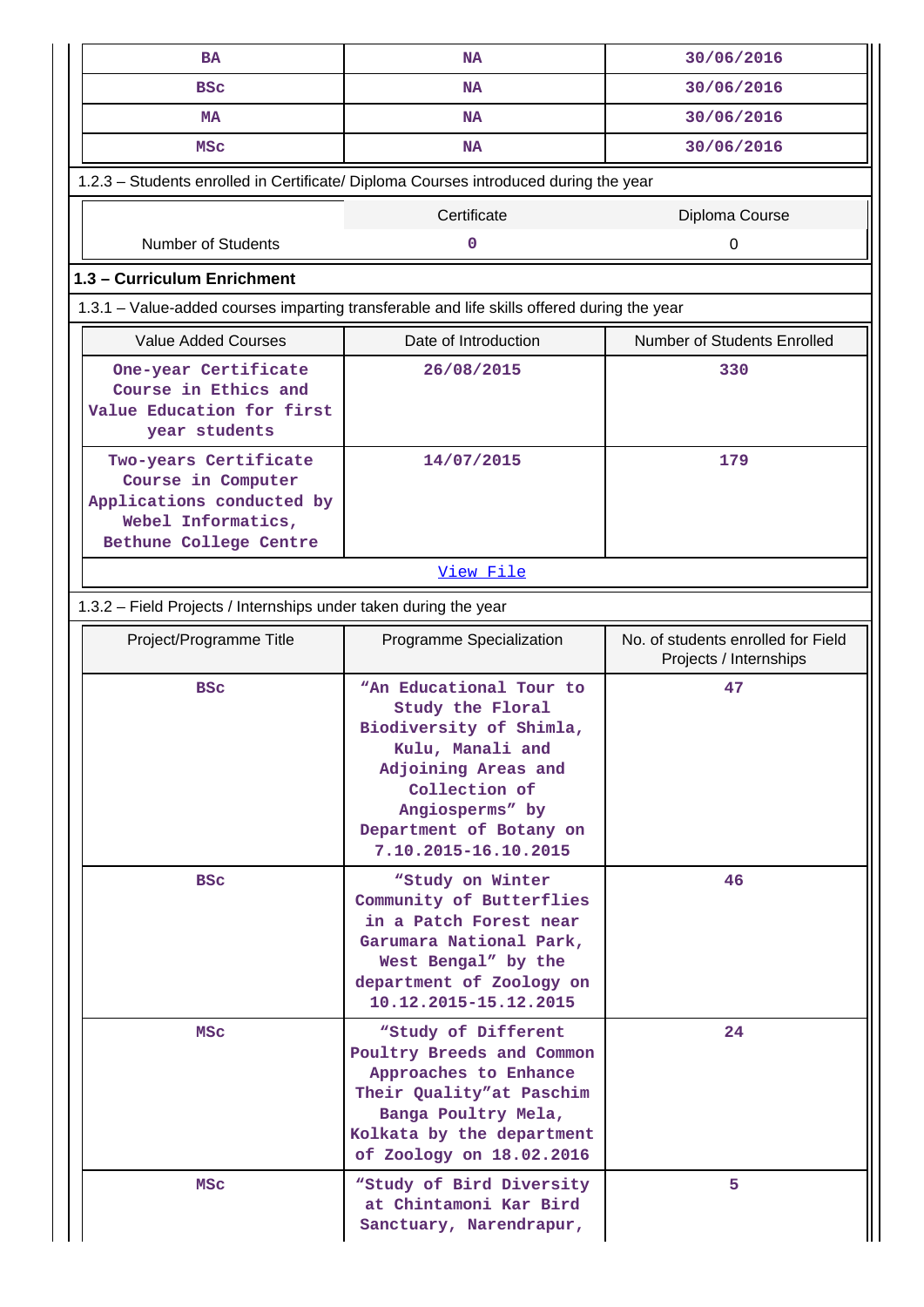|                                                                         | West Bengal" by the<br>department of Zoology on<br>22.02.2016                                                                                     |                        |    |  |
|-------------------------------------------------------------------------|---------------------------------------------------------------------------------------------------------------------------------------------------|------------------------|----|--|
| <b>MSC</b>                                                              | the Floral Biodiversity<br>of Kerala and Adjoining<br>Areas and Collection of<br>Angiosperms" by<br>Department of Botany on<br>8.4.2016-18.4.2016 | "A Field Trip to Study | 19 |  |
|                                                                         |                                                                                                                                                   | View File              |    |  |
| 1.4 - Feedback System                                                   |                                                                                                                                                   |                        |    |  |
| 1.4.1 – Whether structured feedback received from all the stakeholders. |                                                                                                                                                   |                        |    |  |
| <b>Students</b>                                                         |                                                                                                                                                   | Yes                    |    |  |
| <b>Teachers</b>                                                         |                                                                                                                                                   | No                     |    |  |
| <b>Employers</b>                                                        |                                                                                                                                                   | <b>No</b>              |    |  |
| Alumni                                                                  |                                                                                                                                                   | No.                    |    |  |

 1.4.2 – How the feedback obtained is being analyzed and utilized for overall development of the institution? (maximum 500 words)

Parents Yes

Feedback Obtained

**n the session 2015-16, 355 outgoing students of third year gave feedback on various parameters like the natural environment of the college, classroom space, library and laboratory facilities, cleanliness, library and laboratory facilities, quality of teaching, grievance redress mechanisms and so on. Students of both the Science and Humanities departments were found to be highly satisfied with the standard and quality of teaching. They were also happy that the teachers are approachable and help them outside classroom. The rich Central and Departmental libraries fulfil needs of students. Feedbacks from the students of the Science departments suggest that better equipments are required in Botany and Computer Science laboratories. Students of some non-laboratory based subjects have sought for more computers with anti-virus facilities which will help them in their term paper writing. Action Taken: Funds were allotted centrally for purchase of required laboratory equipments and anti-virus protection. All students were happy with the secure, peaceful and apolitical environment of the college. They highly rated the authority's concern about the grievance redress mechanism and the welfare needs of the students. However, they expressed their dissatisfaction regarding the toilet facilities, wherein they have categorically mentioned the requirement of clean and hygienic toilets. Action Taken: The College authorities have motivated the students to maintain personal hygiene. The Group D staff was monitored to ensure that toilets are cleaned at regular intervals. Most students are fairly happy with the evaluation system of the college. They have stated that their errors were timely pointed out by the teachers and were suggested proper ways of rectification. They were also happy with the encouragement given to the cocurricular activities and sports activities during the entire session. Analysis and Utilization of Parents' Feedback (2015-16) Parent-teacher meetings were held on a regular basis throughout the entire academic session of 2015-16 in all the departments. Approximately 235 parents from all the departments attended these meetings. Any parent who could not attend these meetings has a conversation with the Head of the concerned department over phone. Bulk of the Guardian's feedback regarding the college and the concerned department was**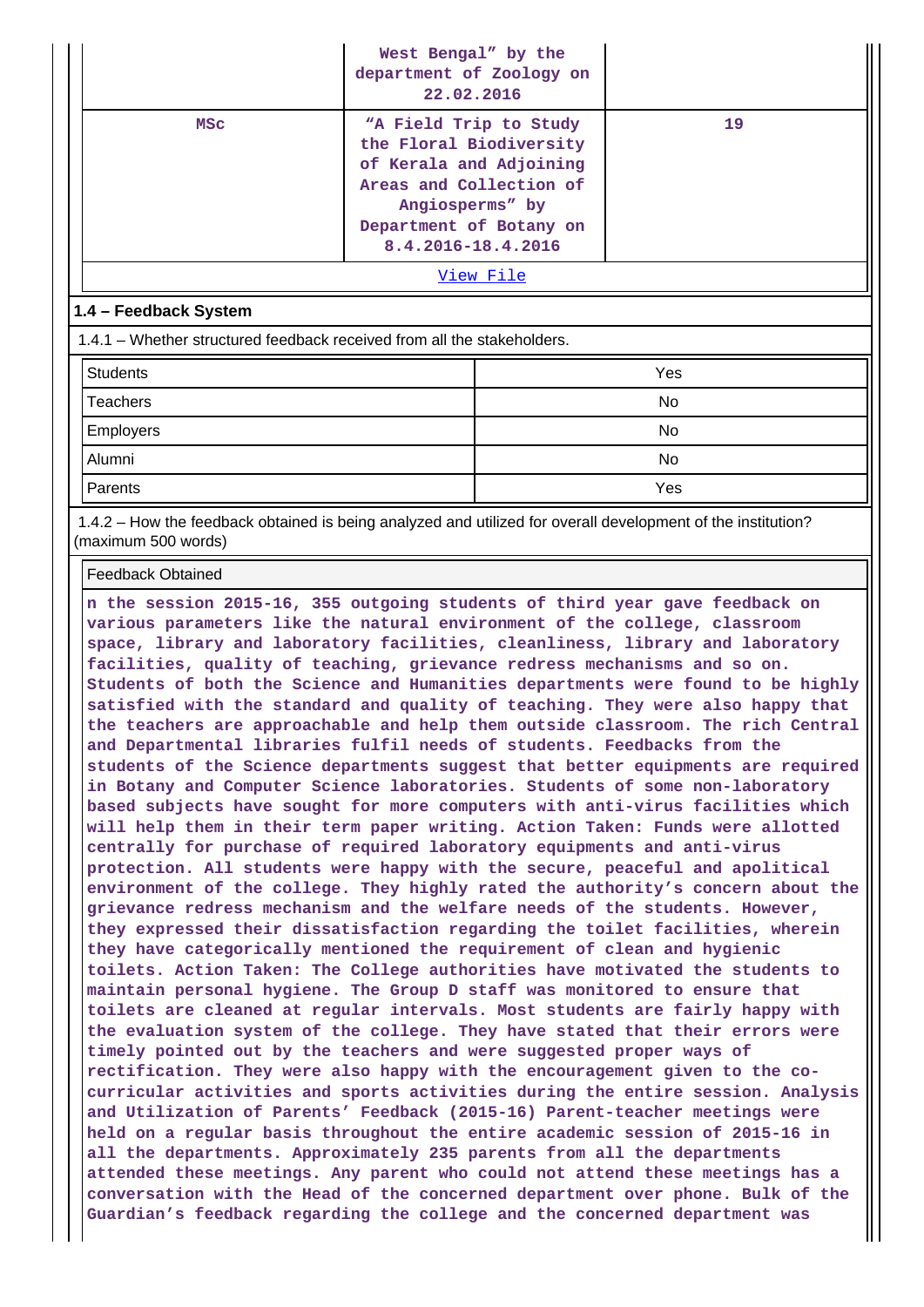**positive. Guardians were found to be highly satisfied with the disciplined and apolitical atmosphere of the college. Parents were particularly appreciative of the fact that the faculty members inform them on a regular basis about their daughters' academic progress and attendance. Tutorial classes, Student-Mentoring system, encouragement to participate in co-curricular and extracurricular activities, regular educational expeditions were also appreciated by parents. However, some guardians complained about the untidiness of the students toilets. Action Taken: The physical maintenance committee of the College has been asked to monitor the cleaning of toilets on a regular basis. Girls have been sensitized regarding personal cleanliness.**

# **CRITERION II – TEACHING- LEARNING AND EVALUATION**

## **2.1 – Student Enrolment and Profile**

2.1.1 – Demand Ratio during the year

| Name of the<br>Programme                  | Programme<br>Specialization     | Number of seats<br>available | Number of<br>Application received | <b>Students Enrolled</b> |
|-------------------------------------------|---------------------------------|------------------------------|-----------------------------------|--------------------------|
| <b>BA</b>                                 | Bengali Hons.                   | 33                           | 782                               | 33                       |
| <b>BA</b>                                 | English Hons.                   | 45                           | 1574                              | 43                       |
| Philosophy<br><b>BA</b><br>Hons.          |                                 | 33                           | 195                               | 31                       |
| <b>BA</b>                                 | Hindi Hons.                     | 20                           | 57                                | 13                       |
| <b>BA</b>                                 | History Hons.                   | 33                           | 341                               | 31                       |
| <b>BA</b>                                 | Pol Sc.                         | 33                           | 449                               | 24                       |
| <b>BA</b>                                 | Sanskrit Hons.                  | 40                           | 152                               | 37                       |
| <b>BA</b>                                 | Psychology<br>Hons. (B.A.)      | 18                           | 444                               | 17                       |
| Psychology<br><b>BSC</b><br>Hons. (B.Sc.) |                                 | 19                           | 479                               | 19                       |
| <b>BSC</b>                                | <b>B.Sc. Economics</b><br>Hons. | 33                           | 338                               | 32                       |
|                                           |                                 | View File                    |                                   |                          |

## **2.2 – Catering to Student Diversity**

2.2.1 – Student - Full time teacher ratio (current year data)

| Year | Number of          | Number of                              | Number of         | Number of         | Number of        |
|------|--------------------|----------------------------------------|-------------------|-------------------|------------------|
|      | students enrolled  | students enrolled                      | fulltime teachers | fulltime teachers | teachers         |
|      | in the institution | in the institution<br>available in the |                   | available in the  | teaching both UG |
|      | (UG)               |                                        | institution       | institution       | and PG courses   |
|      |                    |                                        | teaching only UG  | teaching only PG  |                  |
|      |                    |                                        | courses           | courses           |                  |
| 2015 | 1237               | 194                                    | 50                |                   | 45               |

## **2.3 – Teaching - Learning Process**

 2.3.1 – Percentage of teachers using ICT for effective teaching with Learning Management Systems (LMS), Elearning resources etc. (current year data)

| Number of<br>Teachers on Roll | Number of<br>teachers using<br>ICT (LMS, e-<br>Resources) | <b>ICT Tools and</b><br>resources<br>available | Number of ICT<br>enabled<br><b>Classrooms</b> | Numberof smart<br>classrooms | E-resources and<br>techniques used |
|-------------------------------|-----------------------------------------------------------|------------------------------------------------|-----------------------------------------------|------------------------------|------------------------------------|
| 95                            | 35                                                        | 167                                            |                                               |                              |                                    |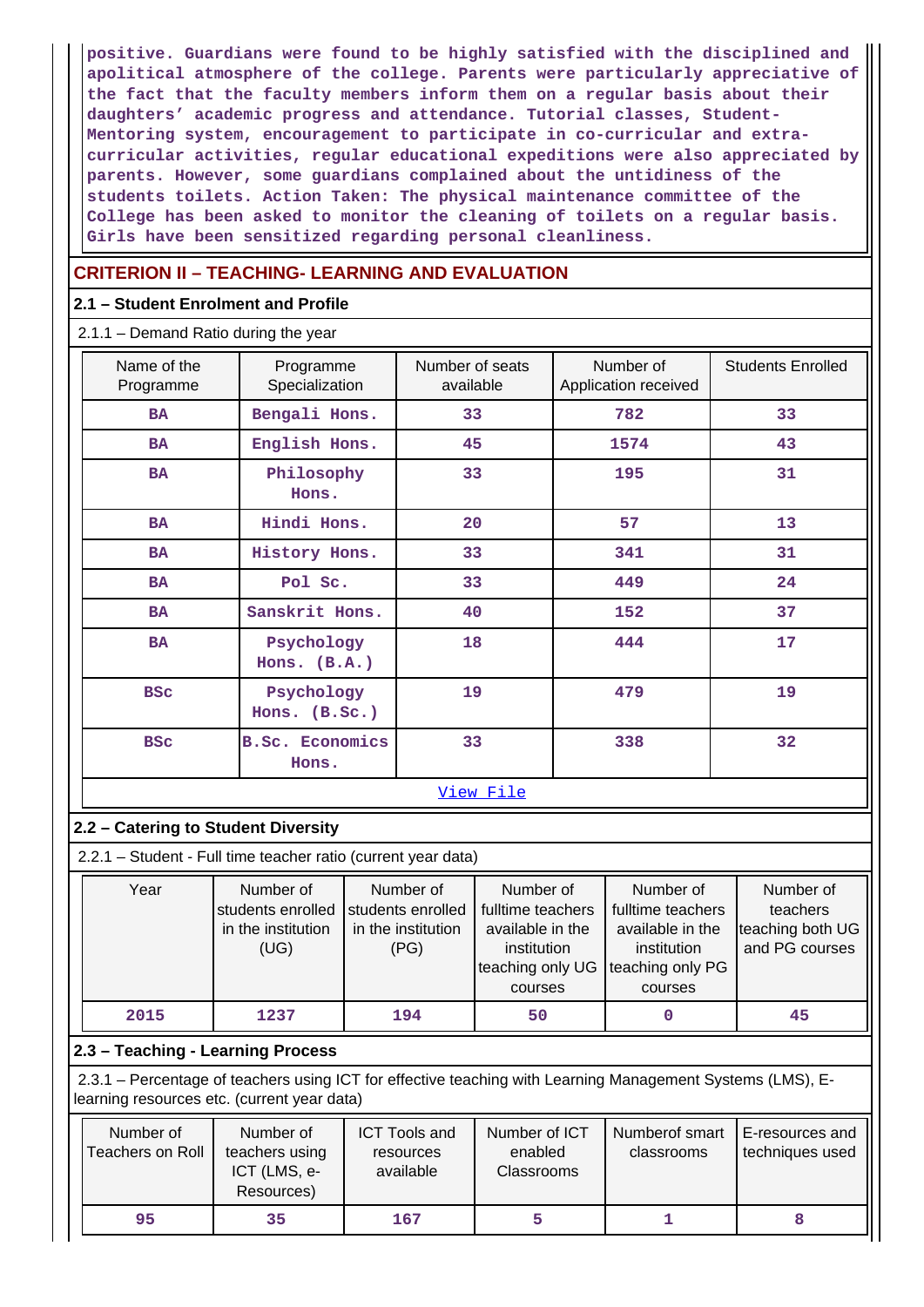[View File of ICT Tools and resources](https://assessmentonline.naac.gov.in/public/Postacc/ict_tools/6149_ict_tools_1595974437.xlsx)

[View File of E-resources and techniques used](https://assessmentonline.naac.gov.in/public/Postacc/e_resource/6149_e_resource_1595974443.xlsx)

2.3.2 – Students mentoring system available in the institution? Give details. (maximum 500 words)

 The Institution does not have a formal or structured mentoring system. However teachers always take care and attend to students as and when required. The students are divided into certain groups. Each group of student is assigned to a particular departmental teacher performing the role of mentor. The academic, psychological and extra – curricular matters of those students are looked after by the assigned mentor. In this way each faculty member is dedicated with a group of students. The teacher - student ratio is maintained and depends on the number of students and teachers of the department. For example, if there are 45 students in a particular department and the department has 5 teachers, then 9-10 students are assigned to a particular mentor. Outside the department, students are also under continuous mentoring of teachers of Students 'activity cell, Career Counselling Cell, Cultural committee, Students 'Aid etc. throughout their span in the College. Holistically taken each and every student is under the mentorship of Teachers within and outside the department.

| Number of students enrolled in the<br>institution | Number of fulltime teachers | Mentor: Mentee Ratio |  |  |
|---------------------------------------------------|-----------------------------|----------------------|--|--|
| 1431                                              | 95                          | 15:1                 |  |  |

#### **2.4 – Teacher Profile and Quality**

2.4.1 – Number of full time teachers appointed during the year

| No. of sanctioned<br>positions | No. of filled positions | Vacant positions | <b>Positions filled during</b><br>the current year | No. of faculty with<br>Ph.D |  |
|--------------------------------|-------------------------|------------------|----------------------------------------------------|-----------------------------|--|
| 115                            | 95                      | 20               |                                                    |                             |  |

 2.4.2 – Honours and recognition received by teachers (received awards, recognition, fellowships at State, National, International level from Government, recognised bodies during the year )

| Name of full time teachers<br>Year of Award<br>receiving awards from<br>state level, national level,<br>international level |    | Designation         | Name of the award,<br>fellowship, received from<br>Government or recognized<br>bodies |  |  |  |  |  |
|-----------------------------------------------------------------------------------------------------------------------------|----|---------------------|---------------------------------------------------------------------------------------|--|--|--|--|--|
| 2015                                                                                                                        | NA | Associate Professor | NA                                                                                    |  |  |  |  |  |
| No file uploaded.                                                                                                           |    |                     |                                                                                       |  |  |  |  |  |

## **2.5 – Evaluation Process and Reforms**

 2.5.1 – Number of days from the date of semester-end/ year- end examination till the declaration of results during the year

| Programme Name                                                                                                  | Programme Code | Semester/year | Last date of the last<br>semester-end/year-<br>end examination | Date of declaration of<br>results of semester-<br>end/year-end<br>examination |  |  |  |  |
|-----------------------------------------------------------------------------------------------------------------|----------------|---------------|----------------------------------------------------------------|-------------------------------------------------------------------------------|--|--|--|--|
| <b>BSC</b>                                                                                                      | $B.SC. - 09$   | Part I        | 29/07/2016                                                     | 08/12/2016                                                                    |  |  |  |  |
| <b>BSC</b>                                                                                                      | $B.SC. - 09$   | Part II       | 13/06/2016                                                     | 23/12/2016                                                                    |  |  |  |  |
| <b>BSC</b>                                                                                                      | $B.SC. - 09$   | Part III      | 26/04/2016                                                     | 21/06/2016                                                                    |  |  |  |  |
| <b>BA</b>                                                                                                       | $B.A.-08$      |               | 29/07/2016                                                     | 08/12/2016                                                                    |  |  |  |  |
| <b>BA</b>                                                                                                       | $B.A. - 08$    | Part II       | 13/06/2016                                                     | 23/12/2016                                                                    |  |  |  |  |
| <b>BA</b>                                                                                                       | $B.A. - 08$    | Part III      | 26/04/2016                                                     | 21/06/2016                                                                    |  |  |  |  |
| View File                                                                                                       |                |               |                                                                |                                                                               |  |  |  |  |
| 2.5.2 – Reforms initiated on Continuous Internal Evaluation (CIE) system at the institutional level (250 words) |                |               |                                                                |                                                                               |  |  |  |  |

**Students' Seminar and Students' Project • Use of Audio-Visual aids and Maps**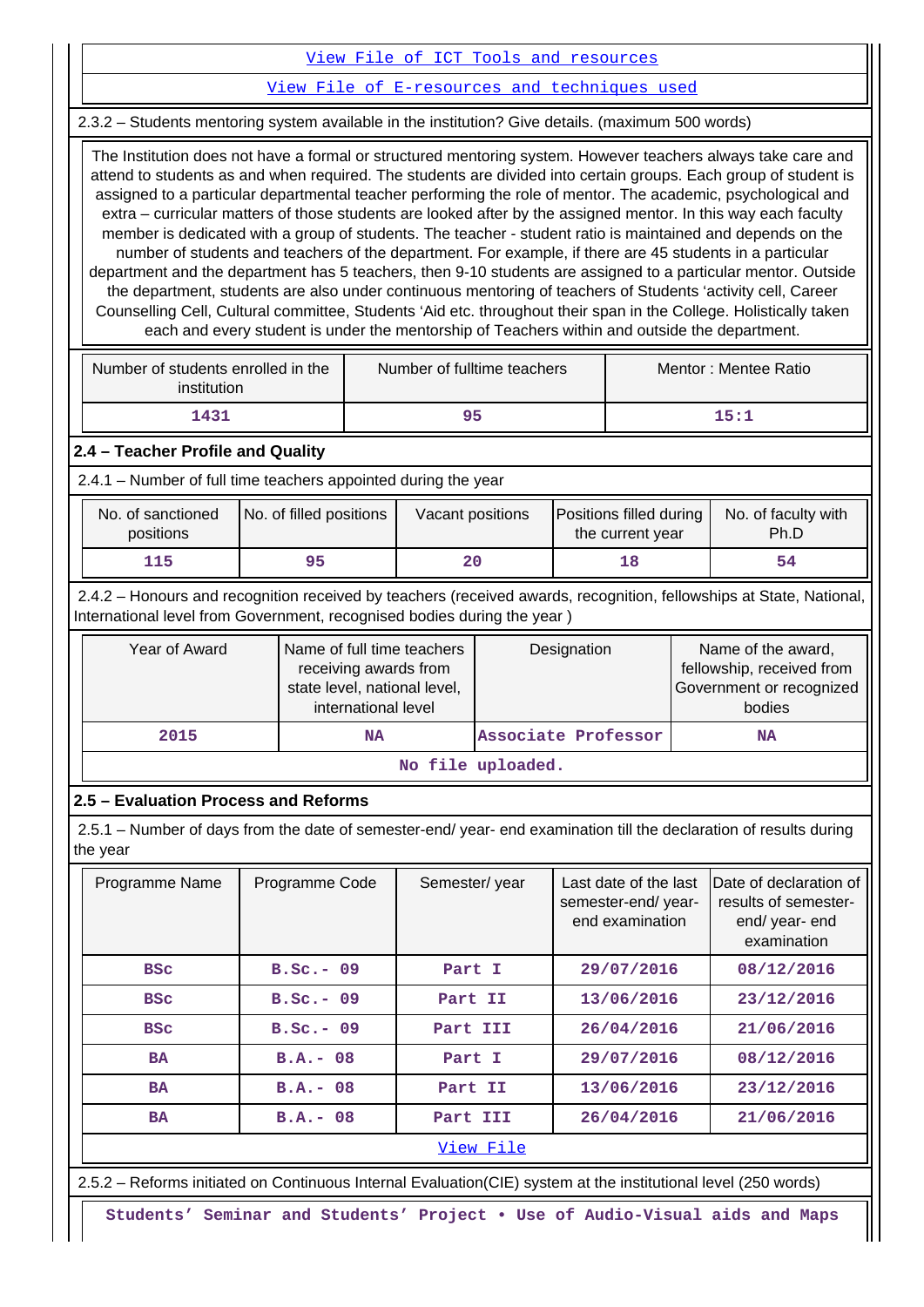## **(where applicable) for teaching • Screening of Films • Special Lectures and Inter-disciplinary Discussions • Home Assignments and Class Test • Term Paper and Dissertation for PG students • Educational Tour**

 2.5.3 – Academic calendar prepared and adhered for conduct of Examination and other related matters (250 words)

 **Academic Calendar of the college is prepared every year through a meeting of the Heads of the Departments and the Principal of the college. As per convention, an academic calendar is prepared both for the students and teaching and non-teaching staffs. Since this year the Academic Calendar was prepared according to Academic Session i,e. from 1st July of an year to 30th June of the next year. Academic calendar includes the Holiday list of the year, details of the Vacations and Special College Events. B.A./B.Sc University level Examinations ,College Mid-Term and Test Examinations , result publication dates etc. are shown following the University Academic Calendar. Activities of Post Graduate departments are also mentioned in the Academic Calendar. Students come to know about the dates of College functions like Bethune Day and Banomahotsav, Reunion, Rabindra Jayanti, Annual Fest , Annual Sports, Prize Distribution etc. Lastly, the draft Academic Calendar is sent to the President, Governing Body for final approval. After approval it is circulated among students, teachers and staff members.**

### **2.6 – Student Performance and Learning Outcomes**

<u><NA></u>

 2.6.1 – Program outcomes, program specific outcomes and course outcomes for all programs offered by the institution are stated and displayed in website of the institution (to provide the weblink)

| 2.6.2 - Pass percentage of students |                   |                             |                                                                       |                                                              |                 |  |  |  |  |  |
|-------------------------------------|-------------------|-----------------------------|-----------------------------------------------------------------------|--------------------------------------------------------------|-----------------|--|--|--|--|--|
| Programme<br>Code                   | Programme<br>Name | Programme<br>Specialization | Number of<br>students<br>appeared in the<br>final year<br>examination | Number of<br>students passed<br>in final year<br>examination | Pass Percentage |  |  |  |  |  |
| 08                                  | <b>BA</b>         | Bengali                     | 28                                                                    | 28                                                           | 100             |  |  |  |  |  |
| 08                                  | <b>BA</b>         | English                     | 46                                                                    | 46                                                           | 100             |  |  |  |  |  |
| 08                                  | <b>BA</b>         | Sanskrit                    | 9                                                                     | 9                                                            | 100             |  |  |  |  |  |
| 08                                  | <b>BA</b>         | Political<br>Science        | 22                                                                    | 22                                                           | 100             |  |  |  |  |  |
| 08                                  | <b>BA</b>         | History                     | 31                                                                    | 30                                                           | 97              |  |  |  |  |  |
| 08                                  | <b>BA</b>         | Philosophy                  | 19                                                                    | 19                                                           | 100             |  |  |  |  |  |
| 09                                  | <b>BSC</b>        | Botany                      | 19                                                                    | 19                                                           | 100             |  |  |  |  |  |
| 09                                  | <b>BSC</b>        | Zoology                     | 27                                                                    | 27                                                           | 100             |  |  |  |  |  |
| 09                                  | <b>BSC</b>        | Physics                     | 24                                                                    | 22                                                           | 92              |  |  |  |  |  |
| 09<br><b>BSC</b>                    |                   | Chemistry                   | 35                                                                    | 35                                                           | 100             |  |  |  |  |  |
|                                     | View File         |                             |                                                                       |                                                              |                 |  |  |  |  |  |

## **2.7 – Student Satisfaction Survey**

 2.7.1 – Student Satisfaction Survey (SSS) on overall institutional performance (Institution may design the questionnaire) (results and details be provided as weblink)

<NA>NA PARTICIPADA E DE LA CARACTERA E DE LA CARACTERA E DE LA CARACTERA E DE LA CARACTERA E DE LA CARACTERA E D

**CRITERION III – RESEARCH, INNOVATIONS AND EXTENSION**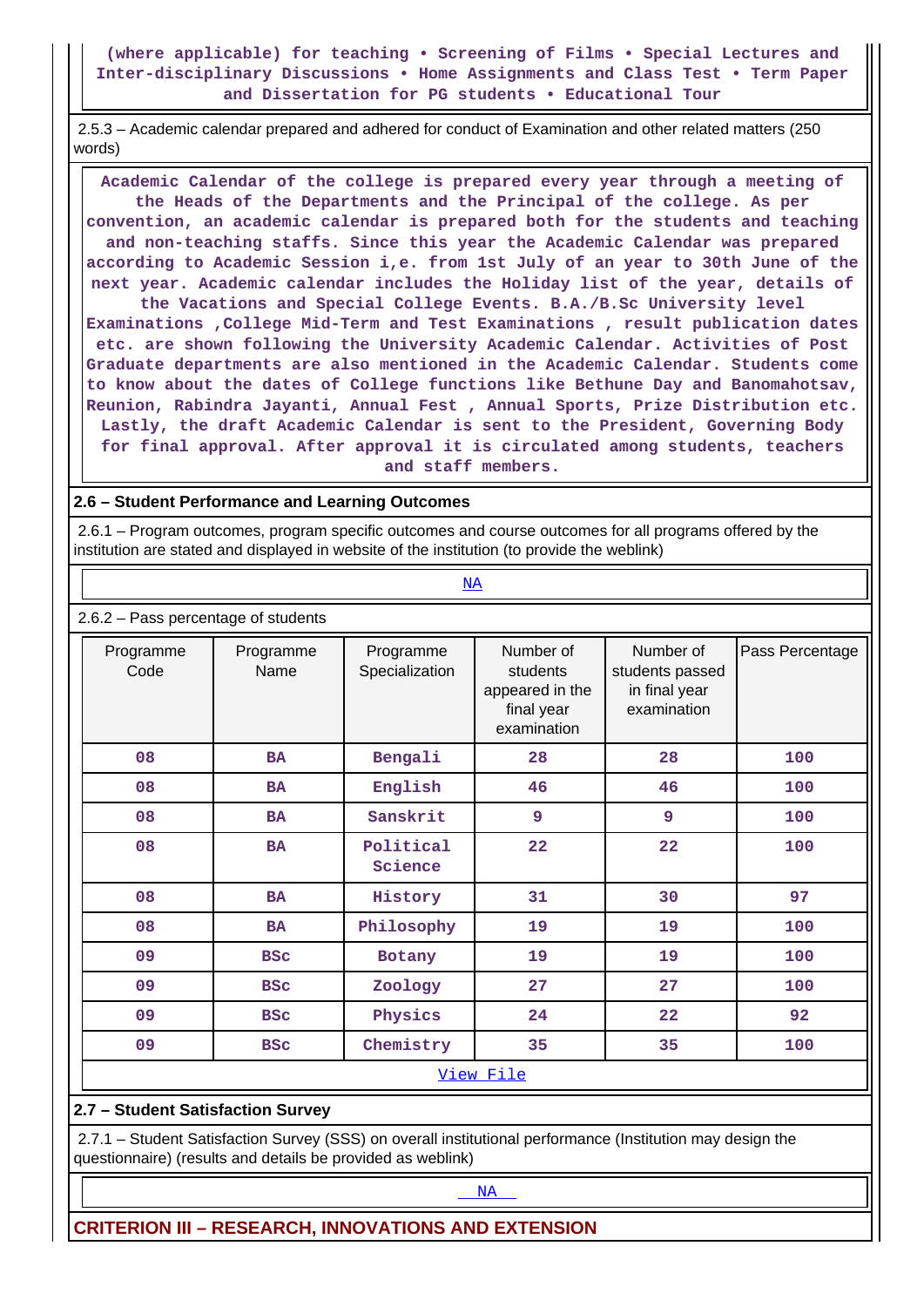| 3.1 - Resource Mobilization for Research                                                                                                 |                                                                              |                        |  |                                                                                |                         |            |                           |                                                                                                                                          |                                    |
|------------------------------------------------------------------------------------------------------------------------------------------|------------------------------------------------------------------------------|------------------------|--|--------------------------------------------------------------------------------|-------------------------|------------|---------------------------|------------------------------------------------------------------------------------------------------------------------------------------|------------------------------------|
| 3.1.1 - Research funds sanctioned and received from various agencies, industry and other organisations                                   |                                                                              |                        |  |                                                                                |                         |            |                           |                                                                                                                                          |                                    |
| Nature of the Project                                                                                                                    |                                                                              | Duration               |  | Name of the funding<br>agency                                                  |                         |            | Total grant<br>sanctioned |                                                                                                                                          | Amount received<br>during the year |
| Major Projects                                                                                                                           |                                                                              | 730                    |  | DBT/DST(SERB)                                                                  |                         |            | 3029500                   |                                                                                                                                          | 548160                             |
| Minor Projects                                                                                                                           |                                                                              | 730                    |  | UGC/ UGC-DAE-<br><b>CRS</b>                                                    |                         |            | 2253400                   |                                                                                                                                          | 82000                              |
|                                                                                                                                          |                                                                              |                        |  |                                                                                | View File               |            |                           |                                                                                                                                          |                                    |
| 3.2 - Innovation Ecosystem                                                                                                               |                                                                              |                        |  |                                                                                |                         |            |                           |                                                                                                                                          |                                    |
| 3.2.1 - Workshops/Seminars Conducted on Intellectual Property Rights (IPR) and Industry-Academia Innovative<br>practices during the year |                                                                              |                        |  |                                                                                |                         |            |                           |                                                                                                                                          |                                    |
| Title of workshop/seminar                                                                                                                |                                                                              |                        |  | Name of the Dept.                                                              |                         |            |                           |                                                                                                                                          | Date                               |
| <b>NA</b>                                                                                                                                |                                                                              |                        |  | <b>NA</b>                                                                      |                         |            |                           |                                                                                                                                          | 30/06/2016                         |
| 3.2.2 - Awards for Innovation won by Institution/Teachers/Research scholars/Students during the year                                     |                                                                              |                        |  |                                                                                |                         |            |                           |                                                                                                                                          |                                    |
| Title of the innovation                                                                                                                  |                                                                              | Name of Awardee        |  | Awarding Agency                                                                |                         |            | Date of award             |                                                                                                                                          | Category                           |
| bio-based<br>polymers, UG<br>level Kolkata<br>District,<br>Student Youth<br>Science Fair                                                 | <b>Model</b><br>The Students of<br>Competition on<br>Chemistry<br>department |                        |  | Organized by<br>the Dept of<br>Youth Services,<br>Govt of West<br>Bengal.      |                         | 23/09/2015 |                           | Model<br>Competition-<br>secured third<br>position and<br>qualified for<br><b>State Level</b><br>Students' Youth<br>Science Fair<br>2015 |                                    |
|                                                                                                                                          |                                                                              |                        |  |                                                                                | No file uploaded.       |            |                           |                                                                                                                                          |                                    |
| 3.2.3 – No. of Incubation centre created, start-ups incubated on campus during the year                                                  |                                                                              |                        |  |                                                                                |                         |            |                           |                                                                                                                                          |                                    |
| Incubation<br>Center                                                                                                                     | Name                                                                         |                        |  | Sponsered By                                                                   | Name of the<br>Start-up |            | Nature of Start-<br>up    |                                                                                                                                          | Date of<br>Commencement            |
| <b>NA</b>                                                                                                                                | <b>NA</b>                                                                    |                        |  | <b>NA</b>                                                                      | <b>NA</b><br><b>NA</b>  |            |                           |                                                                                                                                          | 30/06/2016                         |
|                                                                                                                                          |                                                                              |                        |  |                                                                                | No file uploaded.       |            |                           |                                                                                                                                          |                                    |
| 3.3 - Research Publications and Awards                                                                                                   |                                                                              |                        |  |                                                                                |                         |            |                           |                                                                                                                                          |                                    |
| 3.3.1 - Incentive to the teachers who receive recognition/awards                                                                         |                                                                              |                        |  |                                                                                |                         |            |                           |                                                                                                                                          |                                    |
| <b>State</b>                                                                                                                             |                                                                              |                        |  | National                                                                       |                         |            |                           | International                                                                                                                            |                                    |
| 0                                                                                                                                        |                                                                              |                        |  | 0                                                                              |                         |            |                           |                                                                                                                                          | 0                                  |
| 3.3.2 - Ph. Ds awarded during the year (applicable for PG College, Research Center)                                                      |                                                                              |                        |  |                                                                                |                         |            |                           |                                                                                                                                          |                                    |
|                                                                                                                                          |                                                                              | Name of the Department |  |                                                                                |                         |            | Number of PhD's Awarded   |                                                                                                                                          |                                    |
|                                                                                                                                          | 0                                                                            |                        |  |                                                                                |                         |            | 0                         |                                                                                                                                          |                                    |
| 3.3.3 - Research Publications in the Journals notified on UGC website during the year                                                    |                                                                              |                        |  |                                                                                |                         |            |                           |                                                                                                                                          |                                    |
| <b>Type</b>                                                                                                                              | Department                                                                   |                        |  |                                                                                | Number of Publication   |            |                           |                                                                                                                                          | Average Impact Factor (if<br>any)  |
| National                                                                                                                                 |                                                                              |                        |  | History, Hindi,<br>Zoology, Economics,<br>Psychology, Women<br>Studies, Botany |                         | 21         |                           |                                                                                                                                          | 0                                  |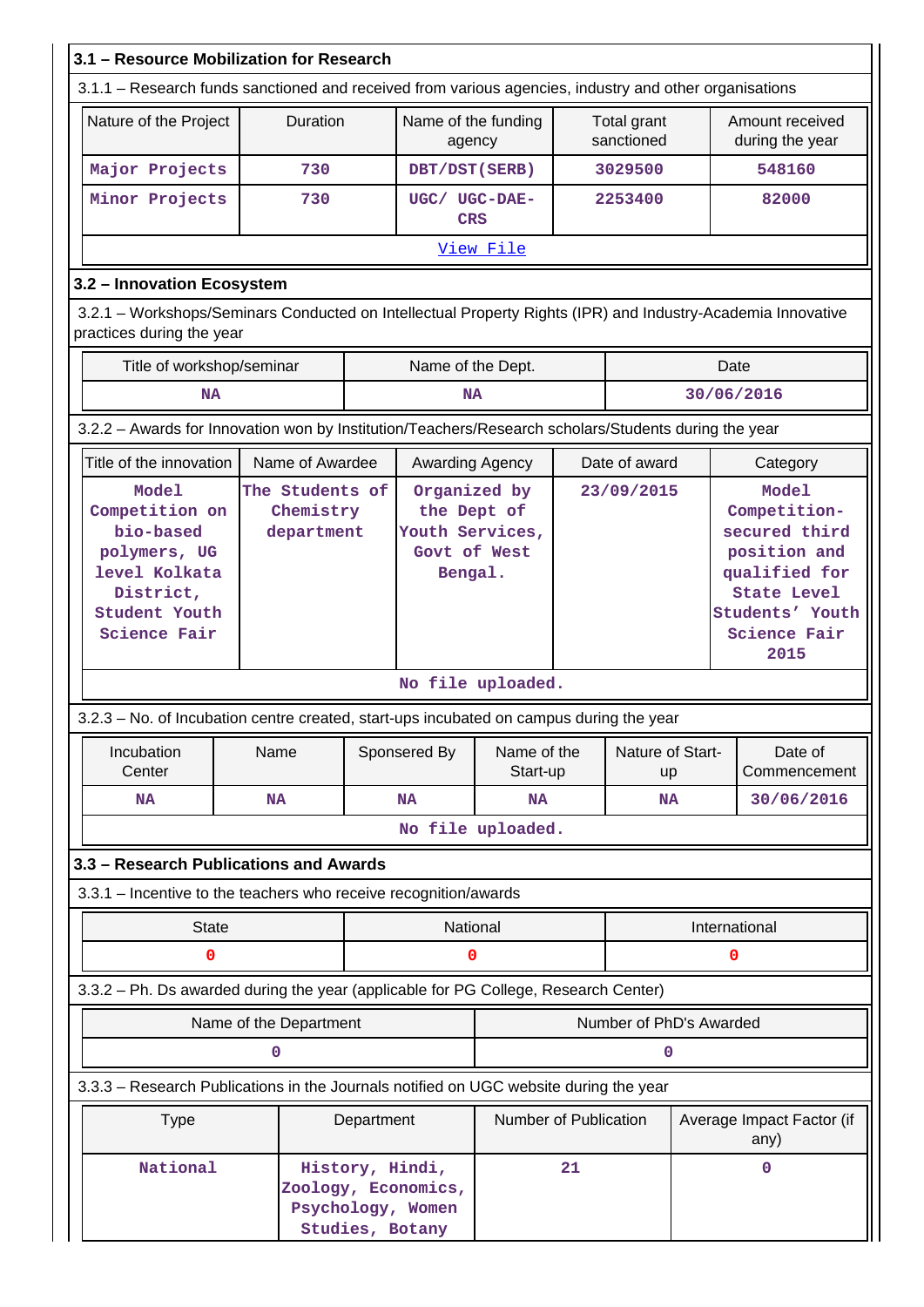|                                                                                                                                                                       | International                           |                   | History,<br>Mathematics,<br>Botany, Physics,<br>Psychology                                                                                                            |                                            |                         | 14                                                                                                                                                                                                                          |                                                                    |                         | 0                                                                  |
|-----------------------------------------------------------------------------------------------------------------------------------------------------------------------|-----------------------------------------|-------------------|-----------------------------------------------------------------------------------------------------------------------------------------------------------------------|--------------------------------------------|-------------------------|-----------------------------------------------------------------------------------------------------------------------------------------------------------------------------------------------------------------------------|--------------------------------------------------------------------|-------------------------|--------------------------------------------------------------------|
|                                                                                                                                                                       |                                         |                   |                                                                                                                                                                       |                                            | View File               |                                                                                                                                                                                                                             |                                                                    |                         |                                                                    |
|                                                                                                                                                                       | Proceedings per Teacher during the year |                   | 3.3.4 - Books and Chapters in edited Volumes / Books published, and papers in National/International Conference                                                       |                                            |                         |                                                                                                                                                                                                                             |                                                                    |                         |                                                                    |
|                                                                                                                                                                       |                                         |                   | Department                                                                                                                                                            |                                            |                         |                                                                                                                                                                                                                             | Number of Publication                                              |                         |                                                                    |
| Books: Sanskrit, Zoology Chapters in<br>24<br>Edited Books: Bengali, English,<br>Sanskrit, Economics, Psychology<br>Conference Proceedings: Women Studies,<br>Zoology |                                         |                   |                                                                                                                                                                       |                                            |                         |                                                                                                                                                                                                                             |                                                                    |                         |                                                                    |
|                                                                                                                                                                       |                                         |                   |                                                                                                                                                                       |                                            | View File               |                                                                                                                                                                                                                             |                                                                    |                         |                                                                    |
|                                                                                                                                                                       |                                         |                   | 3.3.5 - Bibliometrics of the publications during the last Academic year based on average citation index in Scopus/<br>Web of Science or PubMed/ Indian Citation Index |                                            |                         |                                                                                                                                                                                                                             |                                                                    |                         |                                                                    |
|                                                                                                                                                                       | Title of the<br>Paper                   | Name of<br>Author |                                                                                                                                                                       | Year of<br>Title of journal<br>publication |                         | <b>Citation Index</b>                                                                                                                                                                                                       | Institutional<br>affiliation as<br>mentioned in<br>the publication |                         | Number of<br>citations<br>excluding self<br>citation               |
|                                                                                                                                                                       | <b>NA</b>                               | <b>NA</b>         | <b>NA</b>                                                                                                                                                             |                                            | 2015                    | 0                                                                                                                                                                                                                           | <b>NA</b>                                                          |                         | 0                                                                  |
|                                                                                                                                                                       |                                         |                   |                                                                                                                                                                       | No file uploaded.                          |                         |                                                                                                                                                                                                                             |                                                                    |                         |                                                                    |
|                                                                                                                                                                       |                                         |                   | 3.3.6 - h-Index of the Institutional Publications during the year. (based on Scopus/ Web of science)                                                                  |                                            |                         |                                                                                                                                                                                                                             |                                                                    |                         |                                                                    |
|                                                                                                                                                                       | Title of the<br>Paper                   | Name of<br>Author | Title of journal                                                                                                                                                      |                                            | Year of<br>publication  | h-index                                                                                                                                                                                                                     | Number of<br>citations<br>excluding self<br>citation               |                         | Institutional<br>affiliation as<br>mentioned in<br>the publication |
|                                                                                                                                                                       | <b>NA</b>                               | <b>NA</b>         | ΝA                                                                                                                                                                    |                                            | 2015                    | 0                                                                                                                                                                                                                           |                                                                    |                         | <b>NA</b>                                                          |
|                                                                                                                                                                       |                                         |                   |                                                                                                                                                                       | No file uploaded.                          |                         |                                                                                                                                                                                                                             |                                                                    |                         |                                                                    |
|                                                                                                                                                                       |                                         |                   | 3.3.7 - Faculty participation in Seminars/Conferences and Symposia during the year:                                                                                   |                                            |                         |                                                                                                                                                                                                                             |                                                                    |                         |                                                                    |
|                                                                                                                                                                       | Number of Faculty                       |                   | International                                                                                                                                                         |                                            | National                | <b>State</b>                                                                                                                                                                                                                |                                                                    |                         | Local                                                              |
|                                                                                                                                                                       | Attended/Semina<br>rs/Workshops         |                   | 14                                                                                                                                                                    |                                            | 24                      | 5                                                                                                                                                                                                                           |                                                                    | 15                      |                                                                    |
|                                                                                                                                                                       | Presented<br>papers                     |                   | 14                                                                                                                                                                    |                                            | 7                       | 3                                                                                                                                                                                                                           |                                                                    | $\overline{\mathbf{2}}$ |                                                                    |
|                                                                                                                                                                       | Resource<br>persons                     |                   | $\overline{\mathbf{2}}$                                                                                                                                               |                                            | $\overline{\mathbf{2}}$ | $\overline{\mathbf{2}}$                                                                                                                                                                                                     |                                                                    |                         | $\mathbf 0$                                                        |
|                                                                                                                                                                       |                                         |                   |                                                                                                                                                                       | No file uploaded.                          |                         |                                                                                                                                                                                                                             |                                                                    |                         |                                                                    |
|                                                                                                                                                                       | 3.4 - Extension Activities              |                   |                                                                                                                                                                       |                                            |                         |                                                                                                                                                                                                                             |                                                                    |                         |                                                                    |
|                                                                                                                                                                       |                                         |                   | 3.4.1 – Number of extension and outreach programmes conducted in collaboration with industry, community and                                                           |                                            |                         |                                                                                                                                                                                                                             |                                                                    |                         |                                                                    |
|                                                                                                                                                                       | Title of the activities                 |                   | Organising unit/agency/<br>collaborating agency                                                                                                                       |                                            |                         | Non- Government Organisations through NSS/NCC/Red cross/Youth Red Cross (YRC) etc., during the year<br>Number of teachers<br>Number of students<br>participated in such<br>participated in such<br>activities<br>activities |                                                                    |                         |                                                                    |
|                                                                                                                                                                       | Heath check up and                      |                   | NSS Unit of Bethune<br>eye-testing camp in College(collaborati                                                                                                        |                                            |                         | 5                                                                                                                                                                                                                           |                                                                    |                         | 54                                                                 |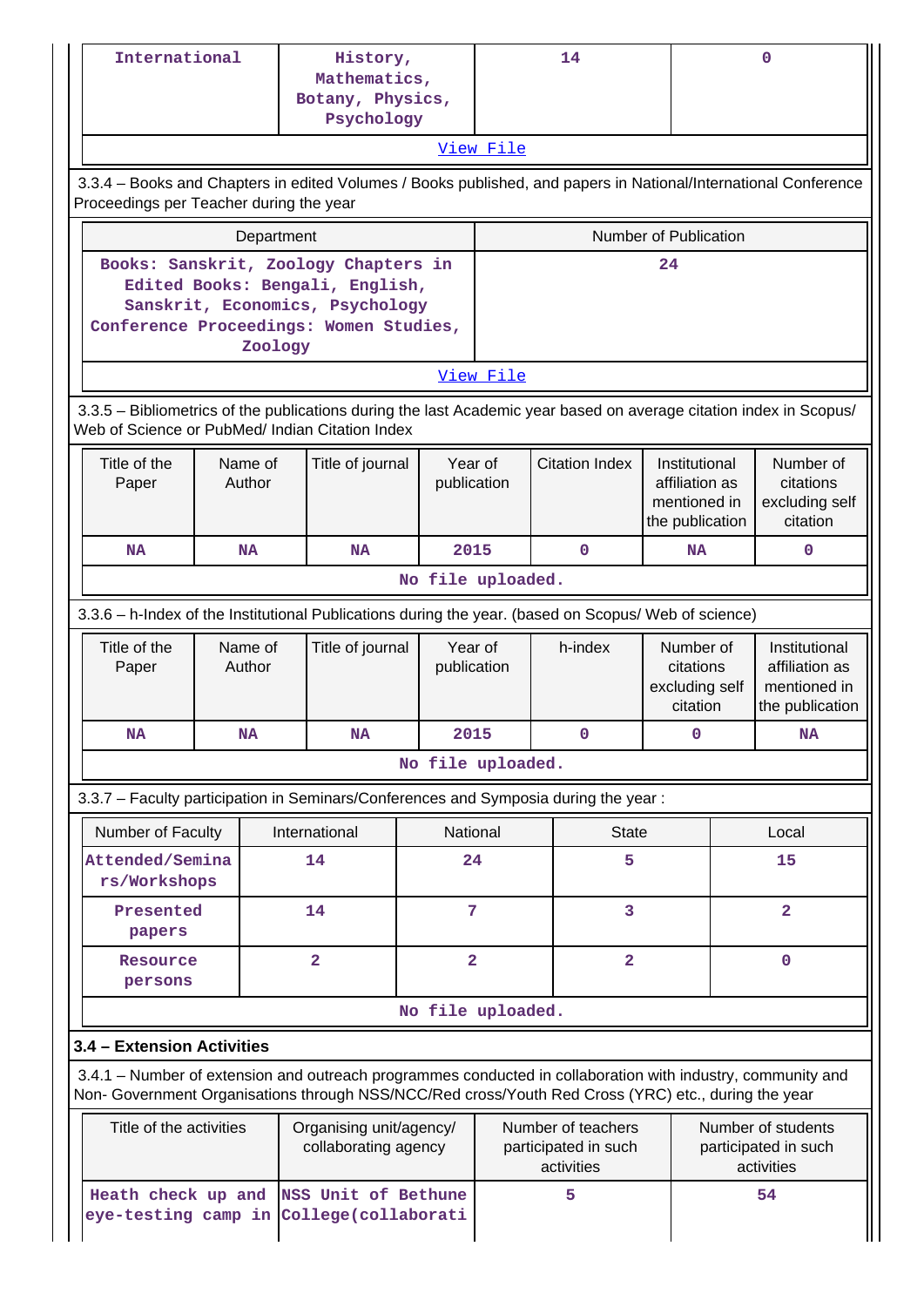| the slum area at<br>Pally Sangha Club                                                                                                                                                                       | on with a medical<br>team from Medical<br>College, Kolkata.<br>including Dr. R. K.<br>Shah and Dr. A. K.<br>Sinha, and five<br>other members on<br>4.10.2015)                                     |    |     |
|-------------------------------------------------------------------------------------------------------------------------------------------------------------------------------------------------------------|---------------------------------------------------------------------------------------------------------------------------------------------------------------------------------------------------|----|-----|
| on Objective and<br>Philosophy of NSS<br>by Dr. H. K. Saha,<br>Programme Officer<br>NSS Unit                                                                                                                | Orientation lecture NSS Unit of Bethune<br>College                                                                                                                                                | 4  | 37  |
| A seven-days<br>Special Camp was<br>organized<br>commencing from<br>03.10.15 to<br>09.10.15 at Pally<br>Sangha Club at<br>Ramdulal Street<br>near Girish Park<br>Thana.                                     | NSS Unit of Bethune<br>College                                                                                                                                                                    | 8  | 50  |
| Seminar on General<br>Cancer Idea<br>awareness on 23rd<br>September, 2015                                                                                                                                   | NSS Unit of Bethune<br>College                                                                                                                                                                    | 14 | 45  |
| Distribution of old NSS Unit of Bethune<br>clothes among the<br>footpath dwellers<br>on 14th September,<br>2015                                                                                             | College                                                                                                                                                                                           | 5  | 12  |
| Book Exhibition on<br>10th and 11th<br>September, 2015                                                                                                                                                      | NSS Unit of Bethune<br>College                                                                                                                                                                    | 7  | 275 |
| Commemorative<br>programme to<br>observe the<br>'Centenary of Great<br>Baleswar Battle by<br>Bagha Jatin and his<br>Associates'Screenin<br>q of Balleswar<br>Battle Short film<br>on 8th September,<br>2015 | NSS Unit and<br><b>Student Activity</b><br>Cell, Bethune<br>College. Information<br>and Broadcasting<br>Department, Govt of<br>West Bengal, and<br>Baleswar Martyrdom<br>Remembrance<br>Committee | 71 | 108 |
| Balleswar Battle<br>Rally Programme on<br>7th September, 2015                                                                                                                                               | NSS Unit of Bethune<br>College in<br>collaboration with<br>Balleswar Martyrdom<br>Remembrance<br>Committee                                                                                        | 3  | 10  |
| Observance of<br>Independence Day on                                                                                                                                                                        | StudentsActivity<br>Cell, Bethune                                                                                                                                                                 | 31 | 180 |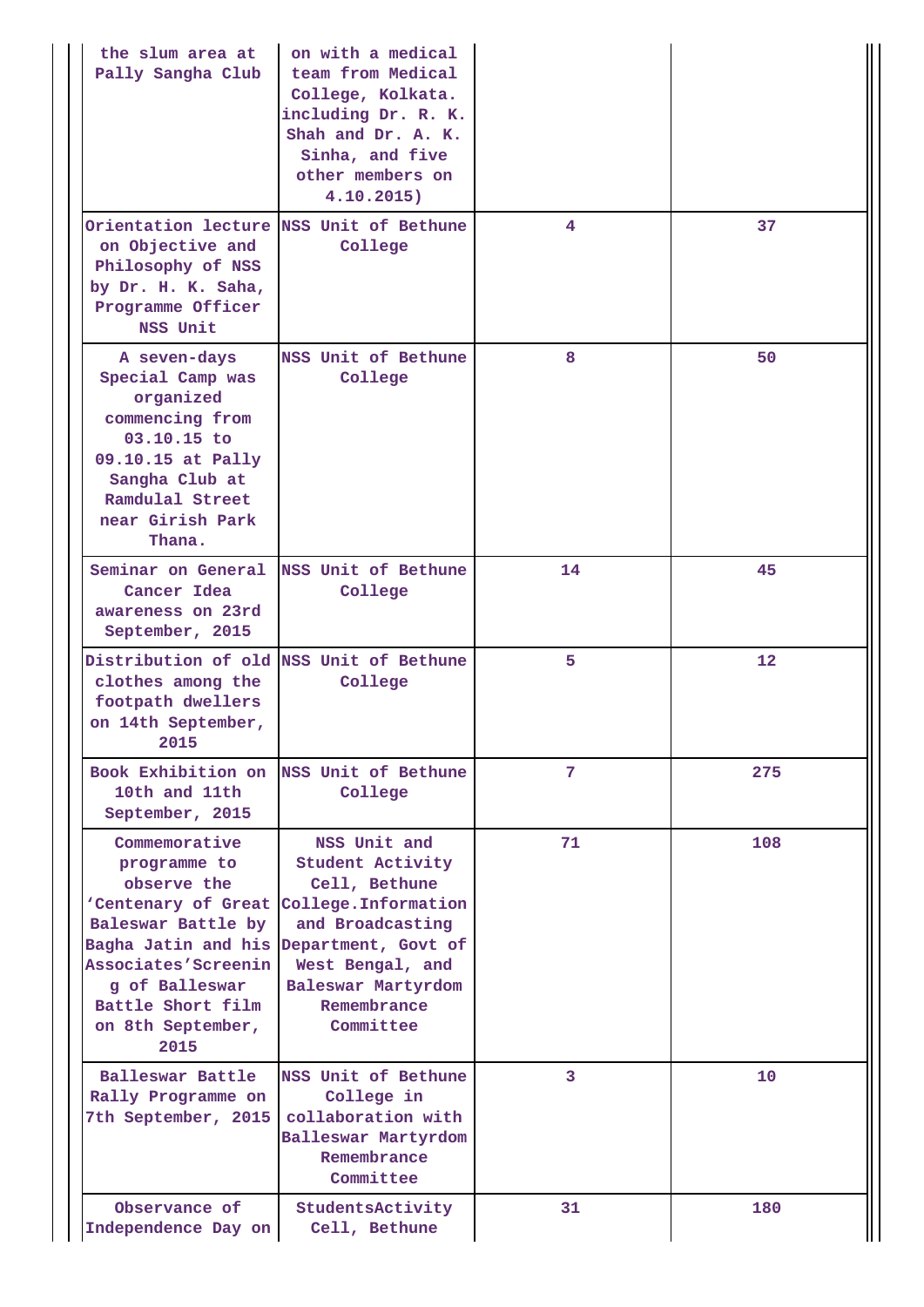| 15.8.2015                                                                                                                                                                                                            | College                                                                                                                   |                                                                                                                             |                                        |
|----------------------------------------------------------------------------------------------------------------------------------------------------------------------------------------------------------------------|---------------------------------------------------------------------------------------------------------------------------|-----------------------------------------------------------------------------------------------------------------------------|----------------------------------------|
| Visit to Cemetery<br>to pay homage to<br>John Drinkwater<br>Bethune on his<br>Death Anniverasry<br>on 12.08.2015                                                                                                     | StudentsActivity<br>Cell, Bethune<br>College                                                                              | $\overline{2}$                                                                                                              | 5                                      |
|                                                                                                                                                                                                                      |                                                                                                                           | View File                                                                                                                   |                                        |
| 3.4.2 - Awards and recognition received for extension activities from Government and other recognized bodies<br>during the year                                                                                      |                                                                                                                           |                                                                                                                             |                                        |
| Name of the activity                                                                                                                                                                                                 | Award/Recognition                                                                                                         | <b>Awarding Bodies</b>                                                                                                      | Number of students<br><b>Benefited</b> |
| Students of<br>Chemistry<br>department<br>participated in the<br>Model Competition<br>on bio-based<br>polymers, UG level<br>Kolkata District,<br>Student Youth<br>Science Fair on<br>$22nd-23rd$<br>September, 2015. | They secured the<br>third position and<br>qualified for State<br>Level Students'<br>Youth Science Fair<br>2015            | Organized by the<br>Dept of Youth<br>Services, Govt of<br>West Bengal.                                                      | 4                                      |
| In commemoration of<br>"Kanyashree Day" on<br>14th August, 2015 a<br>State Level<br>competition on<br>'Four lines poem'<br>writing.                                                                                  | A student of the<br>Botany department<br>of our college,<br>Debasruti Boral,<br>won the Second<br>Prize for her poem.     | Organized by<br>Government of West<br>Bengal                                                                                | 1                                      |
| Inter College<br>Competition on<br>September 12, 2015.                                                                                                                                                               | Aklanta Pain<br>Majumder, a student<br>of the English<br>Renuka Roy Memorial<br>Trophy for her talk<br>on Sister Nivedita | Organized by Womens<br>Coordinating<br>Council in the<br>department, won the Ramakrishna Mission<br>Institute of<br>Culture | 1.                                     |
| Debate Competition<br>on 22nd May, 2015.                                                                                                                                                                             | Students of Botany<br>department<br>participated and<br>won prizes                                                        | organized by West<br>Bengal Biodiversity<br>Board                                                                           | 3                                      |
| An International<br>Symposium on<br><b>Exploring Genomes:</b><br>The New Frontier in<br>December 2015.                                                                                                               | PG students of the<br>Botany department<br>attended                                                                       | 17th All India<br>Congress on<br>Cytology and<br>Genetics,                                                                  | 3                                      |
| Mathematical<br>Training and Talent<br>Search                                                                                                                                                                        | Students of UG II<br>and UG III of<br>Mathematics<br>department attended                                                  | Funded by the<br>National Board of<br><b>Higher Mathematics</b><br>organized by<br>Rashtraguru<br>Surendranath              | 7                                      |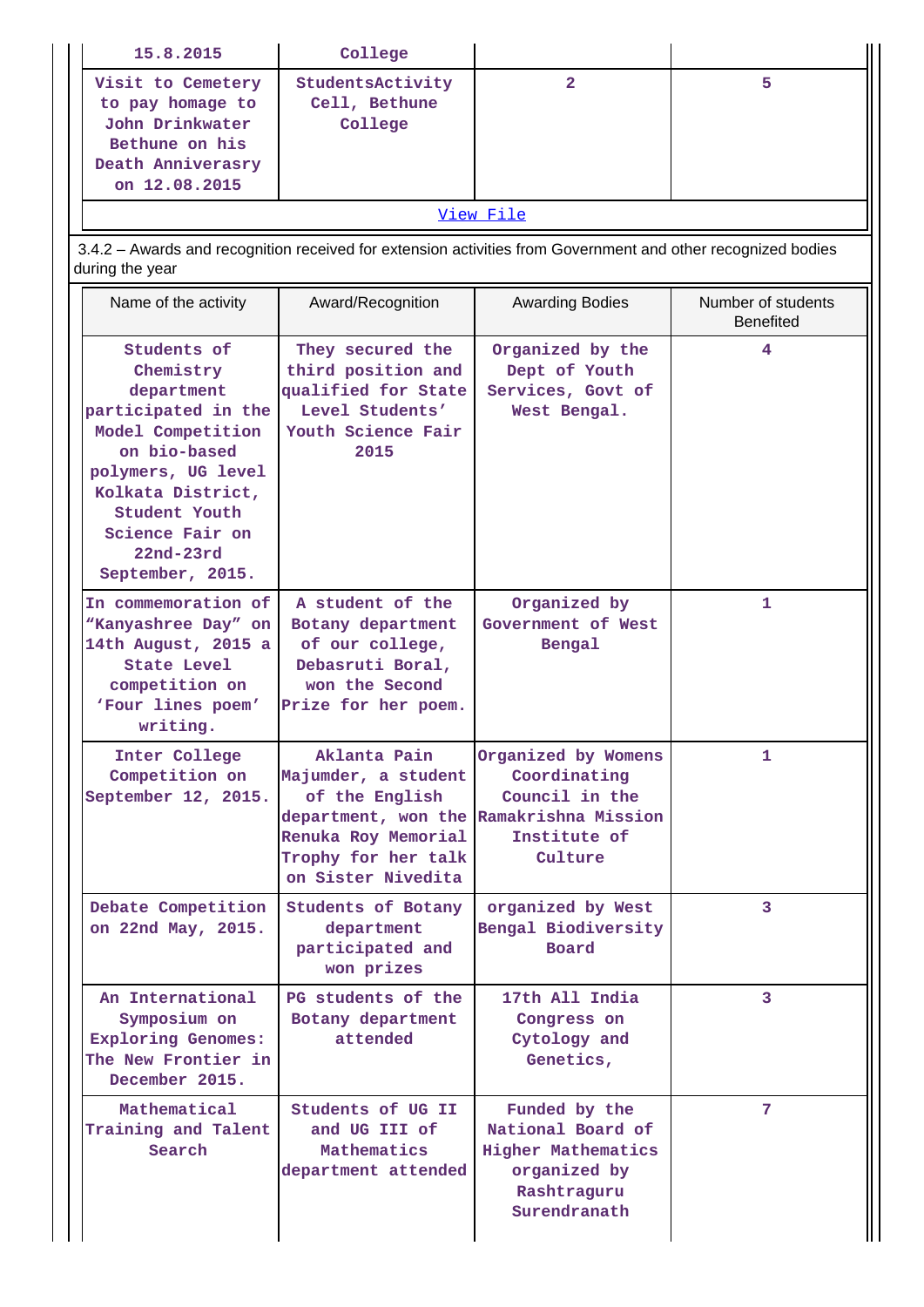|                                                                                                                                                                                                                |                                                                                                                                                                                                                                               |                                                                                                                                                                                                                                   | College,<br>Barrackpore                                 |                                                         |
|----------------------------------------------------------------------------------------------------------------------------------------------------------------------------------------------------------------|-----------------------------------------------------------------------------------------------------------------------------------------------------------------------------------------------------------------------------------------------|-----------------------------------------------------------------------------------------------------------------------------------------------------------------------------------------------------------------------------------|---------------------------------------------------------|---------------------------------------------------------|
| Students' Research<br>Programme at NIT,<br>Durgapur.                                                                                                                                                           | students of<br>Mathematics<br>department attended                                                                                                                                                                                             |                                                                                                                                                                                                                                   | NIT, Durgapur                                           | 6                                                       |
| Paper Publication                                                                                                                                                                                              | Four Postgraduate<br>students of the<br>Zoology department<br>published papers in<br>two International<br>Journals and two<br>papers in the<br>Heritage journal<br>jointly with Dr.<br>Rina Rani Ray, Head<br>of the department<br>of Zoology |                                                                                                                                                                                                                                   | Bethune College and<br>Other Publishers                 | 4                                                       |
|                                                                                                                                                                                                                |                                                                                                                                                                                                                                               | No file uploaded.                                                                                                                                                                                                                 |                                                         |                                                         |
| 3.4.3 - Students participating in extension activities with Government Organisations, Non-Government<br>Organisations and programmes such as Swachh Bharat, Aids Awareness, Gender Issue, etc. during the year |                                                                                                                                                                                                                                               |                                                                                                                                                                                                                                   |                                                         |                                                         |
| Name of the scheme                                                                                                                                                                                             | Organising unit/Agen<br>cy/collaborating<br>agency                                                                                                                                                                                            | Name of the activity                                                                                                                                                                                                              | Number of teachers<br>participated in such<br>activites | Number of students<br>participated in such<br>activites |
| N.S.S activity                                                                                                                                                                                                 | Dept. of<br>Zoology,<br>Bethune College                                                                                                                                                                                                       | Seminar on<br>General Cancer<br>Idea awareness<br>: Lecture<br>delivered by<br>Dr. Adrita<br>Chakraborty,<br>Assistant<br>Professor,<br>Dept. of<br>Zoology,<br>Bethune College<br>on 23rd<br>September, 2015                     | 14                                                      | 45                                                      |
| Special Camp of<br>N.S.S. Unit,<br>Bethune College                                                                                                                                                             | NSS Unit of<br><b>Bethune College</b>                                                                                                                                                                                                         | 'Cancer and<br>AIDS awareness<br>programme' on<br>$06.10.2015 - 1.$<br>Lecture:<br>Spokesperson<br>Dr. Ketaki<br>Maitra 2.<br>sensitization<br>of the slum<br>dwellers<br>regarding<br>cancer<br>awareness and<br>its prevention. | 8                                                       | 39                                                      |
| Special Camp of<br>N.S.S. Unit,                                                                                                                                                                                | NSS Unit of<br>Bethune College                                                                                                                                                                                                                | Workshop on the<br>Pre-conception                                                                                                                                                                                                 | 12                                                      | 50                                                      |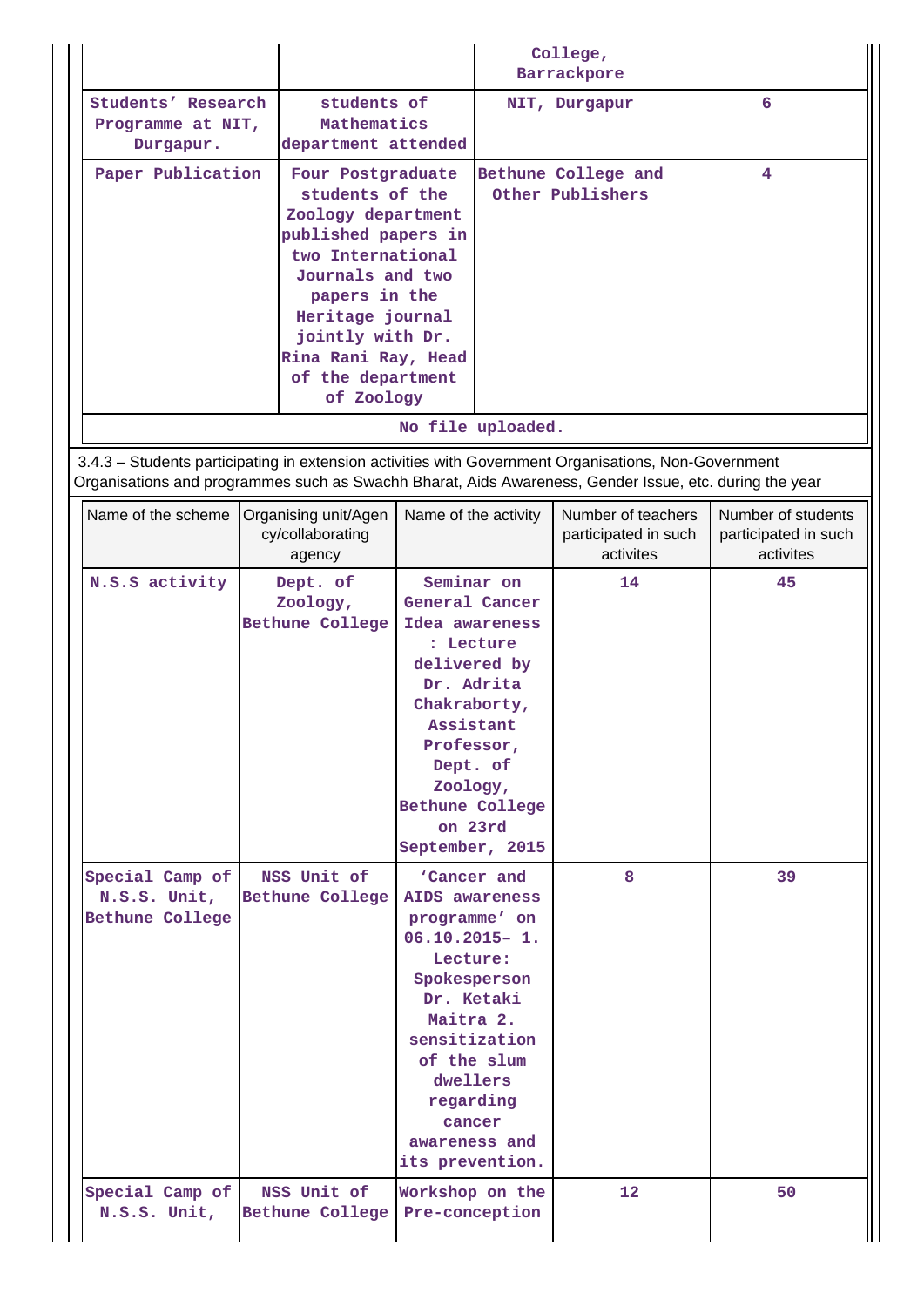| Bethune College                                                                                                                                          | Collaboration<br>with Ministry<br>of Health<br>Family Welfare<br>Govt. of India                                                                                                                                                                          |             | and Pre-Natal<br>Diagnostic<br>Child in Need<br>Institute<br>(CINI) at<br><b>Bethune College</b><br>on 8.10.2015                                                                                                             | Technique<br>(PCPNDT) by |           |                    |             |
|----------------------------------------------------------------------------------------------------------------------------------------------------------|----------------------------------------------------------------------------------------------------------------------------------------------------------------------------------------------------------------------------------------------------------|-------------|------------------------------------------------------------------------------------------------------------------------------------------------------------------------------------------------------------------------------|--------------------------|-----------|--------------------|-------------|
| Special Camp of<br>N.S.S. Unit,                                                                                                                          | A seminar on<br>8<br>Dept. of<br>"Rabies: a<br>Zoology,<br>Bethune College Bethune College<br>deadly disease"<br>Lecture<br>delivered by<br>Dr. Rina Rani<br>Ray, Associate<br>Professor,<br>Dept. of<br>Zoology,<br><b>Bethune College</b><br>9.10.2015 |             | 45                                                                                                                                                                                                                           |                          |           |                    |             |
| N.S.S activity                                                                                                                                           | Dept. of Tumor<br>Virology,<br>Chittaranjan<br>National Cancer<br>Institute                                                                                                                                                                              |             | An Oral Health<br>awareness<br>programme on<br>17th March,<br>2016 Dr.<br>Ramdulal<br>Chatterjee,<br>Formerly Head,<br>Dept. of Tumor<br>Virology,<br>Chittaranjan<br>National Cancer<br>Institute<br>delivered a<br>lecture |                          |           | 6                  | 37          |
| N.S.S activity                                                                                                                                           | Collaboration<br>with Department<br>of Home<br>Science,<br>University of<br>Calcutta                                                                                                                                                                     |             | Nutrition and<br>Health<br>Awareness Camp<br>on 29th March,<br>2016                                                                                                                                                          |                          |           | 42                 | 87          |
|                                                                                                                                                          |                                                                                                                                                                                                                                                          |             |                                                                                                                                                                                                                              | View File                |           |                    |             |
| 3.5 - Collaborations                                                                                                                                     |                                                                                                                                                                                                                                                          |             |                                                                                                                                                                                                                              |                          |           |                    |             |
| 3.5.1 – Number of Collaborative activities for research, faculty exchange, student exchange during the year                                              |                                                                                                                                                                                                                                                          |             |                                                                                                                                                                                                                              |                          |           |                    |             |
| Nature of activity                                                                                                                                       |                                                                                                                                                                                                                                                          | Participant | Source of financial support                                                                                                                                                                                                  |                          |           | Duration           |             |
| <b>NA</b>                                                                                                                                                |                                                                                                                                                                                                                                                          | $\mathbf 0$ |                                                                                                                                                                                                                              | No file uploaded.        | <b>NA</b> |                    | $\mathbf 0$ |
| 3.5.2 - Linkages with institutions/industries for internship, on-the- job training, project work, sharing of research<br>facilities etc. during the year |                                                                                                                                                                                                                                                          |             |                                                                                                                                                                                                                              |                          |           |                    |             |
| Nature of linkage                                                                                                                                        | Title of the<br>linkage                                                                                                                                                                                                                                  |             | Name of the<br>partnering<br>institution/                                                                                                                                                                                    | <b>Duration From</b>     |           | <b>Duration To</b> | Participant |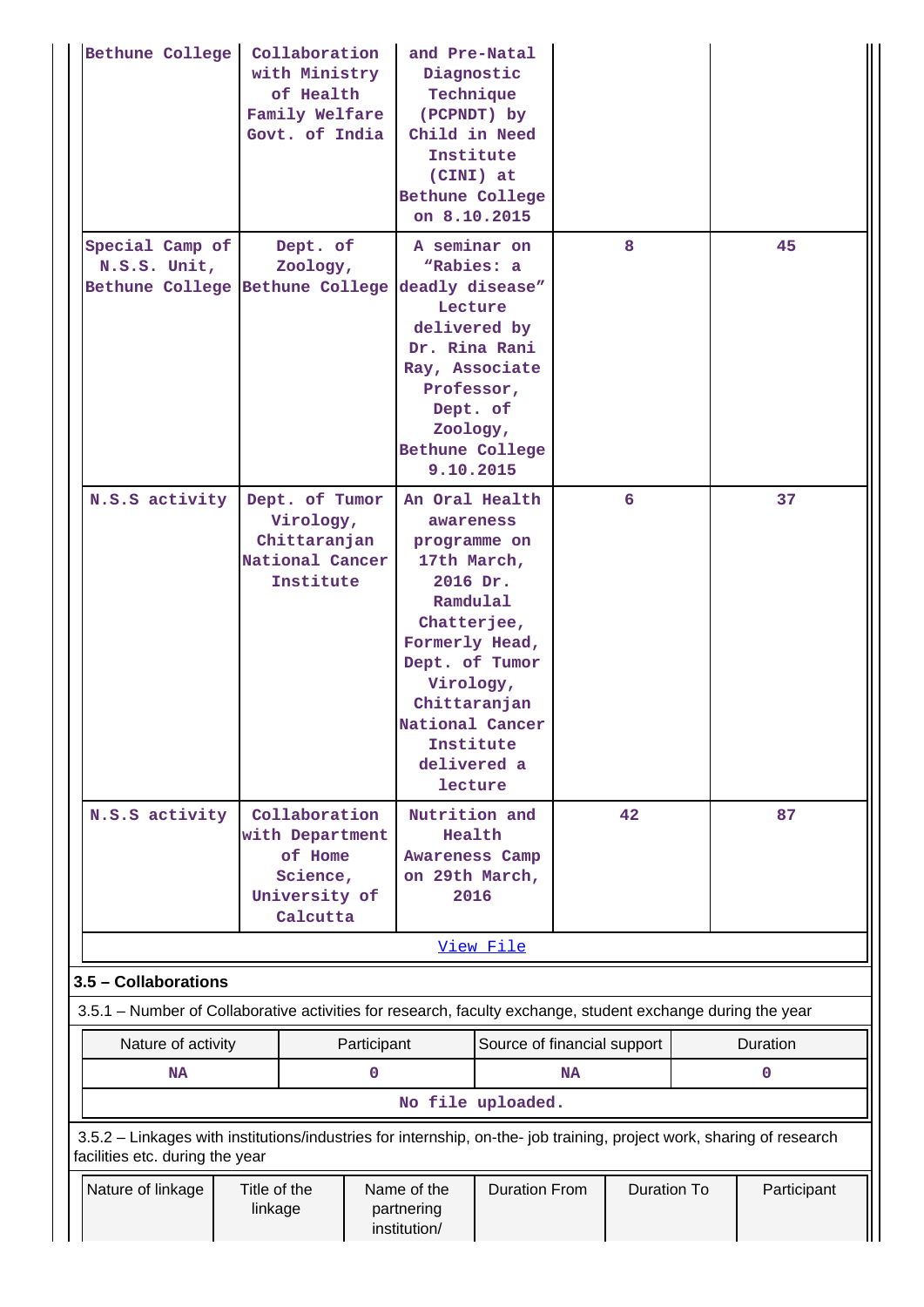|                                                             |                                                                                      |  | industry<br>/research lab<br>with contact<br>details                                                                                                                                                                                                                                                                        |                                                |             |                                |                                                           |
|-------------------------------------------------------------|--------------------------------------------------------------------------------------|--|-----------------------------------------------------------------------------------------------------------------------------------------------------------------------------------------------------------------------------------------------------------------------------------------------------------------------------|------------------------------------------------|-------------|--------------------------------|-----------------------------------------------------------|
| Computer<br>Training                                        | 2-year on-<br>campus certi<br>fication<br>course,<br>Diploma in<br>PC<br>Application |  | <b>WEBEL</b><br>Informatics<br>Ltd., under<br>the<br>Department<br>of<br>Information<br>Technology,<br>Govt. of<br>West Bengal<br>in collabora<br>tion with<br><b>Bethune</b><br>College<br>offers a<br>2-year on-<br>campus certi<br>fication<br>course,<br>Diploma in<br>PC<br>Application<br>Contact no.<br>90380 72890/ | 14/07/2015                                     | 30/06/2016  |                                | 179                                                       |
|                                                             |                                                                                      |  | 89810/ 10702                                                                                                                                                                                                                                                                                                                | No file uploaded.                              |             |                                |                                                           |
| houses etc. during the year                                 |                                                                                      |  | 3.5.3 - MoUs signed with institutions of national, international importance, other universities, industries, corporate                                                                                                                                                                                                      |                                                |             |                                |                                                           |
| Organisation                                                |                                                                                      |  | Date of MoU signed                                                                                                                                                                                                                                                                                                          | Purpose/Activities                             |             |                                | Number of<br>students/teachers<br>participated under MoUs |
| <b>NA</b>                                                   |                                                                                      |  | 30/06/2016                                                                                                                                                                                                                                                                                                                  | NA                                             |             | $\mathbf 0$                    |                                                           |
|                                                             |                                                                                      |  |                                                                                                                                                                                                                                                                                                                             | No file uploaded.                              |             |                                |                                                           |
| <b>CRITERION IV - INFRASTRUCTURE AND LEARNING RESOURCES</b> |                                                                                      |  |                                                                                                                                                                                                                                                                                                                             |                                                |             |                                |                                                           |
|                                                             |                                                                                      |  |                                                                                                                                                                                                                                                                                                                             |                                                |             |                                |                                                           |
| 4.1 - Physical Facilities                                   |                                                                                      |  |                                                                                                                                                                                                                                                                                                                             |                                                |             |                                |                                                           |
| Budget allocated for infrastructure augmentation            |                                                                                      |  | 4.1.1 - Budget allocation, excluding salary for infrastructure augmentation during the year                                                                                                                                                                                                                                 | Budget utilized for infrastructure development |             |                                |                                                           |
|                                                             | 1749428                                                                              |  |                                                                                                                                                                                                                                                                                                                             |                                                | 1749428     |                                |                                                           |
|                                                             |                                                                                      |  | 4.1.2 - Details of augmentation in infrastructure facilities during the year                                                                                                                                                                                                                                                |                                                |             |                                |                                                           |
|                                                             | <b>Facilities</b>                                                                    |  |                                                                                                                                                                                                                                                                                                                             |                                                |             | <b>Existing or Newly Added</b> |                                                           |
| during the year (rs. in lakhs)                              |                                                                                      |  | Value of the equipment purchased                                                                                                                                                                                                                                                                                            |                                                | Newly Added |                                |                                                           |
|                                                             |                                                                                      |  | Seminar halls with ICT facilities                                                                                                                                                                                                                                                                                           |                                                | Newly Added |                                |                                                           |
|                                                             |                                                                                      |  | Classrooms with LCD facilities                                                                                                                                                                                                                                                                                              |                                                | Newly Added |                                |                                                           |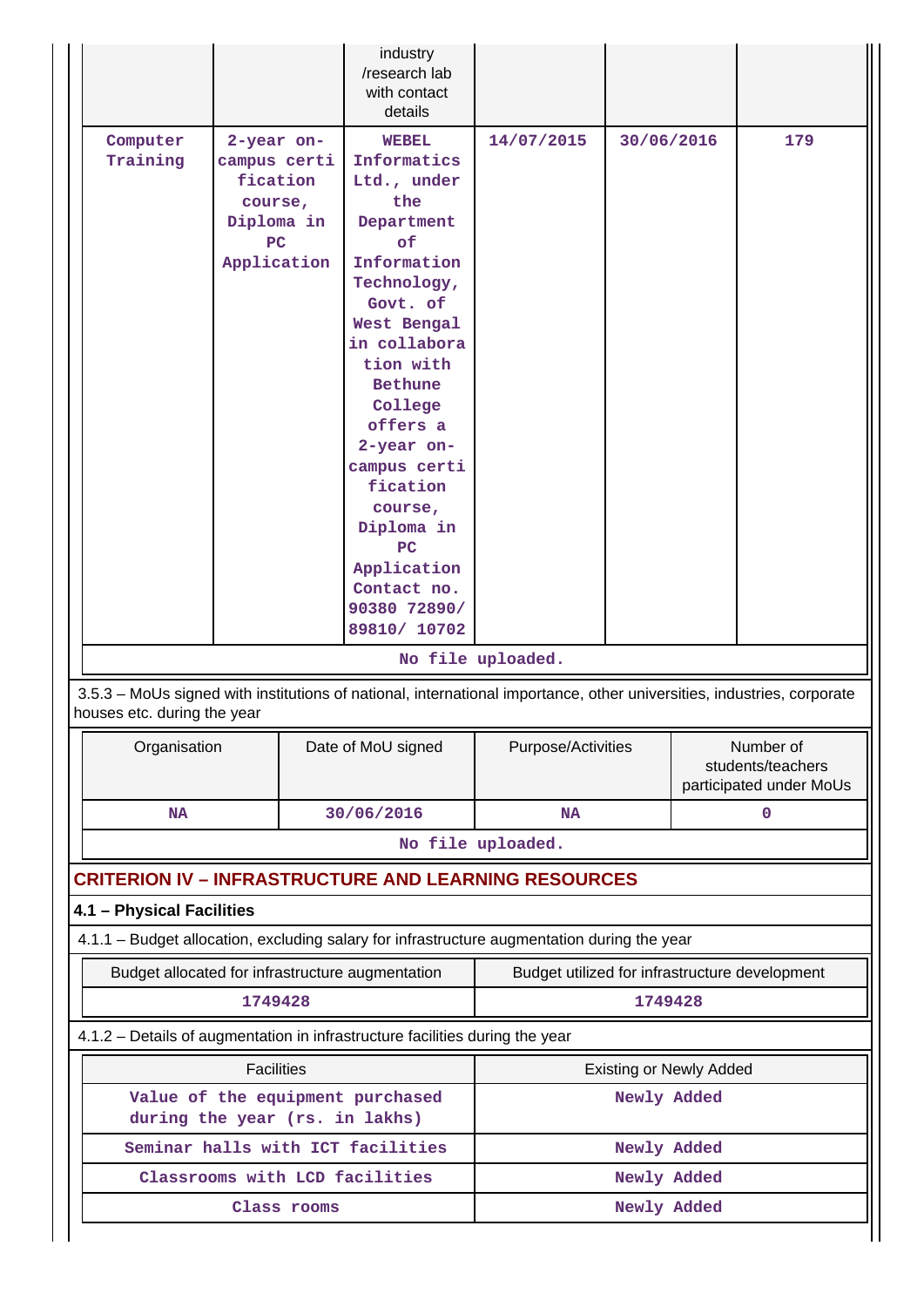|                                                                                                                                              |                                            |                 |          |                                                                  |                            | View File           |                                                                                                                                     |                    |       |                                            |         |                                                   |
|----------------------------------------------------------------------------------------------------------------------------------------------|--------------------------------------------|-----------------|----------|------------------------------------------------------------------|----------------------------|---------------------|-------------------------------------------------------------------------------------------------------------------------------------|--------------------|-------|--------------------------------------------|---------|---------------------------------------------------|
| 4.2 - Library as a Learning Resource                                                                                                         |                                            |                 |          |                                                                  |                            |                     |                                                                                                                                     |                    |       |                                            |         |                                                   |
| 4.2.1 - Library is automated {Integrated Library Management System (ILMS)}                                                                   |                                            |                 |          |                                                                  |                            |                     |                                                                                                                                     |                    |       |                                            |         |                                                   |
| Name of the ILMS<br>software                                                                                                                 |                                            |                 |          | Nature of automation (fully<br>or patially)                      |                            |                     | Version                                                                                                                             |                    |       | Year of automation                         |         |                                                   |
|                                                                                                                                              | LIBSYS-7.0 (Web<br>Version Server )        |                 |          | Partially                                                        |                            |                     | 7.0                                                                                                                                 |                    |       |                                            | 2002    |                                                   |
| 4.2.2 - Library Services                                                                                                                     |                                            |                 |          |                                                                  |                            |                     |                                                                                                                                     |                    |       |                                            |         |                                                   |
| Library<br>Service Type                                                                                                                      |                                            |                 | Existing |                                                                  |                            | Newly Added         |                                                                                                                                     |                    |       | Total                                      |         |                                                   |
| <b>Text Books</b>                                                                                                                            |                                            | 97879           |          | 5347617                                                          | 1819                       |                     | 943315                                                                                                                              |                    | 99698 |                                            |         | 6290932                                           |
| Journals                                                                                                                                     |                                            | 22              |          | 16400                                                            | 3                          |                     | 11500                                                                                                                               |                    | 25    |                                            |         | 27900                                             |
| CD & Video                                                                                                                                   |                                            | 350             |          | 23000                                                            | $\mathbf 0$                |                     | 0                                                                                                                                   |                    | 350   |                                            |         | 23000                                             |
|                                                                                                                                              |                                            |                 |          |                                                                  |                            | View File           |                                                                                                                                     |                    |       |                                            |         |                                                   |
| Graduate) SWAYAM other MOOCs platform NPTEL/NMEICT/any other Government initiatives & institutional<br>(Learning Management System (LMS) etc | Name of the Teacher                        |                 |          | Name of the Module                                               |                            |                     | 4.2.3 - E-content developed by teachers such as: e-PG- Pathshala, CEC (under e-PG- Pathshala CEC (Under<br>Platform on which module |                    |       | Date of launching e-                       |         |                                                   |
|                                                                                                                                              |                                            |                 |          |                                                                  |                            |                     | is developed                                                                                                                        |                    |       |                                            | content |                                                   |
| NA                                                                                                                                           |                                            |                 | NA       |                                                                  |                            | <b>NA</b>           |                                                                                                                                     |                    |       | 30/06/2016                                 |         |                                                   |
|                                                                                                                                              |                                            |                 |          |                                                                  | No file uploaded.          |                     |                                                                                                                                     |                    |       |                                            |         |                                                   |
| 4.3 - IT Infrastructure                                                                                                                      |                                            |                 |          |                                                                  |                            |                     |                                                                                                                                     |                    |       |                                            |         |                                                   |
| 4.3.1 - Technology Upgradation (overall)                                                                                                     |                                            |                 |          |                                                                  |                            |                     |                                                                                                                                     |                    |       |                                            |         |                                                   |
| Type                                                                                                                                         | <b>Total Co</b><br>mputers                 | Computer<br>Lab |          | Internet                                                         | <b>Browsing</b><br>centers | Computer<br>Centers | Office                                                                                                                              | Departme<br>nts    |       | Available<br>Bandwidt<br>h (MBPS/<br>GBPS) |         | <b>Others</b>                                     |
| Existin<br>g                                                                                                                                 | 90                                         | 3               |          | 60                                                               | $\overline{a}$             | $\mathbf{1}$        | 6                                                                                                                                   | 16                 |       | 10                                         |         | 1                                                 |
| Added                                                                                                                                        | 34                                         | 1               |          | $\mathbf 0$                                                      | $\mathbf 0$                | 1                   | $\mathbf 0$                                                                                                                         | $\mathbf 0$        |       | $\mathbf 0$                                |         | 0                                                 |
| Total                                                                                                                                        | 124                                        | 4               |          | 60                                                               | $\overline{a}$             | $\overline{a}$      | 6                                                                                                                                   | 16                 |       | 10                                         |         | 1                                                 |
|                                                                                                                                              |                                            |                 |          |                                                                  |                            |                     | 4.3.2 - Bandwidth available of internet connection in the Institution (Leased line)                                                 |                    |       |                                            |         |                                                   |
|                                                                                                                                              |                                            |                 |          |                                                                  | 10 MBPS/ GBPS              |                     |                                                                                                                                     |                    |       |                                            |         |                                                   |
| 4.3.3 - Facility for e-content                                                                                                               |                                            |                 |          |                                                                  |                            |                     |                                                                                                                                     |                    |       |                                            |         |                                                   |
|                                                                                                                                              | Name of the e-content development facility |                 |          |                                                                  |                            |                     | Provide the link of the videos and media centre and                                                                                 | recording facility |       |                                            |         |                                                   |
|                                                                                                                                              |                                            | <b>NA</b>       |          |                                                                  |                            |                     |                                                                                                                                     | <u>NA</u>          |       |                                            |         |                                                   |
| 4.4 - Maintenance of Campus Infrastructure                                                                                                   |                                            |                 |          |                                                                  |                            |                     |                                                                                                                                     |                    |       |                                            |         |                                                   |
| component, during the year                                                                                                                   |                                            |                 |          |                                                                  |                            |                     | 4.4.1 - Expenditure incurred on maintenance of physical facilities and academic support facilities, excluding salary                |                    |       |                                            |         |                                                   |
|                                                                                                                                              | Assigned Budget on<br>academic facilities  |                 |          | Expenditure incurred on<br>maintenance of academic<br>facilities |                            |                     | Assigned budget on<br>physical facilities                                                                                           |                    |       | facilites                                  |         | Expenditure incurredon<br>maintenance of physical |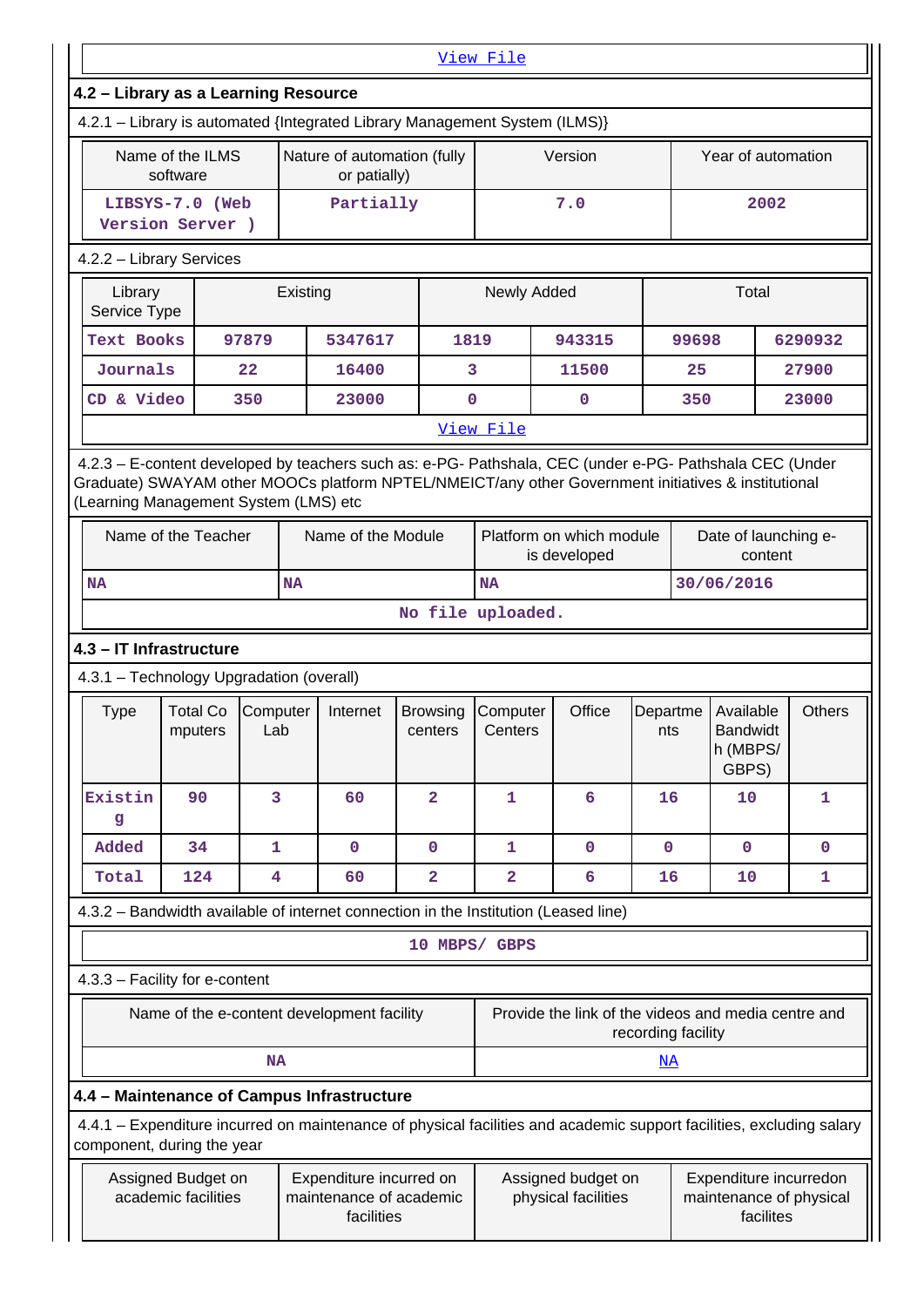|  | 749428<br>_______ | 0 ھ م | $\sim$ $\sim$ $\sim$<br>00000 | 000000 |
|--|-------------------|-------|-------------------------------|--------|
|--|-------------------|-------|-------------------------------|--------|

 4.4.2 – Procedures and policies for maintaining and utilizing physical, academic and support facilities - laboratory, library, sports complex, computers, classrooms etc. (maximum 500 words) (information to be available in institutional Website, provide link)

 **• The Physical Maintenance Committee comprising of teaching and non teaching staff looks after the maintenance of different buildings. The gardens inside the College Campus, especially the Medicinal Plant Garden is looked after by the Department of Botany. • Classrooms are cleaned daily by Non-teaching staff, sweepers and maintained by PWD Civil and Electric. Measures and efforts are taken at the beginning of every academic session to create new classrooms, though within limited space, for effective management of class routine. • Laboratories are maintained by teaching faculty, non teaching staff and also the students. The chemicals, glass goods, instruments, equipments are purchased from the Developmental and/ or other Grants. In case of some instruments and equipments AMC is also made with the vendors. • Computers are purchased from DG and maintained by WEBEL Electronics which runs a Computer Centre for within the college campus. A new fully air-conditioned Computer Lab with 20 new Desktop Computers, internet connection, Printer, Scanner and other peripherals has been developed with financial support under DST-FIST scheme. • Internet is available to all teaching, non-teaching staff during office hours. Teachers and students can avail internet facility from science library also. • Multifacility Centre for Science and Arts are looked after by PG Departments of Science and Arts respectively. • Libraries are Open access and fully computerized. Departmental Libraries are enabled to access OPAC with the LAN. LIBSYS-7.0 (Web Version) is in use. The library organizes Orientation program for new users at the beginning of every academic session. Institutional Repository is maintained using D-space software. E-books and e-journals are accessed through INFLIBNET - N-LIST consortium. The Library maintains an Archive section which is a rich reservoir and preserver of valuable, rare, old documents. • Field for Sports and Games is maintained by PWD. The games room for students has table tennis board and other sports equipments purchased from the Development Grant. Badminton Court and Gymnasium is maintained by the College Sports Committee. • Drinking Water is provided by Aquaguard installed in the college which is maintained through AMC with the vendor. • Toilets are cleaned twice a day by sweepers. Regular water supply is ensured. • Solar Power Plant is situated at the top of Vidyasagar Building which lightens our campus in the evening since the last 10 years and saves the consumption from Electric Supply Corporation this is maintained by the Solar Power Committee. • To meet the increasing demand for power due to infrastructural expansion power capacity of the college has been increased from 49 KVA to 200 KVA with an expense of Rs. 1515060/- from first installment of RUSA grant. • An auditorium in the College Campus is under construction. • Bethune College has received RUSA Grant in September, 2015. The sanctioned amount has been spent under the head of instruments, books and journals, IT, Computer, Website and software up gradation and Campus Development.**

<http://www.bethunecollege.ac.in/facilities/BethuneCollege-Maintenance.htm#2015-16>

## **CRITERION V – STUDENT SUPPORT AND PROGRESSION**

## **5.1 – Student Support**

5.1.1 – Scholarships and Financial Support

|                                       | Name/Title of the scheme                                                     | Number of students | <b>Amount in Rupees</b> |
|---------------------------------------|------------------------------------------------------------------------------|--------------------|-------------------------|
| Financial Support<br>from institution | Student Aid Fund -<br>Half Tuition Fee<br>Free, Book Grant,<br>Exam Fees AND | 105                | 71725                   |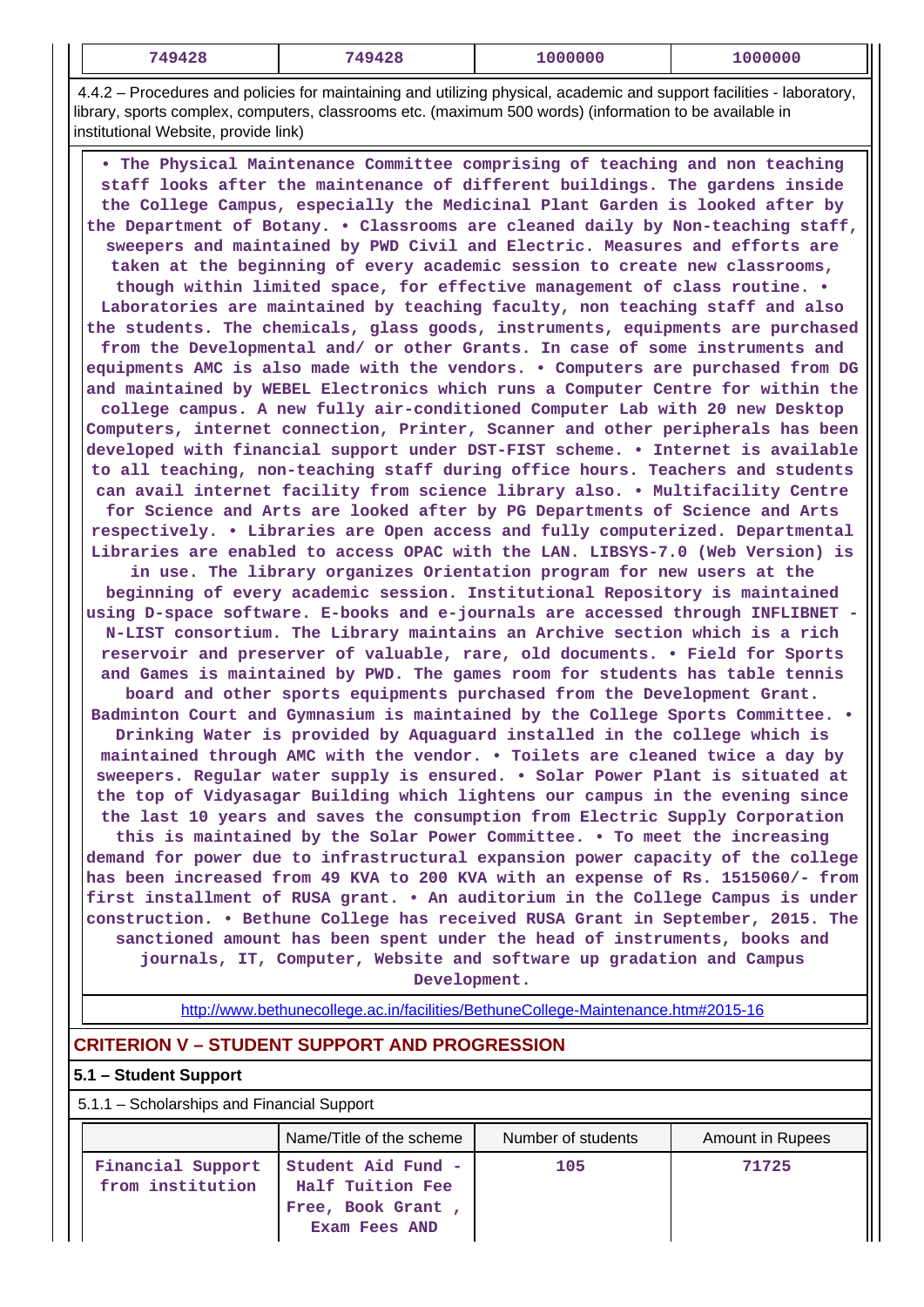|                                                                                                                                                                                                                 | Mathematics<br>(Binapani Biman<br>Behari Chowdhury<br>Scholarship) |                                |                                                       |
|-----------------------------------------------------------------------------------------------------------------------------------------------------------------------------------------------------------------|--------------------------------------------------------------------|--------------------------------|-------------------------------------------------------|
| Financial Support<br>from Other Sources                                                                                                                                                                         |                                                                    |                                |                                                       |
| a) National                                                                                                                                                                                                     | Minority<br>Scholarship AND<br>Kanyashree<br>Scholarship           | 62                             | 1509600                                               |
| b) International                                                                                                                                                                                                | <b>NA</b>                                                          | $\mathbf{0}$                   | $\mathbf{0}$                                          |
|                                                                                                                                                                                                                 |                                                                    | View File                      |                                                       |
| 5.1.2 - Number of capability enhancement and development schemes such as Soft skill development, Remedial<br>coaching, Language lab, Bridge courses, Yoga, Meditation, Personal Counselling and Mentoring etc., |                                                                    |                                |                                                       |
| Name of the capability<br>enhancement scheme                                                                                                                                                                    | Date of implemetation                                              | Number of students<br>enrolled | Agencies involved                                     |
| On-campus pre-<br>selection drive-<br>Workshop on<br>orientation and<br>preparation<br>regarding campus<br>selection                                                                                            | 09/09/2015                                                         | 66                             | TATA Consultancy<br>Services, Ignite<br>Team, Chennai |
| Workshop on<br>'Preparations<br>regarding IAS,<br>WBCS, Bank PO etc.'<br>conducted by Mr.<br>Subhasis Majumder,<br>Director, IAS<br>Coaching Centre,<br>Govt. Of WB                                             | 12/09/2015                                                         | 97                             | IAS Coaching<br>Centre, Govt. Of WB                   |
| Career Counselling<br>Seminar on 'How to<br>prepare yourself<br>for interview'<br>Speakers: Dr.<br>Bibhas Chowdhury,<br>Director, NSSO Mr.<br>Sandip Kar,<br>Regional Head, YES<br>Bank, Kolkata                | 17/02/2016                                                         | 51                             | YES Bank, Kolkata,<br><b>NSSO</b>                     |
| On-campus pre-<br>selection drive for<br>placement in ICICI<br>and YES Bank                                                                                                                                     | 17/02/2016                                                         | 51                             | NIIT, Shyambazar,<br>Kolkata                          |
| Workshop on<br>'Preparation<br>regarding<br>Management Studies'                                                                                                                                                 | 08/01/2016                                                         | 109                            | Globsyn Business<br>School                            |
| Ethics and Value<br>Education                                                                                                                                                                                   | 26/08/2015                                                         | 330                            | Ethics and Value<br>Education                         |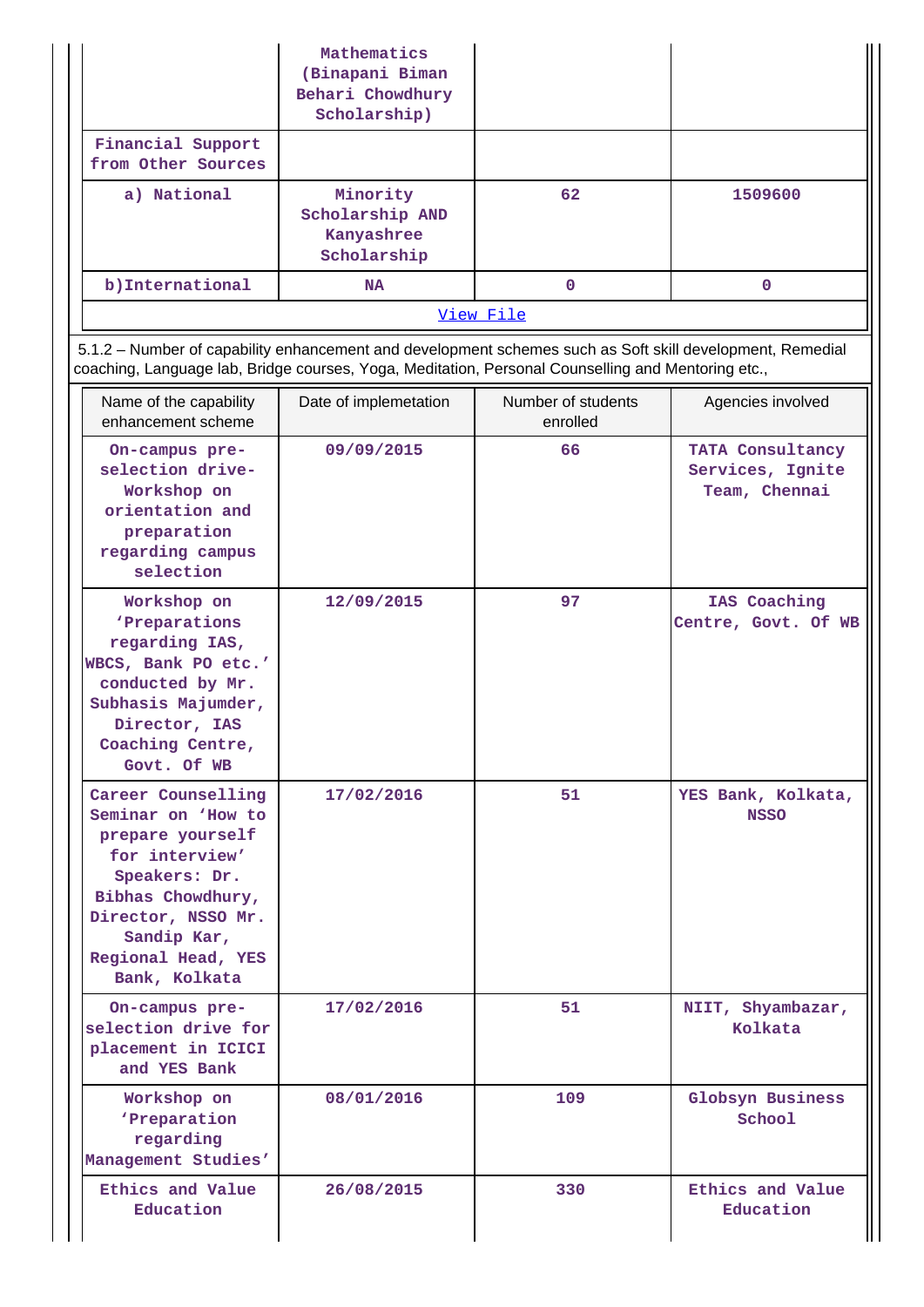| Certification<br>Course for all 1st<br>year students is<br>held for moral<br>guidance                                                                   |            |                   | Committee, Bethune<br>College.                          |
|---------------------------------------------------------------------------------------------------------------------------------------------------------|------------|-------------------|---------------------------------------------------------|
| The department of<br>Psychology runs a<br>Psychological<br>Counselling Cell<br>which provides<br>support to the<br>students and staff<br>of our college | 14/07/2015 | 8                 | Psychological<br>Counselling Cell,<br>Bethune College   |
| $WEBEL - A two year$<br>diploma certificate<br>course in computer<br>applications runs<br>in the college for<br>the UG-I and UG-II<br>students          | 14/07/2015 | 179               | Webel Informatics<br>Limited, Bethune<br>College Centre |
|                                                                                                                                                         |            | No file uploaded. |                                                         |

 5.1.3 – Students benefited by guidance for competitive examinations and career counselling offered by the institution during the year

| Year                                                                                                                                                           | Name of the<br>scheme                                              | Number of<br>benefited<br>students for<br>competitive<br>examination | Number of<br>benefited<br>students by<br>career<br>counseling<br>activities | Number of<br>students who<br>have passedin<br>the comp. exam | Number of<br>studentsp placed |  |
|----------------------------------------------------------------------------------------------------------------------------------------------------------------|--------------------------------------------------------------------|----------------------------------------------------------------------|-----------------------------------------------------------------------------|--------------------------------------------------------------|-------------------------------|--|
| 2015                                                                                                                                                           | On-campus pr<br>e-selection<br>drive                               | $\mathbf 0$                                                          | 66                                                                          | $\mathbf 0$                                                  | 12                            |  |
| 2015                                                                                                                                                           | Workshop on<br>preparation<br>regarding<br>Govt<br>Services        | 97                                                                   | $\mathbf 0$                                                                 | $\mathbf 0$                                                  | $\mathbf 0$                   |  |
| 2015                                                                                                                                                           | Career<br>Counselling<br>Seminar                                   | $\mathbf{0}$                                                         | 51                                                                          | $\mathbf 0$                                                  | 20                            |  |
| 2016                                                                                                                                                           | Workshop on<br>'Preparation<br>regarding<br>Management<br>Studies' | $\mathbf 0$                                                          | 109                                                                         | $\mathbf 0$                                                  | 1                             |  |
|                                                                                                                                                                |                                                                    |                                                                      | View File                                                                   |                                                              |                               |  |
| 5.1.4 – Institutional mechanism for transparency, timely redressal of student grievances, Prevention of sexual<br>harassment and ragging cases during the year |                                                                    |                                                                      |                                                                             |                                                              |                               |  |
|                                                                                                                                                                | Total grievances received                                          | Number of grievances redressed                                       |                                                                             | Avg. number of days for grievance<br>redressal               |                               |  |
|                                                                                                                                                                | 0                                                                  | $\mathbf 0$                                                          |                                                                             | $\mathbf 0$                                                  |                               |  |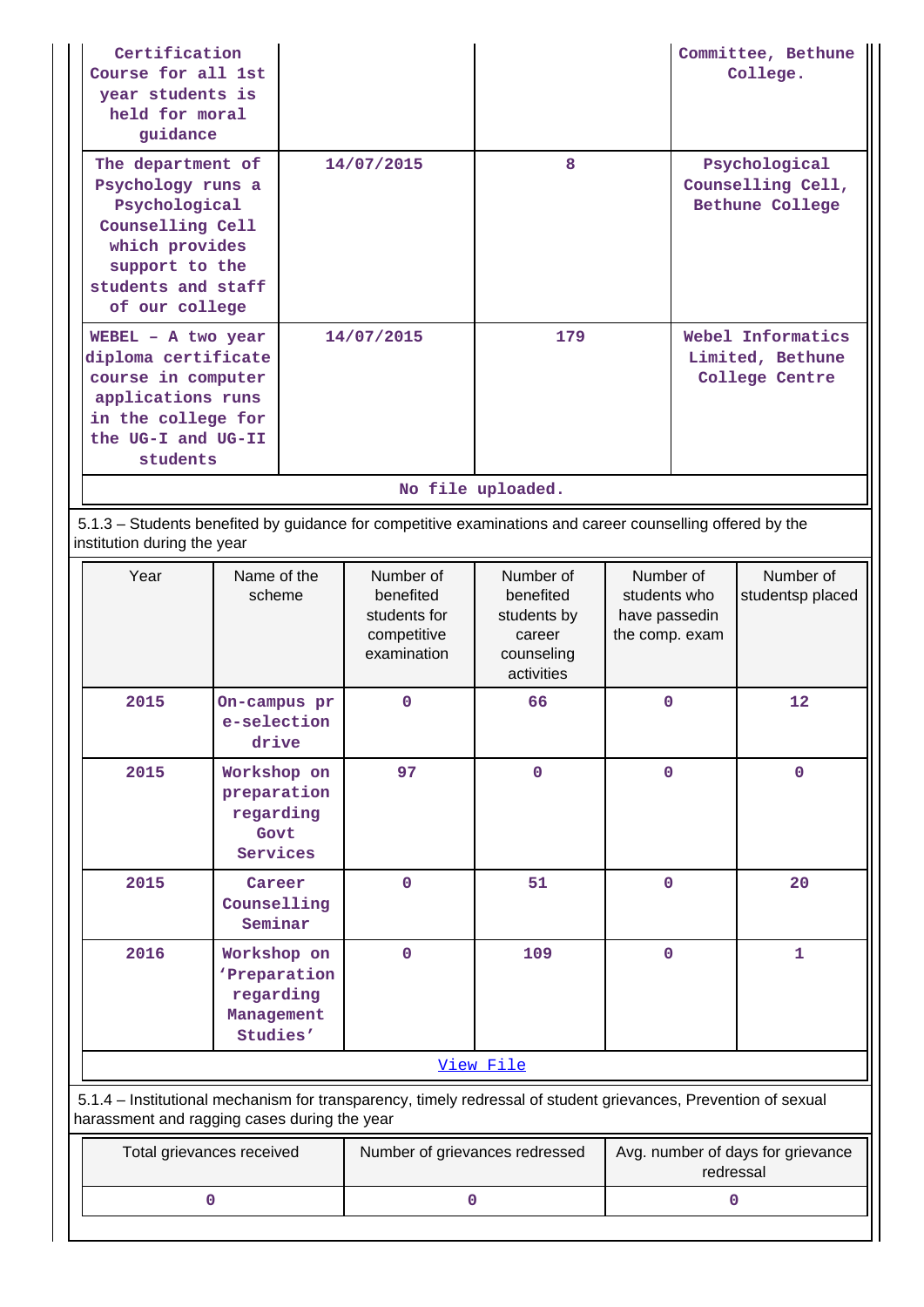|                                                                               | 5.2.1 - Details of campus placement during the year         |                              |                                    |                                                                                                                                                                                                                                                     |                                                                                                    |  |  |  |  |  |
|-------------------------------------------------------------------------------|-------------------------------------------------------------|------------------------------|------------------------------------|-----------------------------------------------------------------------------------------------------------------------------------------------------------------------------------------------------------------------------------------------------|----------------------------------------------------------------------------------------------------|--|--|--|--|--|
|                                                                               | On campus                                                   |                              |                                    | Off campus                                                                                                                                                                                                                                          |                                                                                                    |  |  |  |  |  |
| Nameof<br>organizations<br>visited                                            | Number of<br>students<br>participated                       | Number of<br>stduents placed | Nameof<br>organizations<br>visited | Number of<br>students<br>participated                                                                                                                                                                                                               | Number of<br>stduents placed                                                                       |  |  |  |  |  |
| <b>COGNIZANT</b><br>AND TCS                                                   | 85                                                          | 12                           | <b>WIPRO AND</b><br>TCS (online    | 8                                                                                                                                                                                                                                                   | 8                                                                                                  |  |  |  |  |  |
| View File                                                                     |                                                             |                              |                                    |                                                                                                                                                                                                                                                     |                                                                                                    |  |  |  |  |  |
| 5.2.2 - Student progression to higher education in percentage during the year |                                                             |                              |                                    |                                                                                                                                                                                                                                                     |                                                                                                    |  |  |  |  |  |
| Year                                                                          | Number of<br>students<br>enrolling into<br>higher education | Programme<br>graduated from  | Depratment<br>graduated from       | Name of<br>institution joined                                                                                                                                                                                                                       | Name of<br>programme<br>admitted to                                                                |  |  |  |  |  |
| 2016                                                                          | 22                                                          | B.SC.<br>(Hons.)             | Psychology                         | University<br>of Calcutta,<br>Amity<br>University<br>Noida, Delhi<br>University,<br>West Bengal<br><b>State Univer</b><br>sity, School<br>of Allied<br>Health<br>Science,<br>Tata<br>Institute of<br>Social<br>Science, The<br>Heritage<br>Academy. | M.Sc. In<br>Psychology                                                                             |  |  |  |  |  |
| 2016                                                                          | 20                                                          | B.SC.<br>(Hons.)             | Economics                          | University<br>of Calcutta,<br>Rabindra<br>Bharati<br>University.<br>Madras<br>School of<br>Economics,<br>Christ<br>University,<br>Gokhale IPE,                                                                                                      | M.Sc. In<br>Economics<br>and MBA                                                                   |  |  |  |  |  |
| 2016                                                                          | 14                                                          | B.SC.<br>(Hons.)             | Computer<br>Science                | University<br>of Calcutta,<br>Asutosh<br>College, St.<br>Xavier's<br>College (<br>Autonomous),<br>Asutosh<br>College, Sri<br>Balaji                                                                                                                 | M.Sc. in<br>Computer<br>Science,<br>Computer and<br>Information<br>Science,<br>Library<br>Science. |  |  |  |  |  |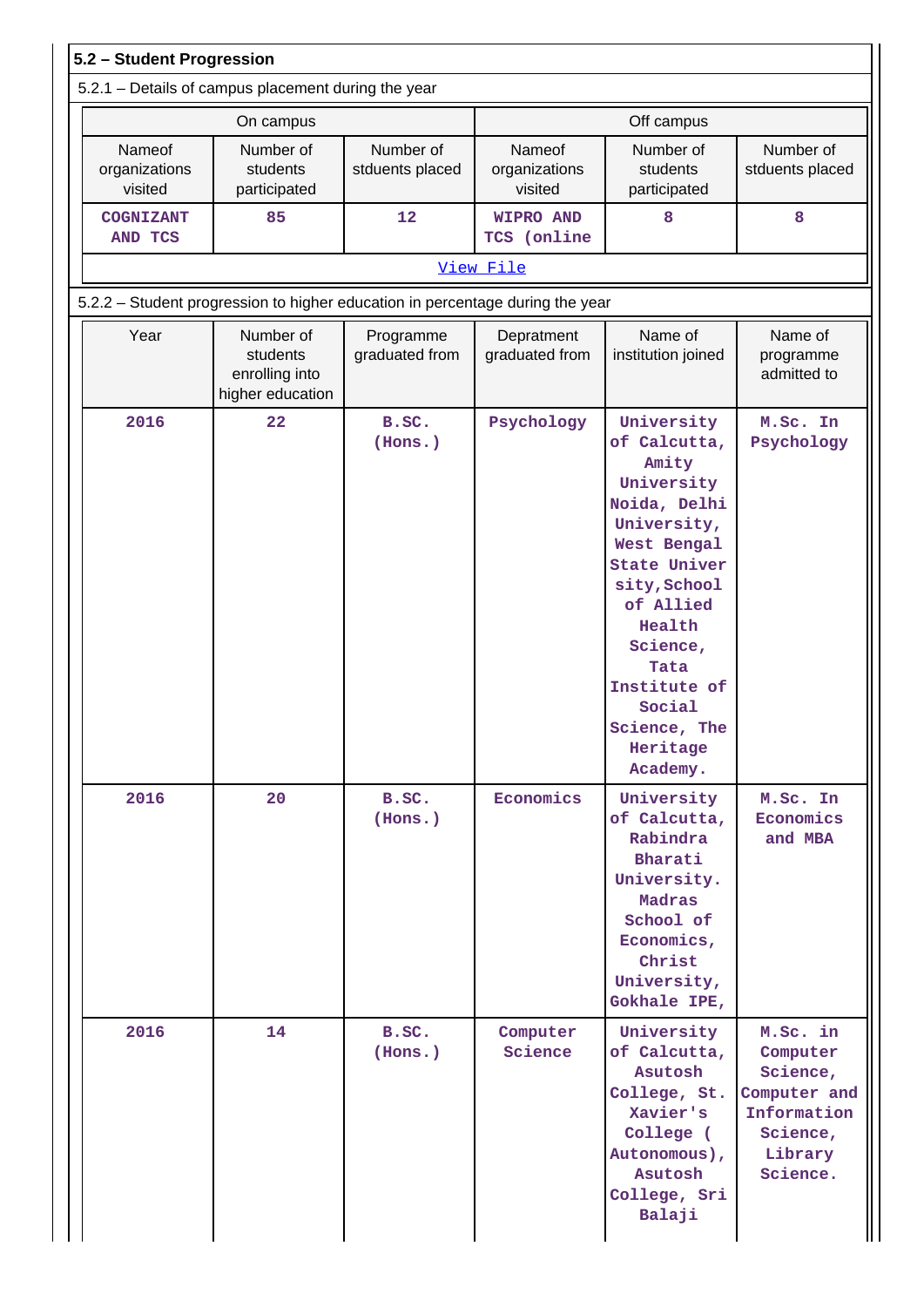|      |    |                  |             | Society,<br>Techno<br>India, Dr.<br>D. Y. Patil<br>Vidyapeeth,<br>Pune,<br>Barrackpore<br>Rastraguru<br>Surendranath<br>College.                         |                                                                                                                                                                           |
|------|----|------------------|-------------|----------------------------------------------------------------------------------------------------------------------------------------------------------|---------------------------------------------------------------------------------------------------------------------------------------------------------------------------|
| 2016 | 21 | B.SC.<br>(Hons.) | Mathematics | University<br>of Calcutta,<br><b>Bethune</b><br>College,<br><b>Benaras</b><br>Hindu Univer<br>sity, Burdwan<br>University.                               | M.Sc. in<br>Pure<br>Mathematics<br>/ Applied<br>Mathematics/<br>Mathematics.<br>Preparation<br>of B.Ed and<br>vocational<br>course or<br>preparation<br>for govt.<br>job. |
| 2016 | 10 | B.A. (Hons.)     | Philosophy  | University<br>of Calcutta,<br>Jadavpur<br>University,<br>Rabindra<br>Bharati<br>University.                                                              | M.A. in<br>Philosophy.                                                                                                                                                    |
| 2016 | 9  | B.A.(Hons.)      | Sanskrit    | University<br>of Calcutta,<br>$V. U. (DSE)$ ,<br>Rabindra<br>Bharati<br>University.                                                                      | M.A. in<br>Sanskrit.                                                                                                                                                      |
| 2016 | 20 | B.A.(Hons.)      | History     | University<br>of Calcutta,<br>Rabindra<br>Bharati<br>University,<br>JNU,<br>Presidency<br>University.                                                    | M.A. in<br>Bengali                                                                                                                                                        |
| 2016 | 20 | $B.A.$ (Hons.)   | Bengali     | Bagbazar<br>Women's<br>College,<br><b>Bethune</b><br>College,<br>Lady<br><b>Brabourne</b><br>College,<br>Rabindra<br>Bharati<br>University,<br>Rammohone | M.A. in<br>Bengali                                                                                                                                                        |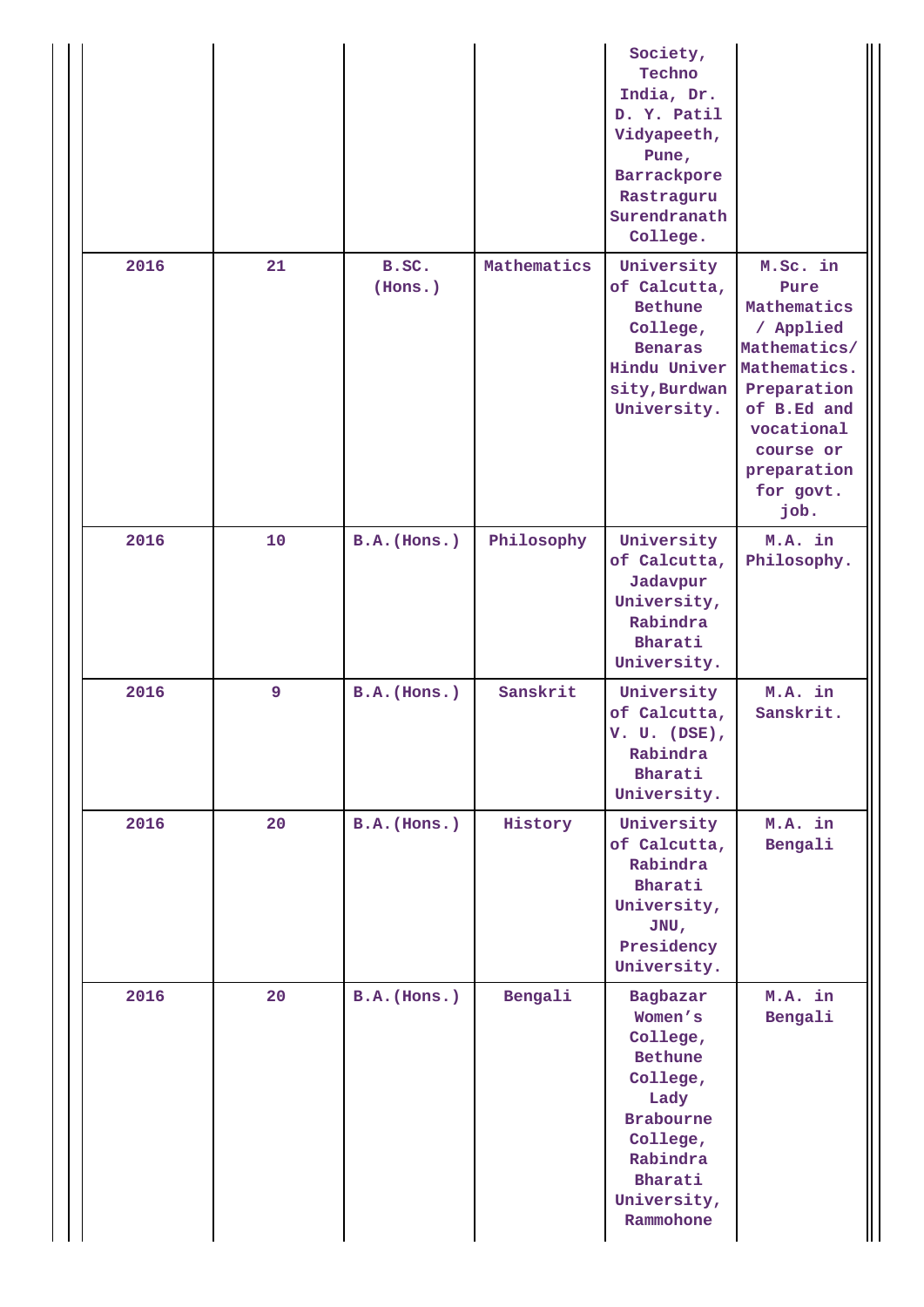|                                                                                                                                                                                        |              |                |                                         | College,<br>Universirty<br>of Calcutta.                                                                                                                                      |                                                                                                            |  |  |
|----------------------------------------------------------------------------------------------------------------------------------------------------------------------------------------|--------------|----------------|-----------------------------------------|------------------------------------------------------------------------------------------------------------------------------------------------------------------------------|------------------------------------------------------------------------------------------------------------|--|--|
| 2016<br>13                                                                                                                                                                             |              | B.A.(Hons.)    | Political<br>Science                    | University<br>of Calcutta.                                                                                                                                                   | M.A. in<br>Political<br>Science.                                                                           |  |  |
| 2016                                                                                                                                                                                   | 19           | $B.A.$ (Hons.) | English                                 | University<br>of Calcutta,<br>Jadavpur<br>University,<br>Presidency<br>University,<br><b>Benaras</b><br>Hindu<br>University,<br>Amity<br>University,<br>EFLU, IISWBM<br>etc. | MA in<br>English,<br>Comparative<br>Literature<br>and<br>Linguistics<br>B.Ed,<br>Diploma in<br>Management. |  |  |
|                                                                                                                                                                                        |              |                | View File                               |                                                                                                                                                                              |                                                                                                            |  |  |
| 5.2.3 - Students qualifying in state/ national/ international level examinations during the year<br>(eg:NET/SET/SLET/GATE/GMAT/CAT/GRE/TOFEL/Civil Services/State Government Services) |              |                |                                         |                                                                                                                                                                              |                                                                                                            |  |  |
| Items                                                                                                                                                                                  |              |                | Number of students selected/ qualifying |                                                                                                                                                                              |                                                                                                            |  |  |
| <b>NET</b>                                                                                                                                                                             |              |                | 18                                      |                                                                                                                                                                              |                                                                                                            |  |  |
| <b>SET</b>                                                                                                                                                                             |              |                | 3                                       |                                                                                                                                                                              |                                                                                                            |  |  |
| <b>GATE</b>                                                                                                                                                                            |              |                | 19                                      |                                                                                                                                                                              |                                                                                                            |  |  |
|                                                                                                                                                                                        | <b>TOFEL</b> |                | 4                                       |                                                                                                                                                                              |                                                                                                            |  |  |
|                                                                                                                                                                                        | Any Other    |                |                                         | 7                                                                                                                                                                            |                                                                                                            |  |  |
|                                                                                                                                                                                        |              |                | View File                               |                                                                                                                                                                              |                                                                                                            |  |  |
| 5.2.4 - Sports and cultural activities / competitions organised at the institution level during the year                                                                               |              |                |                                         |                                                                                                                                                                              |                                                                                                            |  |  |
| Activity                                                                                                                                                                               |              | Level          |                                         | Number of Participants                                                                                                                                                       |                                                                                                            |  |  |
| Bethune College Annual<br>Prize Day. (30/01/16)                                                                                                                                        |              | UG AND PG      |                                         | 400                                                                                                                                                                          |                                                                                                            |  |  |
| Republic Day Celebration.<br>(26/01/16)                                                                                                                                                |              | UG AND PG      |                                         | 99                                                                                                                                                                           |                                                                                                            |  |  |
| Annual Sports. (18/12/15-<br>$19/12/15$ )                                                                                                                                              |              |                | UG AND PG                               |                                                                                                                                                                              | 300                                                                                                        |  |  |
| Annual Fest "AALAP"<br>(11/12/15)                                                                                                                                                      |              |                | Inter College                           | 350                                                                                                                                                                          |                                                                                                            |  |  |
| Inhouse Competition to<br>select the winners of<br>Endowment prizes<br>(07/10/2015)                                                                                                    |              | UG AND PG      |                                         | 74                                                                                                                                                                           |                                                                                                            |  |  |
| Intra College Competition<br>$(16/09/15 - 17/09/15)$ .                                                                                                                                 |              | UG AND PG      |                                         | 290                                                                                                                                                                          |                                                                                                            |  |  |
| Commemorative programme<br>to observe the 'Centenary<br>of Great Baleswar Battle                                                                                                       |              | UG AND PG      |                                         | 179                                                                                                                                                                          |                                                                                                            |  |  |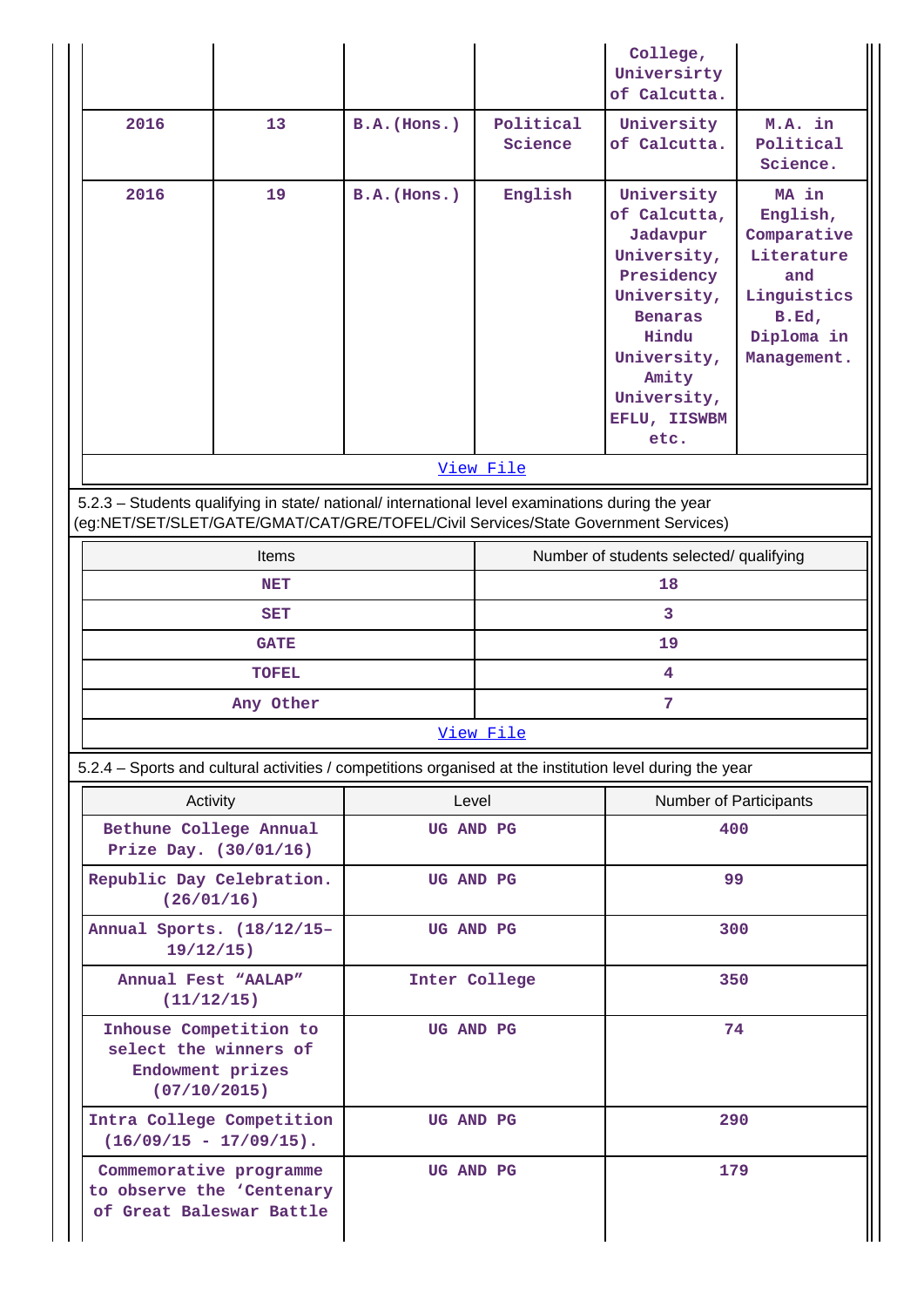| by Bagha Jatin and his<br>Associates' (08/09/15) |           |     |
|--------------------------------------------------|-----------|-----|
| Teachers Day Celebration<br>(05/09/15)           | UG AND PG | 650 |
| Independence Day<br>Celebration $(15/08/15)$ .   | UG AND PG | 211 |
| Bethune Day Banomahatsav<br>$(12/08/15)$ .       | UG AND PG | 235 |
|                                                  |           |     |

#### [View File](https://assessmentonline.naac.gov.in/public/Postacc/Activities_Organised/6149_Activities_Organised_1598881834.xlsx)

### **5.3 – Student Participation and Activities**

 5.3.1 – Number of awards/medals for outstanding performance in sports/cultural activities at national/international level (award for a team event should be counted as one)

| Year              | Name of the<br>award/medal | National/<br>Internaional | Number of<br>awards for<br><b>Sports</b> | Number of<br>awards for<br>Cultural | Student ID<br>number | Name of the<br>student |  |  |
|-------------------|----------------------------|---------------------------|------------------------------------------|-------------------------------------|----------------------|------------------------|--|--|
| 2016              | National<br><b>NA</b>      |                           |                                          |                                     |                      | <b>NA</b>              |  |  |
| No file uploaded. |                            |                           |                                          |                                     |                      |                        |  |  |

 5.3.2 – Activity of Student Council & representation of students on academic & administrative bodies/committees of the institution (maximum 500 words)

| 1. The Bethune College has a formal Students' Union which is formed through an<br>Election and is totally apolitical in nature. It is constituted out of<br>representative members of all levels of UG and PG of both Science and Arts |
|----------------------------------------------------------------------------------------------------------------------------------------------------------------------------------------------------------------------------------------|
| stream. 2. Student representatives are members of quite a few administrative                                                                                                                                                           |
| and academic bodies and Teacher's council committees of the college such as                                                                                                                                                            |
| Governing Body, Anti Ragging, Backward class cell (SC/ST Cell). 3. On Bethune                                                                                                                                                          |
| Day every year one student representative speaks on the contribution of                                                                                                                                                                |
| J.E.D.Bethune on women's education in India. A delegated body of Students along                                                                                                                                                        |
| with Teachers visits the Cemetery to pay Homage to Bethune. On Annual Prize Day                                                                                                                                                        |
| the Student Council Secretary presents a report of its yearlong activities                                                                                                                                                             |
| before Guests and dignitaries. 4. Student Council helps to organize Cultural                                                                                                                                                           |
| activities, competitions in Bethune college such as Independence Day                                                                                                                                                                   |
| Celebrations, Intra College Competitions, Annual Fest "AALAP", Annual Sports,                                                                                                                                                          |
| Republic Day Celebrations, Bethune College Annual Prize Day etc. This body also                                                                                                                                                        |
| selects and nominates student participants for different Inter college events.                                                                                                                                                         |
| 5. The Student Activity Cell has different clubs under its umbrella like                                                                                                                                                               |
| Literary Club, Art Craft Club, Photography Club, Cultural club etc. with                                                                                                                                                               |
| nominated Student Secretary and members. 5. Student Council actively                                                                                                                                                                   |
| participates in organizing many NSS health awareness programme and activities                                                                                                                                                          |
| of social responsibilities. 6. Students' Union also organizes programmes like                                                                                                                                                          |
| Freshers' Welcome for first year students and Farewell for Third year students.                                                                                                                                                        |

#### **5.4 – Alumni Engagement**

5.4.1 – Whether the institution has registered Alumni Association?

 **Yes**

 **Alumni Association of Bethune College, called Bethune College Sammilani is a registered body under the West Bengal Societies Registration Act, 1961(Registration no) from 10th of March 2015. It started the journey as an 'Old Students Guild' with encouragement from and then Principal of the college, Ms. G M Wright on 3rd September, 1921. Primarily it was an association only for ex-students, Now Sammilani (The name has been changed later) is a common platform of ex- students, present teachers ( serving the college for a certain**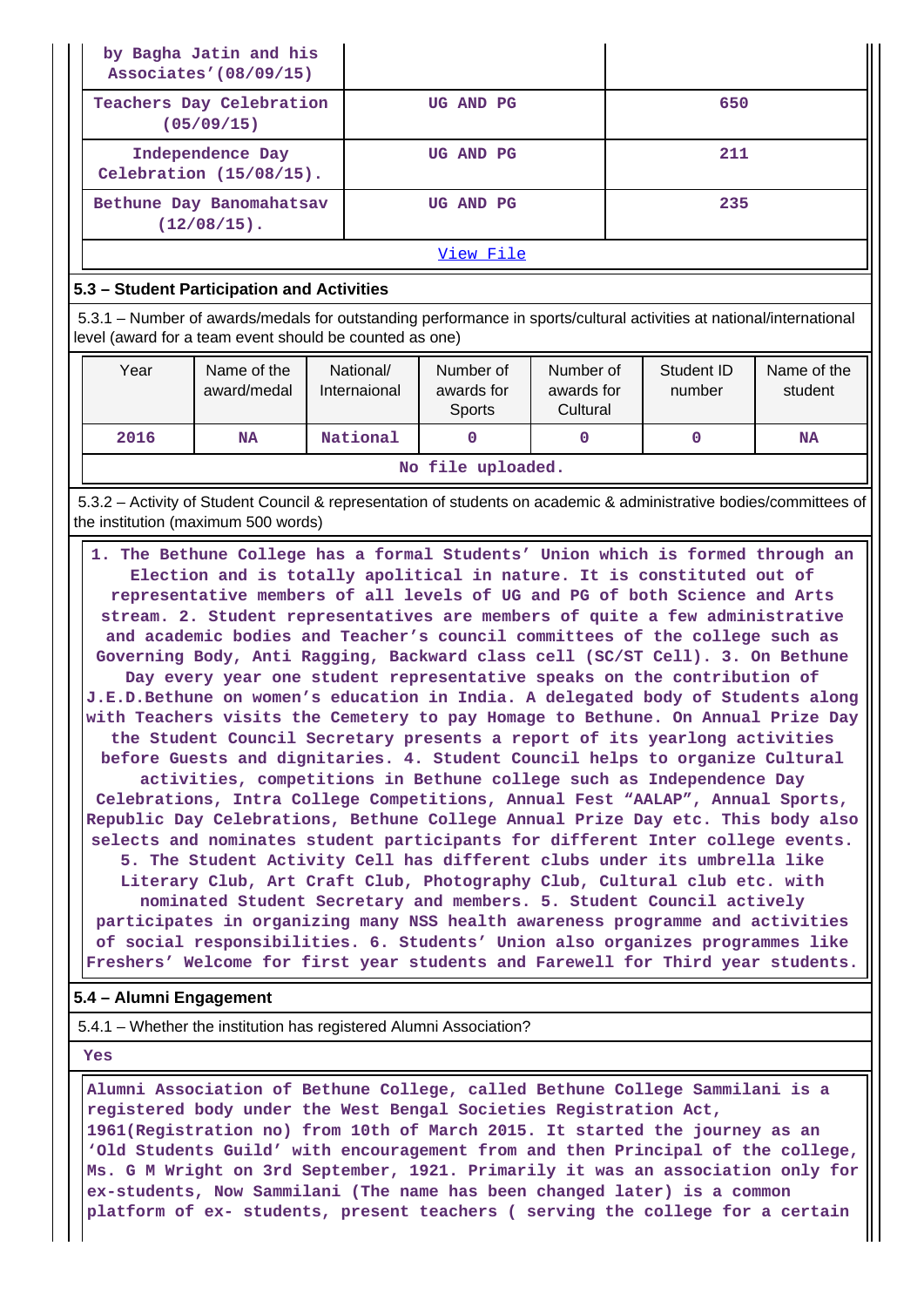**period) and ex-teachers (served the college for a long period) of Bethune College. Sammilani, the oldest Alumni Association among the Government College of West Bengal , is an autonomous body and has always taken a keen interest in the activities of College and extends its the best efforts in various fields of life for the welfare of the College. In 1988 the Sammilani introduced several memorial prizes, e.g. Rupa Chakraborty Memorial Prize for cultural contribution, Ishita Dutta Memorial Prize for over all contribution etc. Besides, since 2010, on the day of Reunion, the ex-students who have completed 50 years of their graduation and are members of the Sammilani are felicitated and they are given, by way of gifts, the products of Self-Help groups (SHGOS). This attempt on the part of Sammilani, not only encourages the entrepreneurship of SHGOS, but also helps the weaker sections of women of our society in a humble way. Smt Chandramukhi Basu, one of the first female graduates and first Lady Principal of this college, was not awarded her degree by the University of Calcutta when she graduated because she was an exception. This was, however, amended by the University in 2013, when it decided to confer the honour, posthumously, to Smt Chandramukhi Basu years after she actually graduated. Dr. Sunanda Ghosh, an ex-student of Bethune College and also the former Head of the Department of Political Science of this College brought into light in 2012 that Smt. Chandramukhi Basu was the first female candidate who passed the F.A. Examination from Calcutta University in 1877. A team comprising of alumnae of Bethune College made it possible for the University to recognize Chandramukhis rare achievement. When Smt Chandramukhi Basu had cleared her F.A. Examination, she was gifted the Collected Works of Shakespeare by Pandit Ishwarchandra Vidyasagar. One of the volumes of the collection was traced in Dehradun, the ancestral home of Smt Chandramukhi Basu. It was retrieved by the same team of teachers and restored to Bethune College in 2015. Bethune College Sammilani website www.bethunesammilani.org**

5.4.2 – No. of enrolled Alumni:

**313** 

5.4.3 – Alumni contribution during the year (in Rupees) :

**0**

5.4.4 – Meetings/activities organized by Alumni Association :

 **1. No of meetings , held in the session of 2015-16 - 13 (Thirteen) 2. Activities- a) Cultural programme at Bethune Hall on 25th July, 2015. b) Condolence meeting of Sumitra Saha, member of Sammilani. c) Active Participation in Bethune Day and Banomohotsab Programme on 12th August, 2015. d) Mrinalini Emmersan Lecture, delivered by Prof. Basab Chaudhuri, Registrar, Calcutta University on the foundation day of Sammilani, 3rd September, 2015. e) Anandamela Fete (All Stalls are given by women only) in the month of October, 2015. f) Celebration of Bijaya Sammilani in the month of October, 2015. g) Actively Participation in Annual College Sports in December, 2015. h) General meeting on 14th January, 2016. i) Reunion and Book Publication Ceremony of Alumni on 29th January, 2016. Prizes arranged by Sammilani-1. Rupa Chakraborty Memorial Prize 2. Aruna Mukhopadhyay Memorial Prize 3.Dipti Tripathi Memorial Prize 4. Ishita Dutta Memorial Prize 5. Members, who completed 50 years of their graduation. j) Participation at Annual Prize Day on 30th January, 2016. k) Arrangement of a Picnic on 16th February, 2016 at Shibpur B.E College. l) Actively Participation on 21st February, 2016 on International Mother Language Day. m) Condolence meeting of Jharna Bhattacharya, member of Sammilani on 27th February, 2016. 3. Endowments- Two Endowment Funds created by the financial donation from the families of two Alumni ( personally) 1. Jyotsnamoyee Dey Endowment Fund for Mathematics and Computer Science for teaching. 2. Tarak Sudha Endowment Fund for Computer Science for teaching.**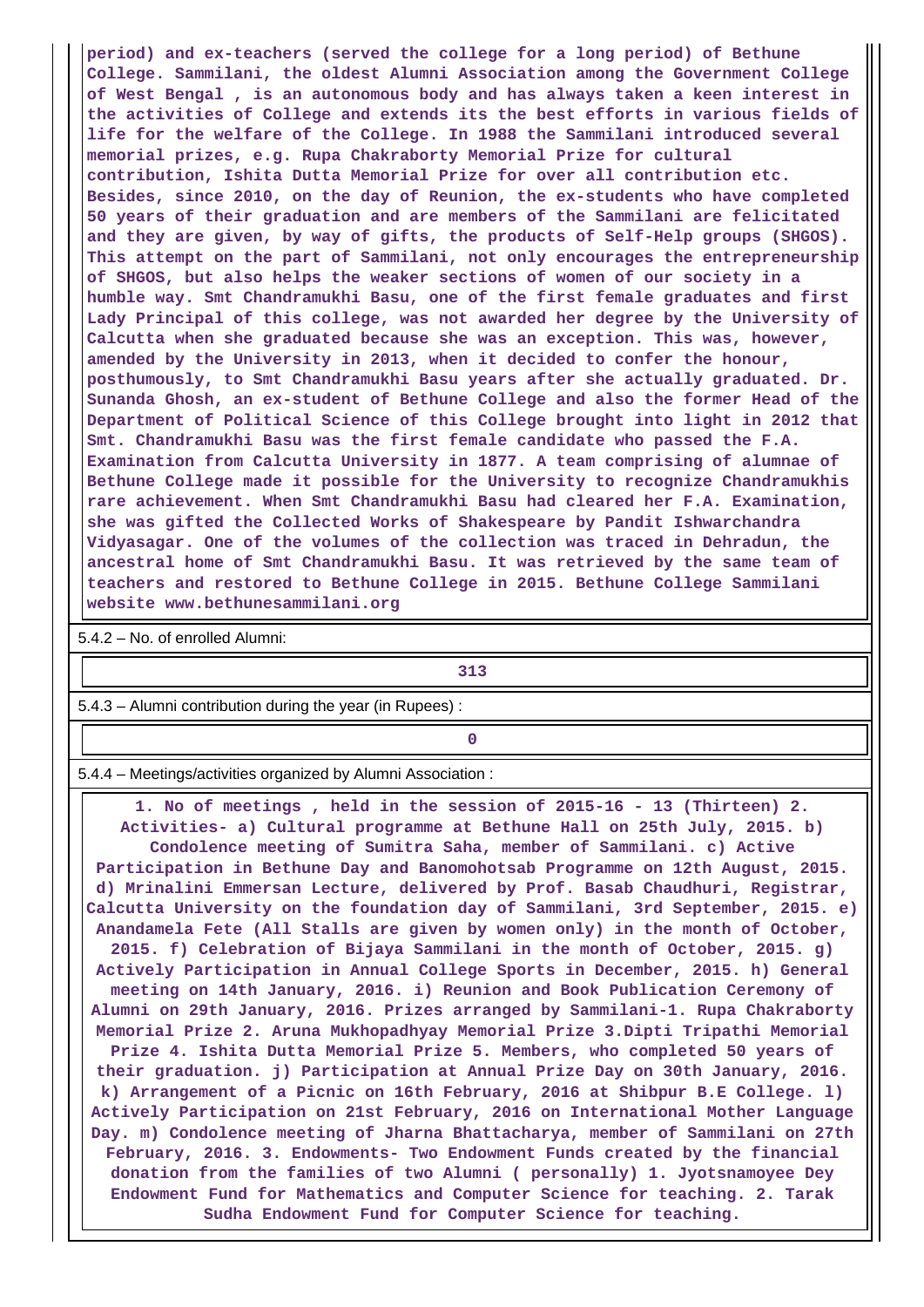# **CRITERION VI – GOVERNANCE, LEADERSHIP AND MANAGEMENT**

#### **6.1 – Institutional Vision and Leadership**

 6.1.1 – Mention two practices of decentralization and participative management during the last year (maximum 500 words)

 **1. As important stakeholders of this institution students and parents' feedback are taken in regular intervals. Their complaints are addressed and suggestions are taken into consideration. Thus Students and parents engagement with the institution is encouraged and at the same time their constructive ideas are reflected in the functioning of the college. 2. AQAR committee has been established comprising of a representative from each department of the college. At the time of compiling and analysing the data collected from each department for the preparation of Annual Quality Assurance Report, each member of the committee plays an important role, conveying the idea and perceptions of their departments. Participation by the representatives of all the departments of the college helps considerably in making the report more comprehensive and effective.Suggestions from IQAC team and the Principal are also taken into consideration.**

6.1.2 – Does the institution have a Management Information System (MIS)?

**Partial**

#### **6.2 – Strategy Development and Deployment**

6.2.1 – Quality improvement strategies adopted by the institution for each of the following (with in 100 words each):

| <b>Strategy Type</b>                 | Details                                                                                                                                                                                                                                                                                                                                                                                                                                                                                                                                                                                                                                                                     |  |  |  |  |
|--------------------------------------|-----------------------------------------------------------------------------------------------------------------------------------------------------------------------------------------------------------------------------------------------------------------------------------------------------------------------------------------------------------------------------------------------------------------------------------------------------------------------------------------------------------------------------------------------------------------------------------------------------------------------------------------------------------------------------|--|--|--|--|
| Admission of Students                | • The transparent admission process in<br>the undergraduate coursesensures the<br>admission of the students strictly on<br>the basis of merit. . An experienced<br>admission committee supervises the<br>whole process based on the guidelines<br>of the University of Calcutta and rules<br>and regulations of the Government of<br>West Bengal. . The Department of<br>English has started an admission test<br>at undergraduate level from this<br>session. . The admission process at<br>postgraduate level is run by the norms<br>of the University of Calcutta. The<br>postgraduate departments organise<br>entrance tests for students of the<br>other universities. |  |  |  |  |
| Industry Interaction / Collaboration | • The college offers a 2-years (150<br>hours) on-campus certificate course,<br>Diploma in PC Application, with the<br>collaboration of WEBEL INFORMATICS<br>LTD., a Government of West Bengal<br>undertaking. The course has a nominal<br>course fee so that all students can<br>afford it. • Field trips / Excursions<br>are arranged to industries by Science/<br>PG departments for hands-on experience<br>of students.                                                                                                                                                                                                                                                  |  |  |  |  |
| Human Resource Management            | · Different committees under Teachers'<br>Councils comprising of teachers and non-                                                                                                                                                                                                                                                                                                                                                                                                                                                                                                                                                                                          |  |  |  |  |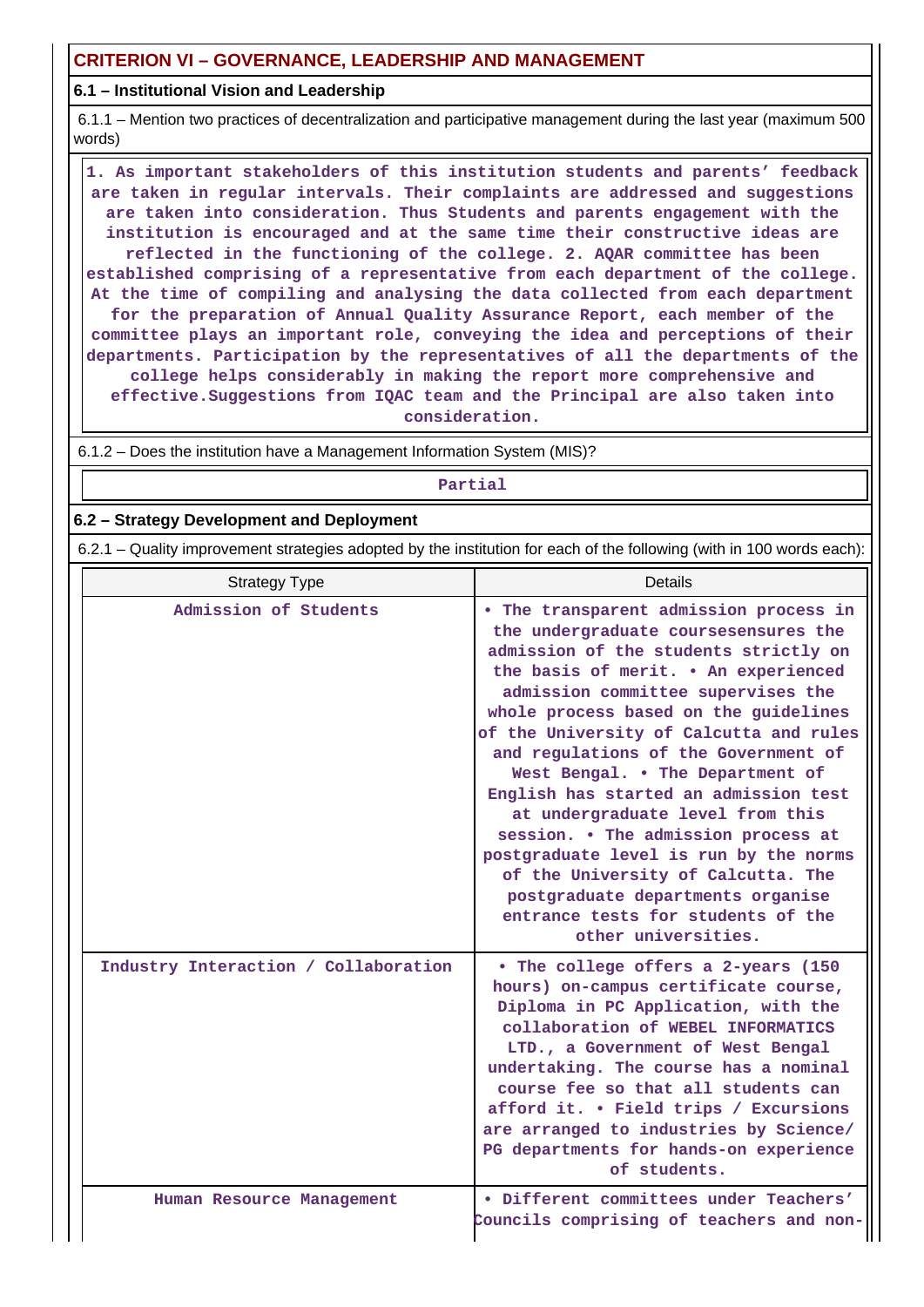|                                                               | teaching staff shoulder the<br>responsibilities of different academic<br>and administrative activities. .<br>Students are also involved into<br>activities of some committees under the<br>stewardship of the assigned teachers. .<br>Participation of the alumnae is always<br>encouraged in academic and cultural<br>activities of the college.                                                                                                                                                                                                                                                                                                                                                                            |
|---------------------------------------------------------------|------------------------------------------------------------------------------------------------------------------------------------------------------------------------------------------------------------------------------------------------------------------------------------------------------------------------------------------------------------------------------------------------------------------------------------------------------------------------------------------------------------------------------------------------------------------------------------------------------------------------------------------------------------------------------------------------------------------------------|
| Library, ICT and Physical<br>Infrastructure / Instrumentation | • Libraries are Open access and fully<br>computerized with internet,<br>reprographic, printing facilities and<br>reading rooms. Science Library was<br>recently segregated from Arts Library.<br>Departmental Libraries can access OPAC<br>with the LAN. LIBSYS-7.0 (Web Version)<br>is in use. Institutional Repository is<br>maintained using D-space software. E-<br>books and e-journals are accessed<br>through INFLIBNET - N-LIST consortium.<br>• The Library has 99698 books and 25<br>Journals. It has a collection of 20<br>College publications, more than 1000<br>rare books and 42 Braille books. . An<br>Archive which is a rich reservoir and<br>preserver of valuable, rare, old<br>documents is maintained. |
| Research and Development                                      | . The college promotes research culture<br>through an active Research Committee. .<br>The Teachers were engaged in23 minor,<br>13 major and 8 short term<br>interdisciplinary research project in<br>recent past. Under the UGC XIIthPlan, 8<br>Minor and 1 major Research Project are<br>ongoing in the current session. . The<br>students regularly publish and present<br>research papers under the guidance of<br>their teachers . A considerable number<br>of publications in journals and books<br>go to the credit of the teachers<br>including the Principal. The 2nd Volume<br>of interdisciplinary peer reviewed<br>Journal 'Heritage' was published this<br>year.                                                 |
| Examination and Evaluation                                    | Examination: . Mid-term test for UG<br>courses was held in November this year.<br>. Before the students are sent up for<br>University Examination, they are<br>assessed by a selection test. For<br>2015-16 ths tests were held during<br>January, February and March 2016, for<br>part III, II and I respectively.<br>Evaluation: • Performances of Students<br>are analysed with Model answers being<br>discussed. . All the postgraduate<br>departments have introduced the<br>semester-system examination from the                                                                                                                                                                                                       |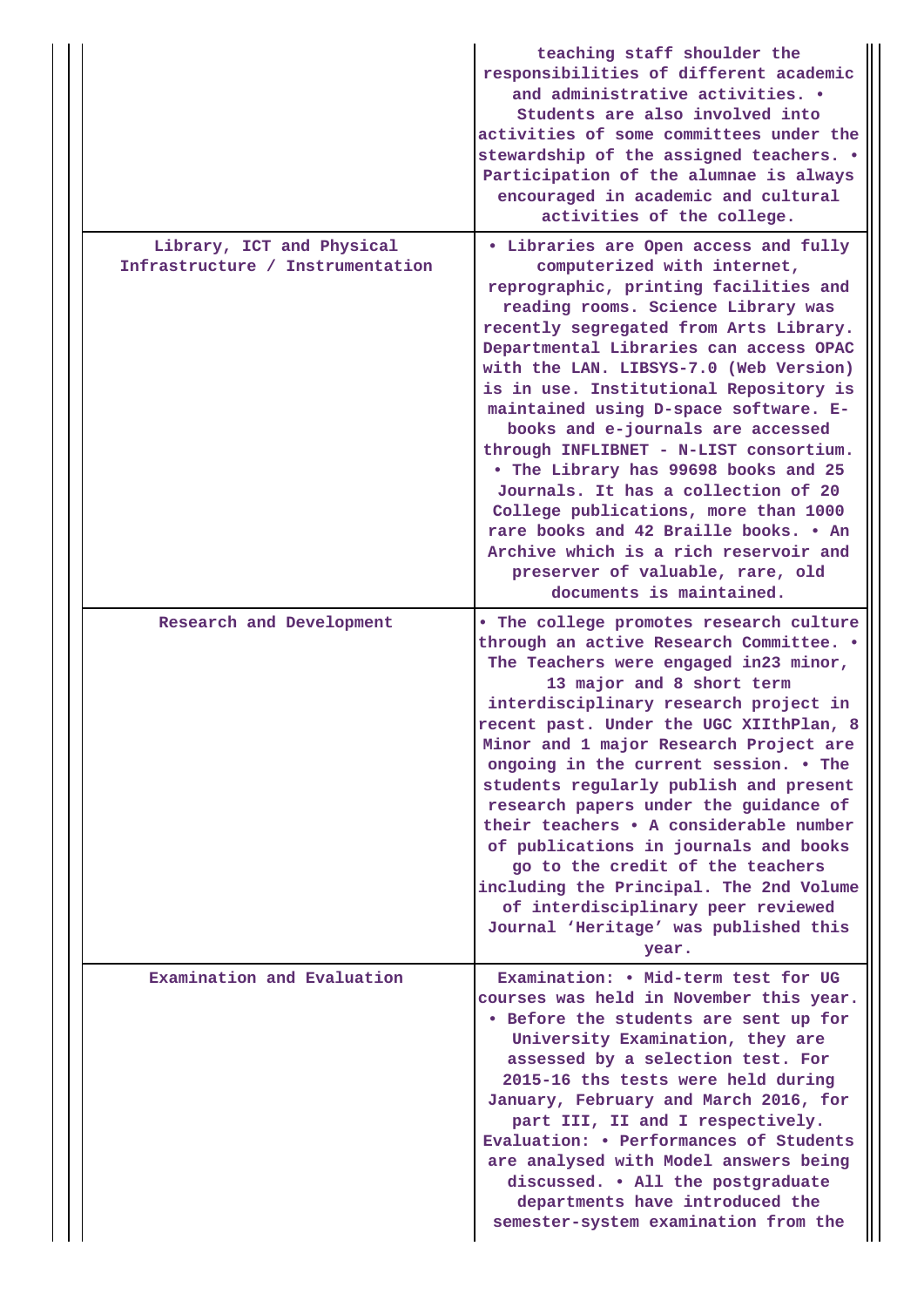|                                                                | current session. Term Papers and/ or<br>dissertations have been introduced.<br>Double evaluation of answer scripts are<br>done in some PG departments.                                                                                                                                                                                                                                                                                                                                                                                                                                                                                                                                                                                                                                                   |
|----------------------------------------------------------------|----------------------------------------------------------------------------------------------------------------------------------------------------------------------------------------------------------------------------------------------------------------------------------------------------------------------------------------------------------------------------------------------------------------------------------------------------------------------------------------------------------------------------------------------------------------------------------------------------------------------------------------------------------------------------------------------------------------------------------------------------------------------------------------------------------|
| Teaching and Learning                                          | • Interactive and participatory<br>approaches are maintained in the<br>classrooms teaching. . Laboratory based<br>subjects have well-equipped<br>laboratories with modern facilities. .<br>The English Department has conducted<br>film screening as part of the<br>Postgraduate curriculum. . Smart board<br>has been installed to conduct seminars<br>and inter-departmental academic<br>programs. . Sophisticated software use<br>in teaching learning process. For<br>example, Mathematics Department has<br>'Mathematica', Computer Science has<br>'Oracle', Psychology and Economics have<br>'SPSS'. . Postgraduate students submit<br>dissertation to enhance their research<br>aptitude. . The students visit research<br>institutes to be familiarized with<br>research works and laboratories. |
| Curriculum Development                                         | · Undergraduate departments of Bethune<br>College follow the syllabus of the<br>University of Calcutta, which are<br>reviewed periodically through workshops<br>conducted by the University. Teachers<br>take part extensively contributing<br>significantly in these workshops. 24<br>teachers of different Departments act<br>as membersof Board of Studies. . The<br>curricula of six autonomous<br>postgraduate departments are framed by<br>teachers and other prominent external<br>scholars as members of the Boards of<br>Studies. PG-Syllabus of Department of<br>Mathematics has been reformed as per<br>requirement of semester system. . The<br>departments organise syllabus related<br>seminars and workshops sponsored by<br>different funding agencies.                                  |
| 6.2.2 - Implementation of e-governance in areas of operations: |                                                                                                                                                                                                                                                                                                                                                                                                                                                                                                                                                                                                                                                                                                                                                                                                          |
|                                                                | Dotaile                                                                                                                                                                                                                                                                                                                                                                                                                                                                                                                                                                                                                                                                                                                                                                                                  |

| E-governace area | Details                                                                                                                                                                                                                                                                                                                                                                                                                                    |  |  |  |  |
|------------------|--------------------------------------------------------------------------------------------------------------------------------------------------------------------------------------------------------------------------------------------------------------------------------------------------------------------------------------------------------------------------------------------------------------------------------------------|--|--|--|--|
| Administration   | Financial affairs are maintained by e-<br>billing and e-pradan system. . All<br>dealings of student section (including<br>the whole admission procedure,<br>university registration, and form fill<br>up) are computerized. • Students<br>database are digitally maintained by<br>student counselling cell. . Faculty<br>database are also computerized. The<br>IQAC arranges for uploading of the All<br>India Survey of Higher Education |  |  |  |  |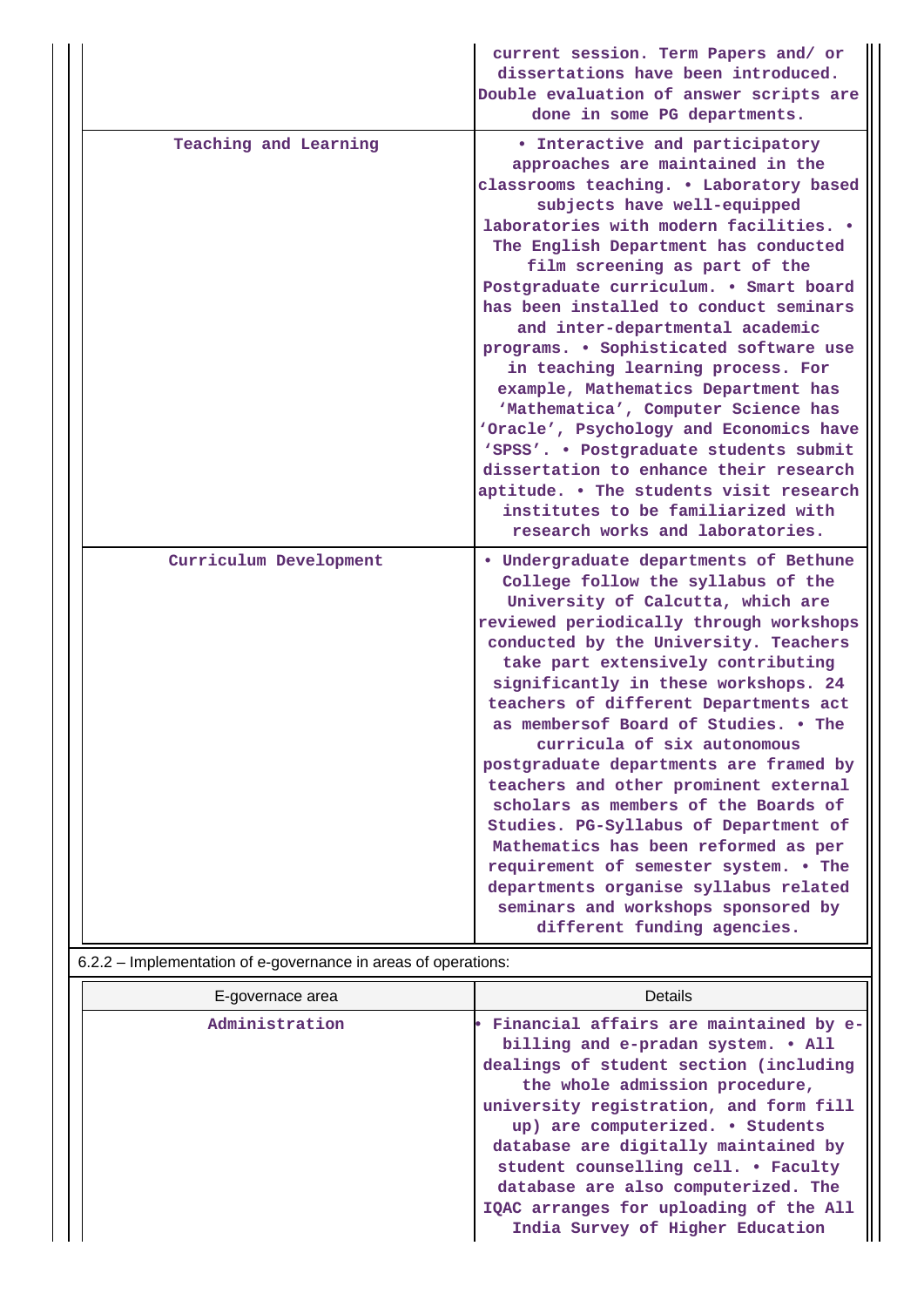|                                      | (AISHE) data to the MHRD portal. .<br>There is a Central Computer Centre with<br>20 computers having internet<br>connectivity and adequate number of<br>computers in the Library, College<br>Office and each Department with<br>internet facility. All teaching, non-<br>teaching staff and students of the<br>college can avail internet facility in<br>the Internet Zone during college-hour.<br>Teachers and students can also avail<br>internet facility from science library.                                                                                                                                                                     |  |  |  |  |  |  |
|--------------------------------------|--------------------------------------------------------------------------------------------------------------------------------------------------------------------------------------------------------------------------------------------------------------------------------------------------------------------------------------------------------------------------------------------------------------------------------------------------------------------------------------------------------------------------------------------------------------------------------------------------------------------------------------------------------|--|--|--|--|--|--|
| Finance and Accounts                 | • e-billing, e-pradan and HRMS module<br>of IFMS is being used for dealing of<br>financial matters and salary of staff.                                                                                                                                                                                                                                                                                                                                                                                                                                                                                                                                |  |  |  |  |  |  |
| Student Admission and Support        | . All dealings of student section<br>(including the admission procedure,<br>university registration, and form fill<br>up) are computerized. . Students<br>database are maintained by student<br>counselling/activity cell. Library .<br>Book search, issue and return systems<br>are fully computerized with the help of<br>OPAC and LEASE 4.0. . Recent upgrading<br>to LIBSYS-7.0 was done . INFLIBNET-<br>NLIST program is used for Electronic<br>Resource Package of e-journals. . All<br>the departments of the College are<br>connected through LAN with Library<br>software . Institutional Repository is<br>maintained using D-space software. |  |  |  |  |  |  |
| Examination                          | <b>• Examination related activities, such</b><br>as university registrationform fill-up<br>etc. are computerized. . Software<br>related to examination isoperational. .<br>Tabulation and framing of mark sheets<br>are done digitally. Examination results<br>are also preserved digitally.                                                                                                                                                                                                                                                                                                                                                           |  |  |  |  |  |  |
| 6.3 - Faculty Empowerment Strategies |                                                                                                                                                                                                                                                                                                                                                                                                                                                                                                                                                                                                                                                        |  |  |  |  |  |  |

 6.3.1 – Teachers provided with financial support to attend conferences / workshops and towards membership fee of professional bodies during the year

| Year                                            |                                                          | Name of Teacher                                         | Name of conference/<br>workshop attended<br>for which financial<br>support provided                          | Name of the<br>professional body for<br>which membership<br>fee is provided |                                                  | Amount of support |                                                      |
|-------------------------------------------------|----------------------------------------------------------|---------------------------------------------------------|--------------------------------------------------------------------------------------------------------------|-----------------------------------------------------------------------------|--------------------------------------------------|-------------------|------------------------------------------------------|
| 2016                                            |                                                          | <b>NA</b>                                               | <b>NA</b>                                                                                                    | <b>NA</b>                                                                   |                                                  |                   |                                                      |
| No file uploaded.                               |                                                          |                                                         |                                                                                                              |                                                                             |                                                  |                   |                                                      |
| teaching and non teaching staff during the year |                                                          |                                                         | 6.3.2 – Number of professional development / administrative training programmes organized by the College for |                                                                             |                                                  |                   |                                                      |
| Year                                            | Title of the<br>professional<br>development<br>programme | Title of the<br>administrative<br>training<br>programme | From date                                                                                                    | To Date                                                                     | Number of<br>participants<br>(Teaching<br>staff) |                   | Number of<br>participants<br>(non-teaching<br>staff) |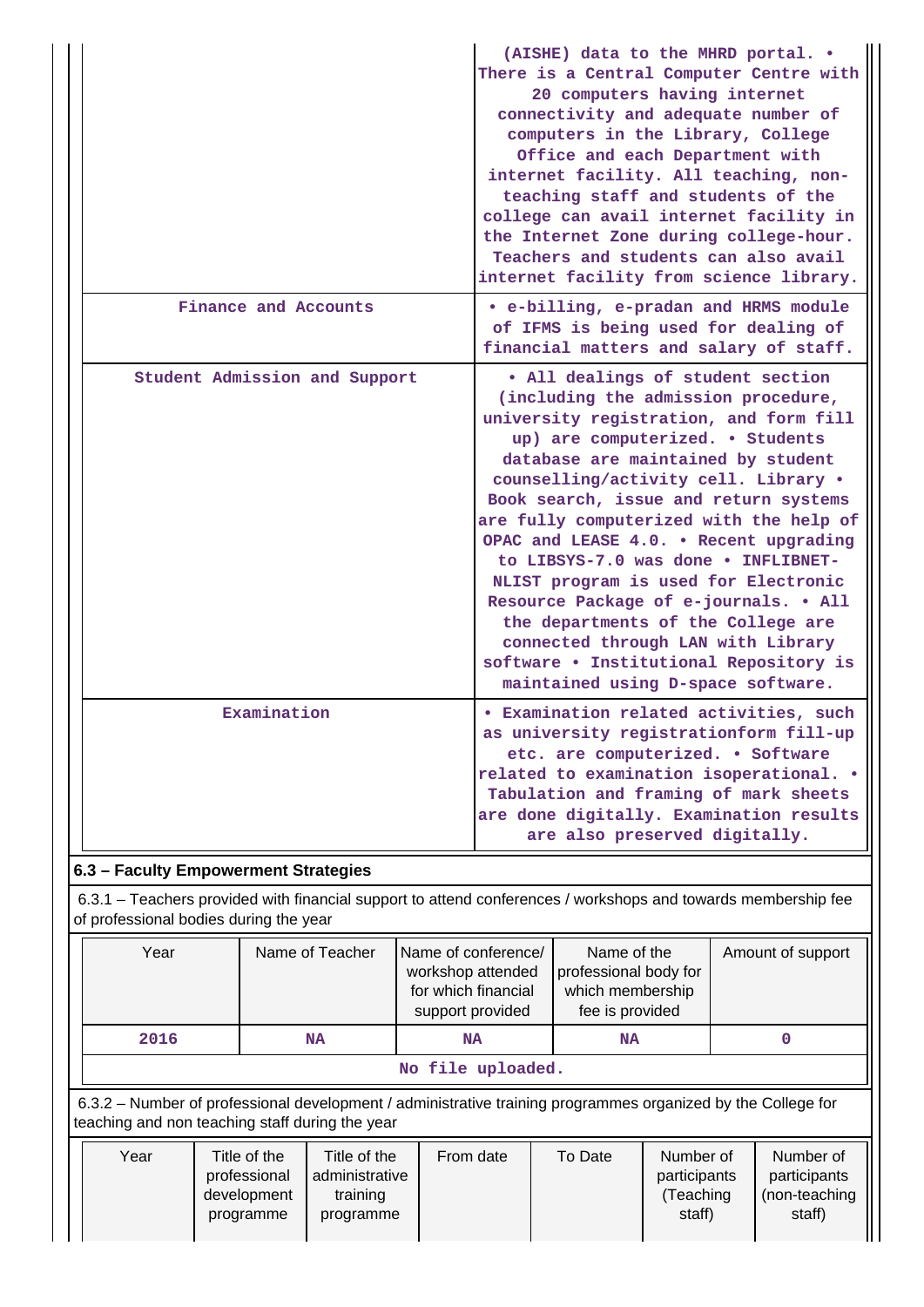|                                                                                                                                                                                            | organised for<br>teaching staff                                                                |              | organised for<br>non-teaching<br>staff |                                            |                          |             |                                                                                                                                                                                                                                                                 |                 |                  |              |
|--------------------------------------------------------------------------------------------------------------------------------------------------------------------------------------------|------------------------------------------------------------------------------------------------|--------------|----------------------------------------|--------------------------------------------|--------------------------|-------------|-----------------------------------------------------------------------------------------------------------------------------------------------------------------------------------------------------------------------------------------------------------------|-----------------|------------------|--------------|
| 2016                                                                                                                                                                                       | <b>NA</b>                                                                                      |              | <b>NA</b>                              | 01/07/2015                                 |                          | 30/06/2016  |                                                                                                                                                                                                                                                                 | $\mathbf{0}$    |                  | $\mathbf{0}$ |
|                                                                                                                                                                                            |                                                                                                |              |                                        | No file uploaded.                          |                          |             |                                                                                                                                                                                                                                                                 |                 |                  |              |
| 6.3.3 - No. of teachers attending professional development programmes, viz., Orientation Programme, Refresher<br>Course, Short Term Course, Faculty Development Programmes during the year |                                                                                                |              |                                        |                                            |                          |             |                                                                                                                                                                                                                                                                 |                 |                  |              |
|                                                                                                                                                                                            | Title of the<br>Number of teachers<br>professional<br>who attended<br>development<br>programme |              |                                        |                                            | From Date                |             | To date                                                                                                                                                                                                                                                         |                 |                  | Duration     |
| Faculty<br>Improvement<br>Programme, R K<br>Mission,<br>Institute of<br>Culture,<br>Kolkata                                                                                                |                                                                                                | $\mathbf{1}$ |                                        | 04/01/2016                                 |                          |             | 18/01/2016                                                                                                                                                                                                                                                      |                 |                  | 14           |
| Teachers<br>Enrichment<br>workshop,<br>Calcutta<br>Mathematical<br>Soceity                                                                                                                 |                                                                                                | $\mathbf{1}$ |                                        |                                            | 21/06/2016<br>29/06/2016 |             |                                                                                                                                                                                                                                                                 |                 | 09               |              |
| ISTE STTP, IIT<br>Kharagpur                                                                                                                                                                |                                                                                                | $\mathbf{1}$ |                                        | 27/04/2015                                 |                          |             | 30/05/2015                                                                                                                                                                                                                                                      |                 | 14               |              |
| R.C Academic<br>stuff college<br>at J.U                                                                                                                                                    |                                                                                                | $\mathbf{1}$ |                                        | 25/08/2015                                 |                          |             | 15/09/2015                                                                                                                                                                                                                                                      |                 |                  | 22           |
| R.C Academic<br>stuff college<br>at C.U                                                                                                                                                    |                                                                                                | 1            | 02/01/2016                             |                                            |                          |             | 22/01/2016                                                                                                                                                                                                                                                      |                 |                  | 21           |
|                                                                                                                                                                                            |                                                                                                |              |                                        |                                            | View File                |             |                                                                                                                                                                                                                                                                 |                 |                  |              |
| 6.3.4 - Faculty and Staff recruitment (no. for permanent recruitment):                                                                                                                     |                                                                                                |              |                                        |                                            |                          |             |                                                                                                                                                                                                                                                                 |                 |                  |              |
|                                                                                                                                                                                            | Teaching                                                                                       |              |                                        |                                            |                          |             |                                                                                                                                                                                                                                                                 | Non-teaching    |                  |              |
| Permanent                                                                                                                                                                                  |                                                                                                |              | <b>Full Time</b>                       |                                            |                          | Permanent   |                                                                                                                                                                                                                                                                 |                 | <b>Full Time</b> |              |
| 18                                                                                                                                                                                         |                                                                                                |              | $\mathbf 0$                            |                                            |                          | $\mathbf 0$ |                                                                                                                                                                                                                                                                 |                 |                  | $\mathbf 0$  |
| $6.3.5$ – Welfare schemes for                                                                                                                                                              |                                                                                                |              |                                        |                                            |                          |             |                                                                                                                                                                                                                                                                 |                 |                  |              |
|                                                                                                                                                                                            | Teaching                                                                                       |              |                                        | Non-teaching                               |                          |             |                                                                                                                                                                                                                                                                 | <b>Students</b> |                  |              |
| GPF, Govt. of West Bengal<br>Health Scheme                                                                                                                                                 |                                                                                                |              |                                        | GPF, Govt. of West Bengal<br>Health Scheme |                          |             | Kanyasree, Free<br>Studentship of Govt. of<br>West Bengal (Half/ Full<br>tuition fee free),<br>Various Govt.<br>Scholarships under State<br>and Central Govt.,<br>Minority Scholarships,<br>Merit cum Means<br>Scholarship, Inspire<br>Scholarship, Single Girl |                 |                  |              |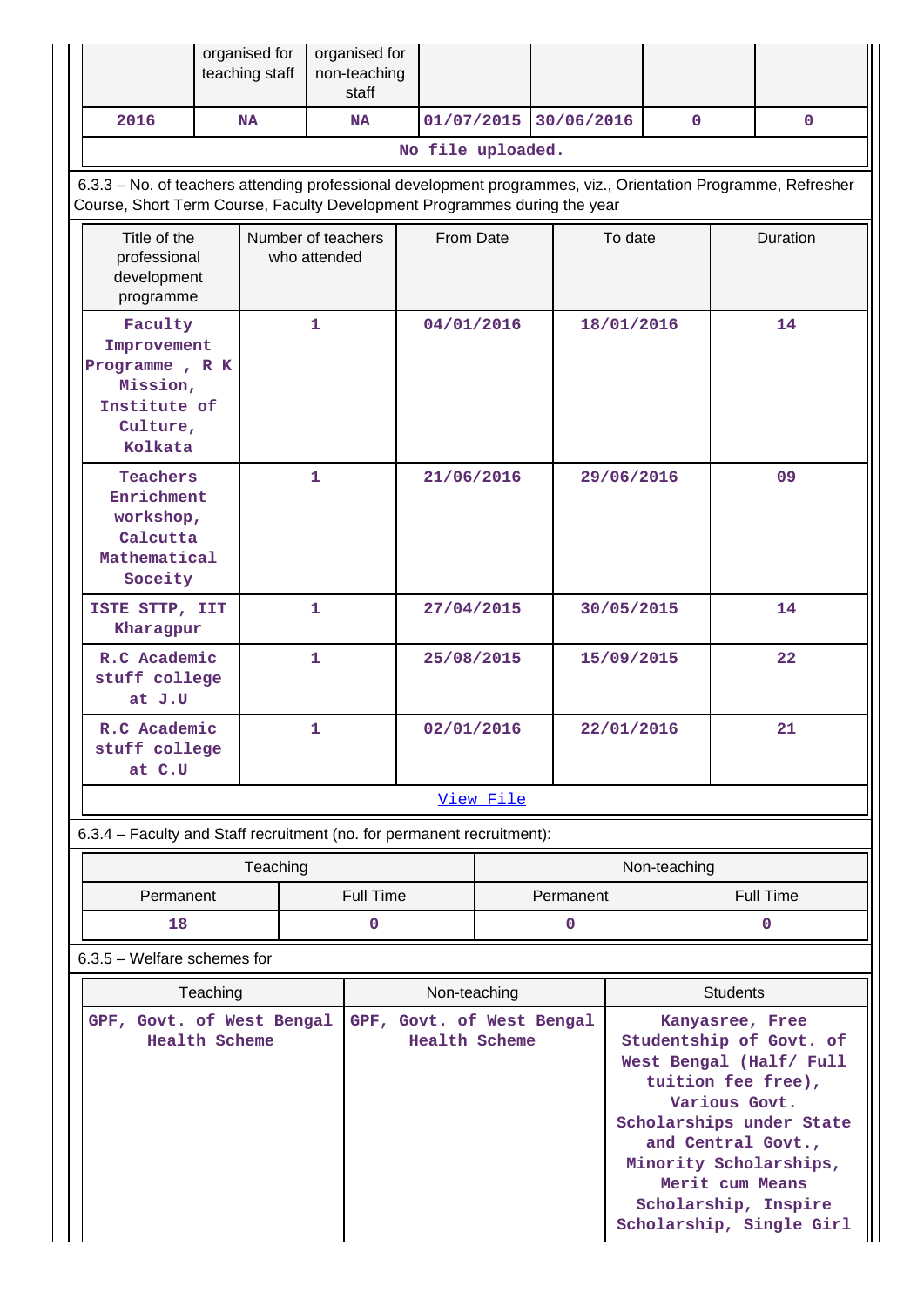| Child Scholarship, S. R.  |
|---------------------------|
| Jindal Scholarship,       |
| Scholarship for SC/ ST/   |
| OBC and other Minority,   |
| Miscellaneous             |
| Scholarship. The College  |
| also has a Student Aid    |
| Fund (generated by        |
| teachers students) which  |
| provides Half tuition     |
| fee, Book grant and exam  |
| fee to selected students. |

#### **6.4 – Financial Management and Resource Mobilization**

6.4.1 – Institution conducts internal and external financial audits regularly (with in 100 words each)

 **Internal Audit The institution internally conducts audits of various subcommittees of Teachers Council which deal with financial matters .Some of such committees are Students aid fund, Annual Fest,Annual Prize, Annual Sports etc. Internal Audit of the postgraduate funds of various departments has also been done. External Audit Financial audit of the institution and committees like NSS is done on regular basis both internally and externally. For more detail regarding audit see 6.5.6 below.**

 6.4.2 – Funds / Grants received from management, non-government bodies, individuals, philanthropies during the year(not covered in Criterion III)

| Name of the non government<br>funding agencies /individuals                                                | Funds/ Grnats received in Rs. | Purpose                                                                                                                                           |
|------------------------------------------------------------------------------------------------------------|-------------------------------|---------------------------------------------------------------------------------------------------------------------------------------------------|
| Jyotsnamoyee Dey<br>Endowment Fund, Tarak<br>Sudha Endowment Fund AND<br>Papia Dutta Roy Endowment<br>Fund | 15300000                      | For Salary of Teaching<br>Fellows of Department of<br>Mathematics Computer<br>Science AND For Seminar<br>Students Prize of Pol.<br>Sc. Department |

[View File](https://assessmentonline.naac.gov.in/public/Postacc/Funds_or_Grants/6149_Funds_or_Grants_1596144966.xlsx)

6.4.3 – Total corpus fund generated

#### **6.5 – Internal Quality Assurance System**

**0**

6.5.1 – Whether Academic and Administrative Audit (AAA) has been done?

| <b>Audit Type</b> | External |        | Internal |                |  |
|-------------------|----------|--------|----------|----------------|--|
|                   | Yes/No   | Agency | Yes/No   | Authority      |  |
| Academic          | No       |        | Yes      | College (IQAC) |  |
| Administrative    | No       |        | Yes      | College        |  |

#### 6.5.2 – Activities and support from the Parent – Teacher Association (at least three)

 **• In parent-teacher meetings, generally convened after college-examinations, parents express their views and give suggestions regarding academic and administrative issues of the college. • Parents' written feedbackon campus maintenance, environment of the college, resources provided to the students, sports and other extracurricular activities etc. helps to improve the functioning of the college. • Parents' representation in Anti-Ragging Committee helps to keep the college campus free from this social menace. • Parents played a commendable role during last NAAC peer team visit (2014). • Active presence**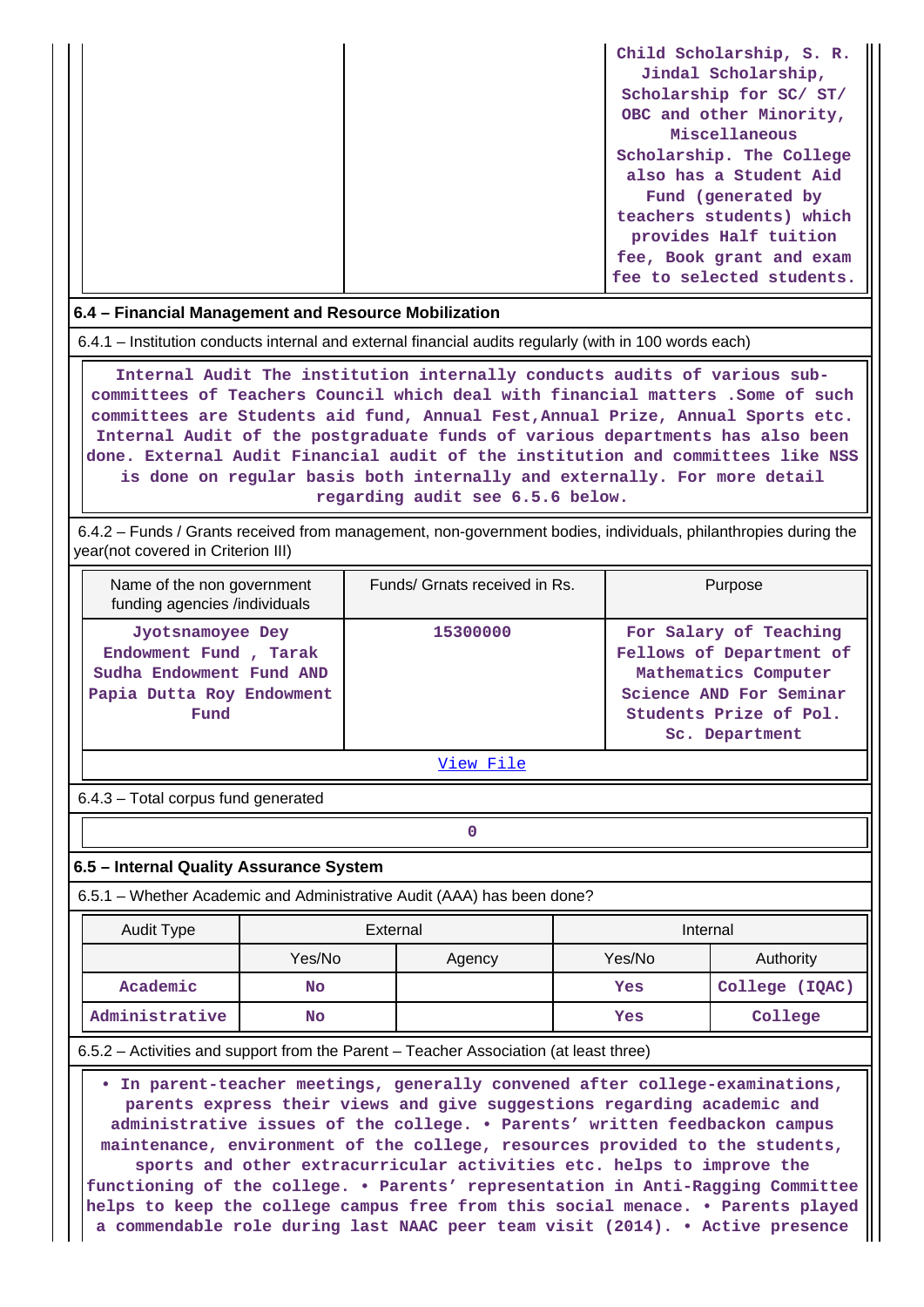**of parents in Annual Prize, Independence Day and Republic Day celebrations helps to make these events successful.**

6.5.3 – Development programmes for support staff (at least three)

 **• Training programme on HRMS module of IFMS portal of Finance Department of Govt. of West Bengal organized by the Higher Education Department. Two Administrative staff (Gr. C) participated • Support staff is encouraged to go for computer literacy training programmes. Internet access is available to them during Office hours. • Non-Teaching Staff of the college are covered under medical insurance scheme of State Govt., namely West Bengal Health Scheme 2008. All staff also get free medical treatment at all Govt. Hospitals**

6.5.4 – Post Accreditation initiative(s) (mention at least three)

 **• As per post accreditation recommendations UG Honours in Statistics and PG in Applied Psychology introduced. • As per rules of the State Government, number of seats for OBC-A and B was increased, without reducing the General category seats. • Project Monitoring Unit (PMU) was created for preparation of proposal and implementation of RUSA scheme. • Semester system was introduced in PG courses in Bengali, English, Botany, Zoology, Mathematics and Applied Psychology. • A larger space was created for Science Library including separate reading room. Internet, reprographic facilities etc. were thoroughly improved. Full automation and cataloguing with the help of LIBSYS software is in progress.**

6.5.5 – Internal Quality Assurance System Details

| 6.5.5 – Internal Quality Assurance System Details                |                                                                                        |                            |                      |                    |                           |  |  |  |
|------------------------------------------------------------------|----------------------------------------------------------------------------------------|----------------------------|----------------------|--------------------|---------------------------|--|--|--|
|                                                                  | a) Submission of Data for AISHE portal                                                 |                            | Yes                  |                    |                           |  |  |  |
|                                                                  | b) Participation in NIRF                                                               |                            | <b>No</b>            |                    |                           |  |  |  |
|                                                                  | c)ISO certification                                                                    |                            |                      | <b>No</b>          |                           |  |  |  |
|                                                                  | d)NBA or any other quality audit                                                       |                            |                      | No                 |                           |  |  |  |
| 6.5.6 - Number of Quality Initiatives undertaken during the year |                                                                                        |                            |                      |                    |                           |  |  |  |
| Year                                                             | Name of quality<br>initiative by IQAC                                                  | Date of<br>conducting IQAC | <b>Duration From</b> | <b>Duration To</b> | Number of<br>participants |  |  |  |
| 2015                                                             | Orientation<br>Programme<br>for Freshers<br>at the<br>beginning of<br>Academic<br>Year | 14/07/2015                 | 14/07/2015           | 14/07/2015         | 410                       |  |  |  |
| 2016                                                             | Feedback<br>from<br>Stakeholders                                                       | 08/01/2016                 | 08/01/2016           | 08/01/2016         | 349                       |  |  |  |
| 2015                                                             | Feedback<br>from<br>Stakeholders                                                       | 01/12/2015                 | 01/12/2015           | 01/12/2015         | 79                        |  |  |  |
| 2015                                                             | Feedback<br>from<br>Stakeholders                                                       | 14/12/2015                 | 14/12/2015           | 14/12/2015         | 79                        |  |  |  |
| 2015                                                             | Feedback<br>from<br>Stakeholders                                                       | 15/12/2015                 | 15/12/2015           | 15/12/2015         | 77                        |  |  |  |
| 2016                                                             | Audit of sub-                                                                          | 21/11/2016                 | 21/11/2016           | 21/11/2016         | $\overline{2}$            |  |  |  |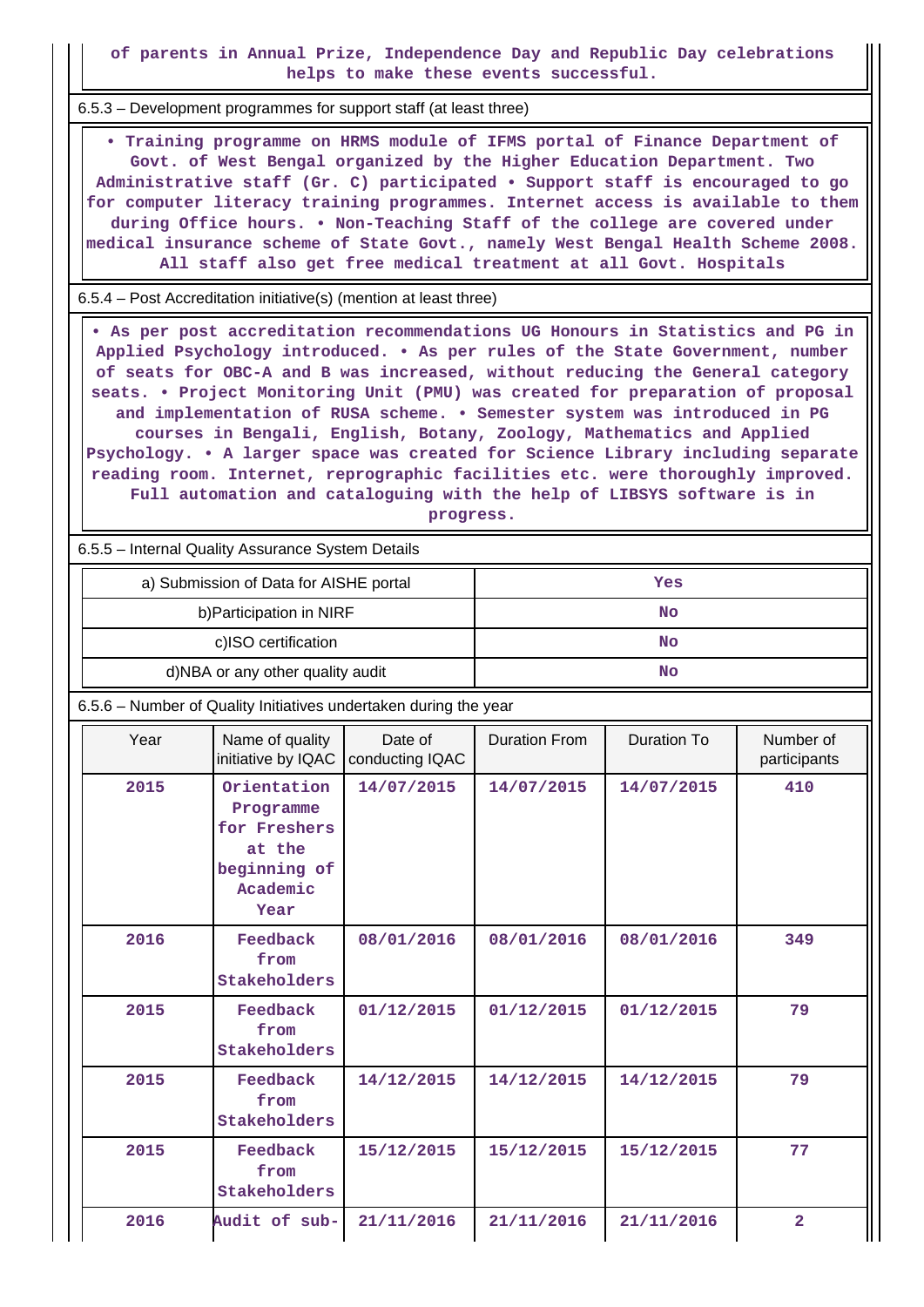|                                                                                                                                                                                                                                                                                               | committees<br>like<br><b>Students</b><br>Aid, Sports,<br>Prize, N.S.S<br>and Fest<br>held.                                                                            |            |            |            |    |                        |                |  |
|-----------------------------------------------------------------------------------------------------------------------------------------------------------------------------------------------------------------------------------------------------------------------------------------------|-----------------------------------------------------------------------------------------------------------------------------------------------------------------------|------------|------------|------------|----|------------------------|----------------|--|
| 2016                                                                                                                                                                                                                                                                                          | Fest (Alaap)<br>Audit                                                                                                                                                 |            | 05/05/2016 | 05/05/2016 |    | 05/05/2016             | 3              |  |
| 2016                                                                                                                                                                                                                                                                                          | N.S.S<br>External<br>Audit date                                                                                                                                       |            | 15/09/2016 | 15/09/2016 |    | 15/09/2016             | $\overline{2}$ |  |
| 2016                                                                                                                                                                                                                                                                                          | Prize Day<br>Audit                                                                                                                                                    |            | 26/11/2016 | 26/11/2016 |    | 26/11/2016             | $\overline{a}$ |  |
| 2016                                                                                                                                                                                                                                                                                          | Bethune Day<br>Banomahatsav<br>Audit                                                                                                                                  |            | 21/11/2016 | 21/11/2016 |    | 21/11/2016             | $\overline{2}$ |  |
|                                                                                                                                                                                                                                                                                               |                                                                                                                                                                       |            |            | View File  |    |                        |                |  |
|                                                                                                                                                                                                                                                                                               | <b>CRITERION VII - INSTITUTIONAL VALUES AND BEST PRACTICES</b>                                                                                                        |            |            |            |    |                        |                |  |
| year)                                                                                                                                                                                                                                                                                         | 7.1 - Institutional Values and Social Responsibilities<br>7.1.1 – Gender Equity (Number of gender equity promotion programmes organized by the institution during the |            |            |            |    |                        |                |  |
| Title of the<br>programme                                                                                                                                                                                                                                                                     | Period from                                                                                                                                                           |            | Period To  |            |    | Number of Participants |                |  |
|                                                                                                                                                                                                                                                                                               |                                                                                                                                                                       |            |            |            |    | Female                 | Male           |  |
| An Interactive<br>30/09/2015<br>Study Circle<br>was organized<br>by the PG<br>Department of<br>English in<br>collaboration<br>with the<br>Multifacility<br>Centre for Arts<br><i><b>"Reconnaissance</b></i><br>with Mahesh<br>Dattani:<br>Reading Tara<br>and Bravely<br>Fought the<br>Queen" |                                                                                                                                                                       | 30/09/2015 |            |            | 52 |                        | $\mathbf 0$    |  |
| Special Camp of<br>N.S.S. Unit,                                                                                                                                                                                                                                                               | 08/10/2015                                                                                                                                                            |            | 08/10/2015 |            |    | 40                     | 4              |  |

**Bethune College in Collaboration with Ministry of Health & Family Welfare Govt. of India.**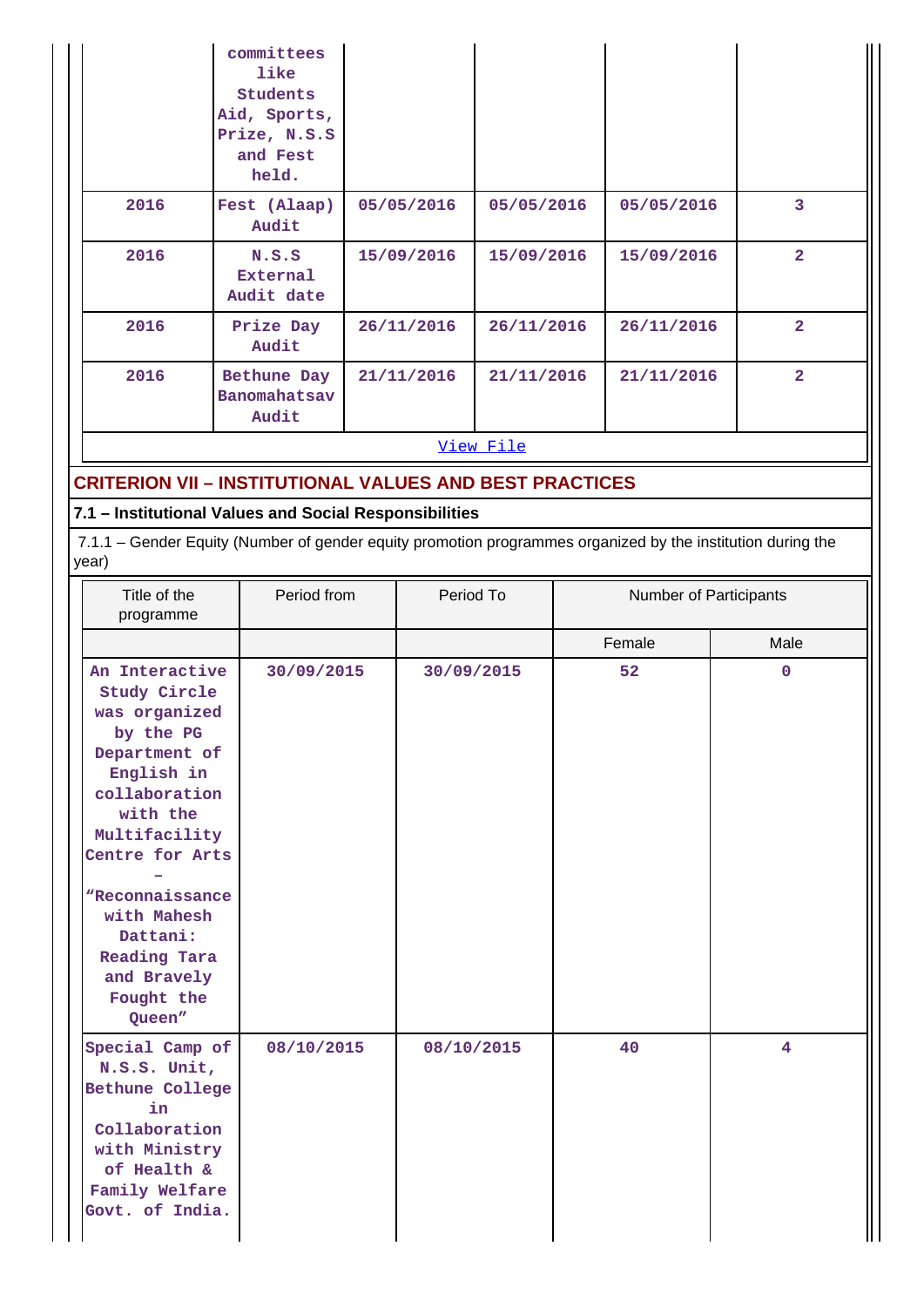| Workshop on the<br>Pre-conception<br>and Pre-Natal<br>Diagnostic<br>Technique<br>(PCPNDT) by<br>Child in Need<br>Institute<br>(CINI) at<br>Bethune College                                                                                                                                                                                                                                                                                                                                                                                                                                                                                                                                                                                                                                                                                                                                                                                                                                                                                                                                                                                                                                                                                                                                                                                                                                                                                                                                                                           |                                                                                       |                       |                                                                                   |  |  |  |  |  |
|--------------------------------------------------------------------------------------------------------------------------------------------------------------------------------------------------------------------------------------------------------------------------------------------------------------------------------------------------------------------------------------------------------------------------------------------------------------------------------------------------------------------------------------------------------------------------------------------------------------------------------------------------------------------------------------------------------------------------------------------------------------------------------------------------------------------------------------------------------------------------------------------------------------------------------------------------------------------------------------------------------------------------------------------------------------------------------------------------------------------------------------------------------------------------------------------------------------------------------------------------------------------------------------------------------------------------------------------------------------------------------------------------------------------------------------------------------------------------------------------------------------------------------------|---------------------------------------------------------------------------------------|-----------------------|-----------------------------------------------------------------------------------|--|--|--|--|--|
| 7.1.2 - Environmental Consciousness and Sustainability/Alternate Energy initiatives such as:                                                                                                                                                                                                                                                                                                                                                                                                                                                                                                                                                                                                                                                                                                                                                                                                                                                                                                                                                                                                                                                                                                                                                                                                                                                                                                                                                                                                                                         |                                                                                       |                       |                                                                                   |  |  |  |  |  |
|                                                                                                                                                                                                                                                                                                                                                                                                                                                                                                                                                                                                                                                                                                                                                                                                                                                                                                                                                                                                                                                                                                                                                                                                                                                                                                                                                                                                                                                                                                                                      | Percentage of power requirement of the University met by the renewable energy sources |                       |                                                                                   |  |  |  |  |  |
| (a) A detail documentation of biodiversity in the College campus and<br>conservation of the same. (b) Harmful chemicals and hazardous waste used in the<br>departments of chemistry, zoology and botany are carefully handled and not<br>allowed to mix with the general waste of College. (c) Out of use electronic<br>items are stored safely since this College does not dispose of its electronic<br>wastes without the permission of the Government (d) Use of Public Transport is<br>encouraged amongst students and Staff to reduce air pollution. (e) Efforts for<br>Carbon neutrality: The greenery in the College campus effectively neutralizes<br>the harmful carbondioxide. Utmost care is taken to maintain the lush green<br>environment (f) Plantation- Saplings are planted in the campus during<br>Banamahotsav. A medicinal garden is maintained by the Department of Botany.<br>(g)Use of Renewable Energy: Keeping in mind the benefits of solar energy to<br>minimize the consumption of electricity which is produced by converting the<br>Suns radiation -Bethune College has installed a Solar PV Plant on 10.9. 2012.<br>The said plant is located on the rooftop of the Vidyasagar Bhawan. The<br>approximate capacity of the plant is 7Kwp costing Rs. 14.2 lakhs. This has been<br>funded by the CPE (College with Potential for Excellence) grant (h) Initiatives<br>are taken for a plastic free college campus and segregation of wastes. Separate<br>coloured tubs are maintained for this purpose. |                                                                                       |                       |                                                                                   |  |  |  |  |  |
| 7.1.3 - Differently abled (Divyangjan) friendliness                                                                                                                                                                                                                                                                                                                                                                                                                                                                                                                                                                                                                                                                                                                                                                                                                                                                                                                                                                                                                                                                                                                                                                                                                                                                                                                                                                                                                                                                                  |                                                                                       |                       |                                                                                   |  |  |  |  |  |
| Item facilities<br>Physical facilities                                                                                                                                                                                                                                                                                                                                                                                                                                                                                                                                                                                                                                                                                                                                                                                                                                                                                                                                                                                                                                                                                                                                                                                                                                                                                                                                                                                                                                                                                               | Yes/No<br>Yes                                                                         |                       | Number of beneficiaries<br>$\mathbf 0$                                            |  |  |  |  |  |
| Provision for lift                                                                                                                                                                                                                                                                                                                                                                                                                                                                                                                                                                                                                                                                                                                                                                                                                                                                                                                                                                                                                                                                                                                                                                                                                                                                                                                                                                                                                                                                                                                   | <b>No</b>                                                                             |                       | $\mathbf{O}$                                                                      |  |  |  |  |  |
| Ramp/Rails                                                                                                                                                                                                                                                                                                                                                                                                                                                                                                                                                                                                                                                                                                                                                                                                                                                                                                                                                                                                                                                                                                                                                                                                                                                                                                                                                                                                                                                                                                                           | No.                                                                                   |                       | $\mathbf{0}$                                                                      |  |  |  |  |  |
| <b>Braille</b><br>Software/facilities                                                                                                                                                                                                                                                                                                                                                                                                                                                                                                                                                                                                                                                                                                                                                                                                                                                                                                                                                                                                                                                                                                                                                                                                                                                                                                                                                                                                                                                                                                | Yes                                                                                   |                       | $\mathbf 0$                                                                       |  |  |  |  |  |
| <b>Rest Rooms</b>                                                                                                                                                                                                                                                                                                                                                                                                                                                                                                                                                                                                                                                                                                                                                                                                                                                                                                                                                                                                                                                                                                                                                                                                                                                                                                                                                                                                                                                                                                                    | <b>No</b>                                                                             |                       | $\mathbf{0}$                                                                      |  |  |  |  |  |
| Scribes for examination                                                                                                                                                                                                                                                                                                                                                                                                                                                                                                                                                                                                                                                                                                                                                                                                                                                                                                                                                                                                                                                                                                                                                                                                                                                                                                                                                                                                                                                                                                              | Yes                                                                                   |                       | $\mathbf{0}$                                                                      |  |  |  |  |  |
| Special skill development<br>$\mathbf 0$<br>No.<br>for differently abled<br>students                                                                                                                                                                                                                                                                                                                                                                                                                                                                                                                                                                                                                                                                                                                                                                                                                                                                                                                                                                                                                                                                                                                                                                                                                                                                                                                                                                                                                                                 |                                                                                       |                       |                                                                                   |  |  |  |  |  |
| Any other similar<br>facility                                                                                                                                                                                                                                                                                                                                                                                                                                                                                                                                                                                                                                                                                                                                                                                                                                                                                                                                                                                                                                                                                                                                                                                                                                                                                                                                                                                                                                                                                                        | <b>No</b>                                                                             |                       | $\mathbf 0$                                                                       |  |  |  |  |  |
| 7.1.4 - Inclusion and Situatedness                                                                                                                                                                                                                                                                                                                                                                                                                                                                                                                                                                                                                                                                                                                                                                                                                                                                                                                                                                                                                                                                                                                                                                                                                                                                                                                                                                                                                                                                                                   |                                                                                       |                       |                                                                                   |  |  |  |  |  |
| Year<br>Number of<br>Number of<br>initiatives to<br>initiatives<br>address<br>taken to<br>locational<br>engage with                                                                                                                                                                                                                                                                                                                                                                                                                                                                                                                                                                                                                                                                                                                                                                                                                                                                                                                                                                                                                                                                                                                                                                                                                                                                                                                                                                                                                  | Duration<br>Date                                                                      | Name of<br>initiative | Number of<br><b>Issues</b><br>addressed<br>participating<br>students<br>and staff |  |  |  |  |  |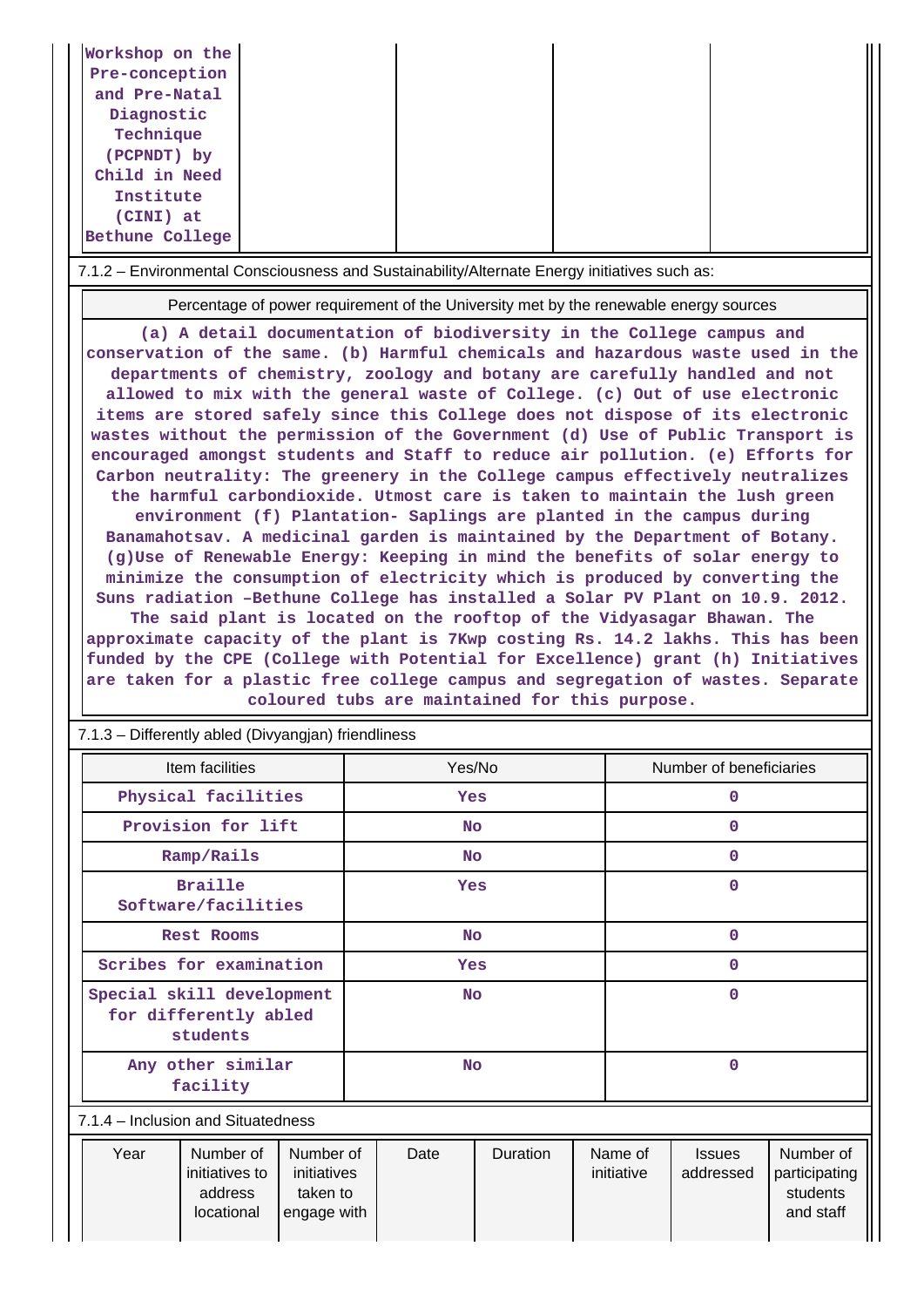|      | advantages<br>and disadva<br>ntages | and<br>contribute to<br>local<br>community |                |                |                                                                                                                                                                                   |                                                                                                                                         |     |
|------|-------------------------------------|--------------------------------------------|----------------|----------------|-----------------------------------------------------------------------------------------------------------------------------------------------------------------------------------|-----------------------------------------------------------------------------------------------------------------------------------------|-----|
| 2015 | $\mathbf{1}$                        | $\mathbf{1}$                               | 07/09/201<br>5 | $\mathbf{1}$   | Balleswar<br><b>Battle</b><br>Rally<br>Programme                                                                                                                                  | To commem<br>orate<br><b>Baleswar</b><br><b>Battle</b><br>Martyrdom                                                                     | 13  |
| 2016 | $\mathbf{1}$                        | $\mathbf{1}$                               | 12/01/201<br>6 | $\mathbf{1}$   | Rally to<br>commemora<br>te the<br>birthday<br>of Swami<br>Vivekanan<br>da from U<br>niversity<br>of<br>Calcutta<br>to<br>Swamiji<br>Statue on<br><b>Bidhan</b><br>Sarani<br>Road | Birth-ann<br>iversary<br>celebrati<br>on of<br>Swami Viv<br>ekananda                                                                    | 11  |
| 2015 | $\mathbf{1}$                        | $\mathbf{1}$                               | 14/09/201<br>5 | $\mathbf{1}$   | Distribut<br>ion of<br>old<br>clothes<br>among the<br>footpath<br>dwellers                                                                                                        | Social<br>work                                                                                                                          | 17  |
| 2016 | 1                                   | $\mathbf{1}$                               | 17/03/201<br>6 | $\mathbf{1}$   | Tobacco<br>awareness<br>programme                                                                                                                                                 | Oral<br>Health<br>Camp for<br>nearby<br>Slum<br>dwellers<br>was<br>organised                                                            | 37  |
| 2016 | $\mathbf{1}$                        | 1                                          | 29/03/201<br>6 | $\mathbf{1}$   | Nutrition Nutrition<br>and<br>Health<br><b>Awareness Awareness</b><br>Camp                                                                                                        | and<br>Health                                                                                                                           | 129 |
| 2015 | $\overline{\mathbf{4}}$             | $\overline{4}$                             | 03/10/201<br>5 | $\overline{7}$ | Special<br>Camp was<br>organized<br>at Pally<br>Sangha<br>Club at<br>Ramdulal<br>Street<br>near<br>Girish<br>Park                                                                 | General<br>health<br>and Eye<br>check up,<br>Social<br><b>Awareness</b><br>programme<br>, cancer<br>awareness<br>and its p<br>revention | 179 |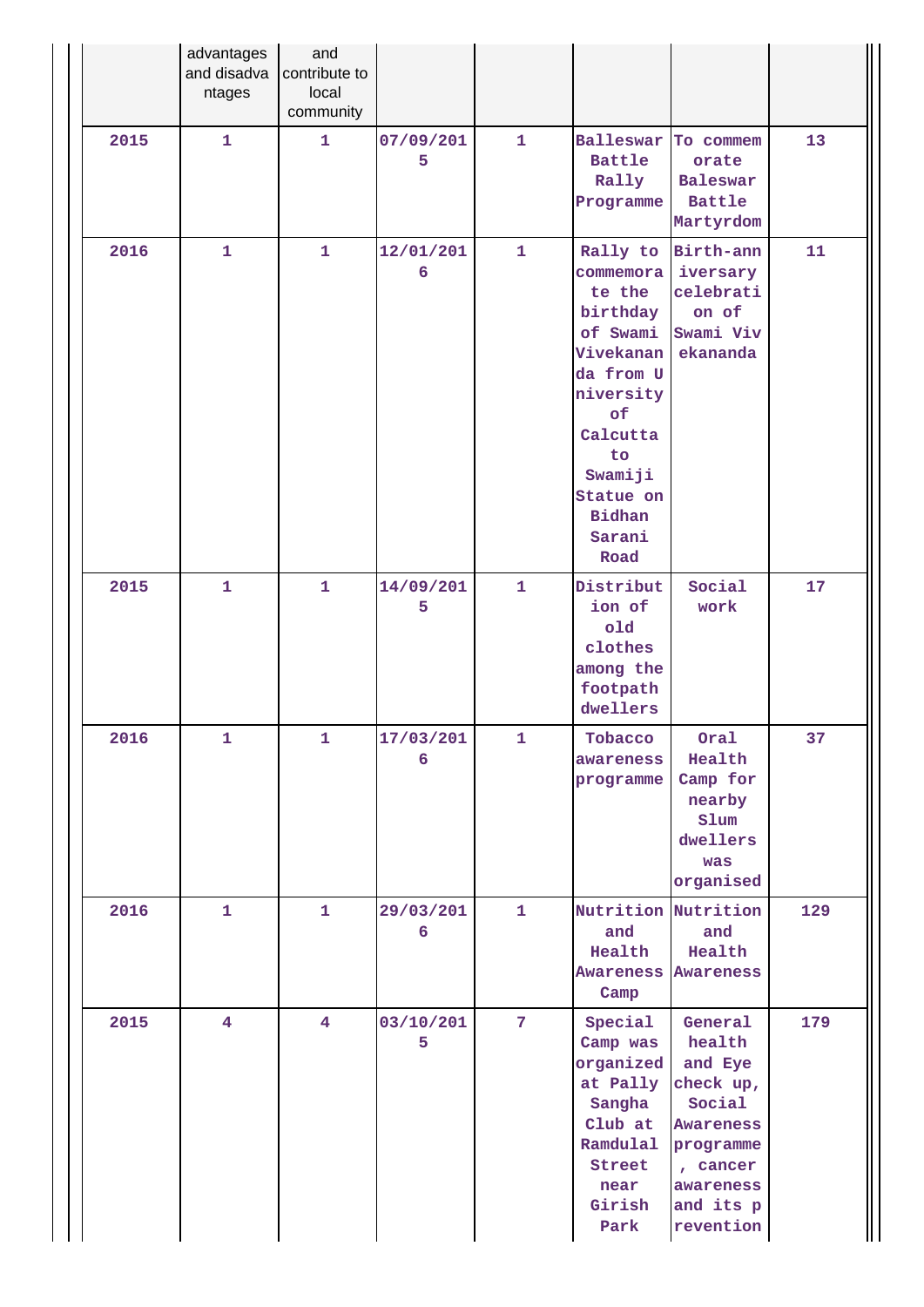|                                                                                                                                                                                                  |  |                                            |                   |                                                                                                                | Thana. | <b>AND Recre</b><br>ation of<br>the<br>Children<br>of Local<br>Community<br>and conne<br>cting<br>with them |
|--------------------------------------------------------------------------------------------------------------------------------------------------------------------------------------------------|--|--------------------------------------------|-------------------|----------------------------------------------------------------------------------------------------------------|--------|-------------------------------------------------------------------------------------------------------------|
| 7.1.5 - Human Values and Professional Ethics Code of conduct (handbooks) for various stakeholders                                                                                                |  |                                            | View File         |                                                                                                                |        |                                                                                                             |
| <b>Title</b>                                                                                                                                                                                     |  | Date of publication                        |                   |                                                                                                                |        | Follow up(max 100 words)                                                                                    |
| Prospectus of the College<br>which contains: (a)<br>General Code of Conduct<br>for Students within<br>College premises (b)<br>Admission Rules for UG<br>and PG courses and (C)<br>Library Rules. |  | 14/07/2015                                 |                   | Follow up actions are<br>taken on the basis of<br>particular instances of<br>violation of prescribed<br>rules. |        |                                                                                                             |
| 7.1.6 - Activities conducted for promotion of universal Values and Ethics                                                                                                                        |  |                                            |                   |                                                                                                                |        |                                                                                                             |
| Activity                                                                                                                                                                                         |  | <b>Duration From</b><br><b>Duration To</b> |                   |                                                                                                                |        | Number of participants                                                                                      |
| Certificate Course<br>on Ethics and Value<br>Education                                                                                                                                           |  | 26/08/2015<br>13/01/2016                   |                   |                                                                                                                |        | 330                                                                                                         |
| Bethune Day<br>Banomahatsav                                                                                                                                                                      |  | 12/08/2015                                 | 12/08/2015        |                                                                                                                |        | 235                                                                                                         |
| Independence Day<br>Celebration                                                                                                                                                                  |  | 15/08/2015                                 | 15/08/2015        |                                                                                                                |        | 211                                                                                                         |
| <b>Teachers Day</b><br>Celebration                                                                                                                                                               |  | 05/09/2015                                 | 05/09/2015        |                                                                                                                |        | 650                                                                                                         |
| Republic Day<br>Celebration.                                                                                                                                                                     |  | 26/01/2016                                 | 26/01/2016        |                                                                                                                |        | 99                                                                                                          |
| International<br>Language Day                                                                                                                                                                    |  | 21/02/2016                                 | 21/02/2016        |                                                                                                                |        | 65                                                                                                          |
| Rabindra Jayanti                                                                                                                                                                                 |  | 08/05/2016                                 | 08/05/2016        |                                                                                                                |        | 60                                                                                                          |
|                                                                                                                                                                                                  |  |                                            | No file uploaded. |                                                                                                                |        |                                                                                                             |
| 7.1.7 - Initiatives taken by the institution to make the campus eco-friendly (at least five)                                                                                                     |  |                                            |                   |                                                                                                                |        |                                                                                                             |

 **(a) Conservation and documentation of biodiversity in the College campus. (b) Care is taken to ensure that hazardous waste of Chemistry Department do not mix with the general waste of College. (c) This College does not dispose of its electronic wastes without the permission of the Government, out of use electronic items are stored safely. (d) Use of Public Transport is encouraged amongst students and Staff to reduce air pollution. (e) Plantation- Saplings are planted in the campus during Banamahotsav. A medicinal garden is maintained by the Department of Botany. (f) Initiatives are taken for a plastic free college campus and segregation of wastes. Separate coloured tubs are maintained for this purpose. (g) Efforts for Carbon neutrality : The greenery in the College campus effectively neutralizes the harmful carbon dioxide. Utmost care is taken to maintain the lush green environment. (h) Use of Renewable Energy:**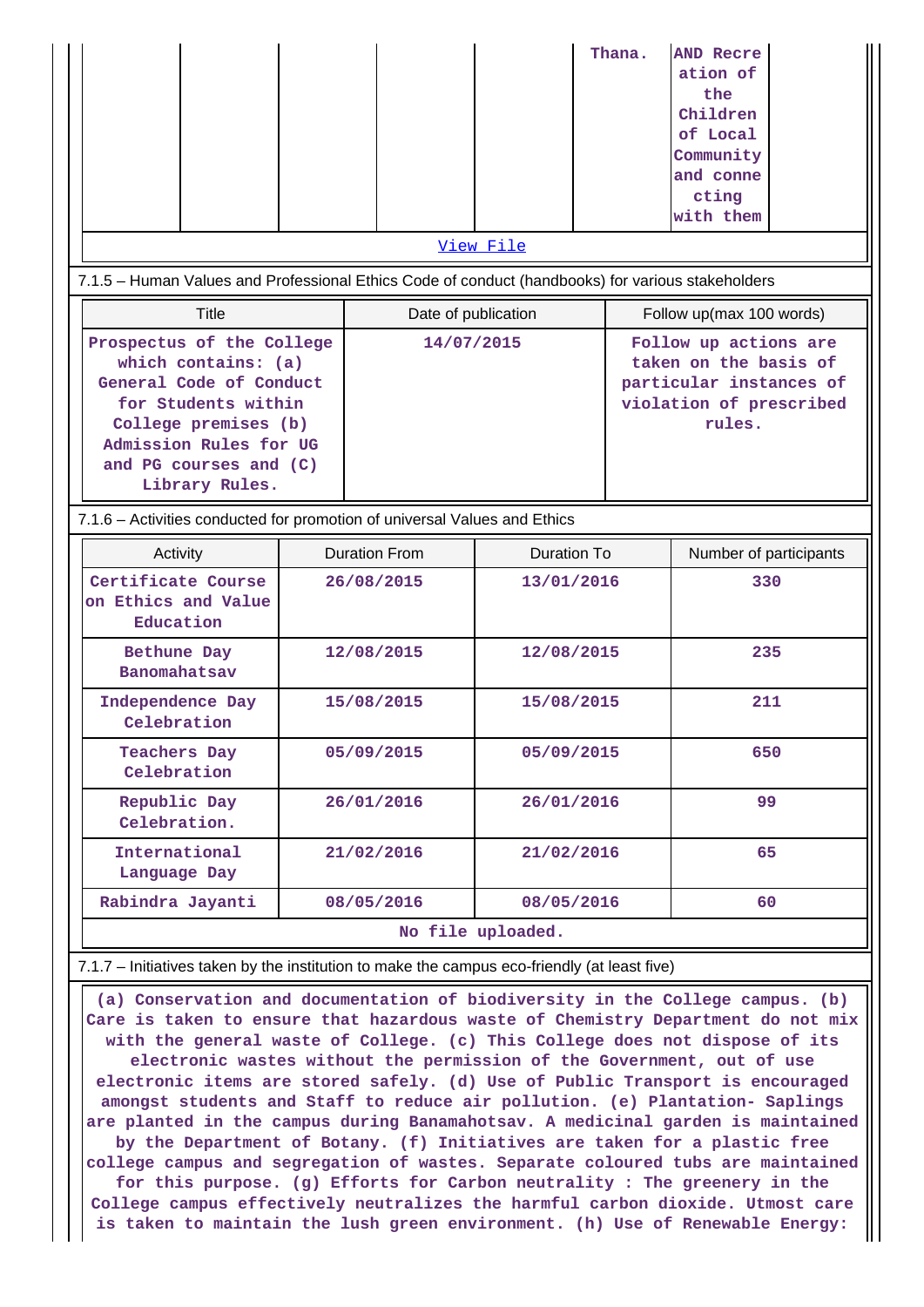**Keeping in mind the benefits of solar energy to minimize the consumption of electricity which is produced by converting the Suns radiation –Bethune College has installed a Solar PV Plant on 10.9. 2012. The said plant is located on the rooftop of the Vidyasagar Bhawan. The approximate capacity of the plant is 7Kwp costing Rs. 14.2 lakhs. This has been funded by the CPE (College with Potential for Excellence) grant**

#### **7.2 – Best Practices**

7.2.1 – Describe at least two institutional best practices

 **1) Organising Seminars on luminaries of the Bengal Renaissance. In Bethune College, instructive Seminars are regularly held to commemorate the birth centenary and sesquicentennial birth anniversary of luminaries, many of them being leading figures of the Bengal Renaissance. On certain occasions exhibitions are also arranged in order to give the students a feel of the time and familiarise them with the lives of these great men and women. Seminars, invited lectures and cultural programmes and inter college competitions are also organised to pay tribute to the world-renowned personalities. Commemorative volumes are also published and an issue of the Annual College magazine is dedicated to these luminaries. These lectures, seminars, exhibitions and commemorative volumes give the students the required exposure –over and above classroom study – to a range of issues which have both direct reference to current social, political and ideological questions and remind them of their invaluable heritage. 2) Conservation and documentation of wild bio-diversity in the college campus and establishment of medicinal plant garden within the college campus: Conservation of wild, ornamental, rare and endangered species. This helps in inculcating the interest, awareness and responsibility towards our environment and its protection for sustainable development and also to maintain greenery in our campus. The wild flora and fauna in the College campus and its surroundings have already been documented. as a first step towards its conservation. Some plants already existed in the College campus and some more have been planted. Establishment of medicinal plant garden to popularise the values of medicinal plants for primary healthcare. Some important medicinal plants are planted and maintained in flowering pots. An attempt has also been made to utilise tissue culture methods (micropropagation) to develop some over exploited medicinal plants (like Bacopamonnieri, common name Brahmi) which would protect these from getting depleted due to continuous extraction of active principles from such plants.**

 Upload details of two best practices successfully implemented by the institution as per NAAC format in your institution website, provide the link

[http://www.bethunecollege.ac.in/BethuneCollege/BethuneCollege.htm#Institutional](http://www.bethunecollege.ac.in/BethuneCollege/BethuneCollege.htm#InstitutionalDistinctiveness) [Distinctiveness](http://www.bethunecollege.ac.in/BethuneCollege/BethuneCollege.htm#InstitutionalDistinctiveness)

#### **7.3 – Institutional Distinctiveness**

 7.3.1 – Provide the details of the performance of the institution in one area distinctive to its vision, priority and thrust in not more than 500 words

 **• Bethune College Alumna Association, Sammilani, an autonomous body, has always taken a keen interest in the activities of the College and extends its best efforts for the betterment of the Institution and its learners. The members, besides coming up with ideas about the welfare and upliftment of the College, also come forward with financial assistance whenever needed and participate in the cultural and academic activities of the college. Alumni website: www.bethunesammilani.org • The presence of an apolitical Students body, rare of its kind, adds to the affable atmosphere in the College. Students work harmoniously with the College administration and the Teachers Council for the sustenance and enhancement of the academic and cultural ethos of the College.**